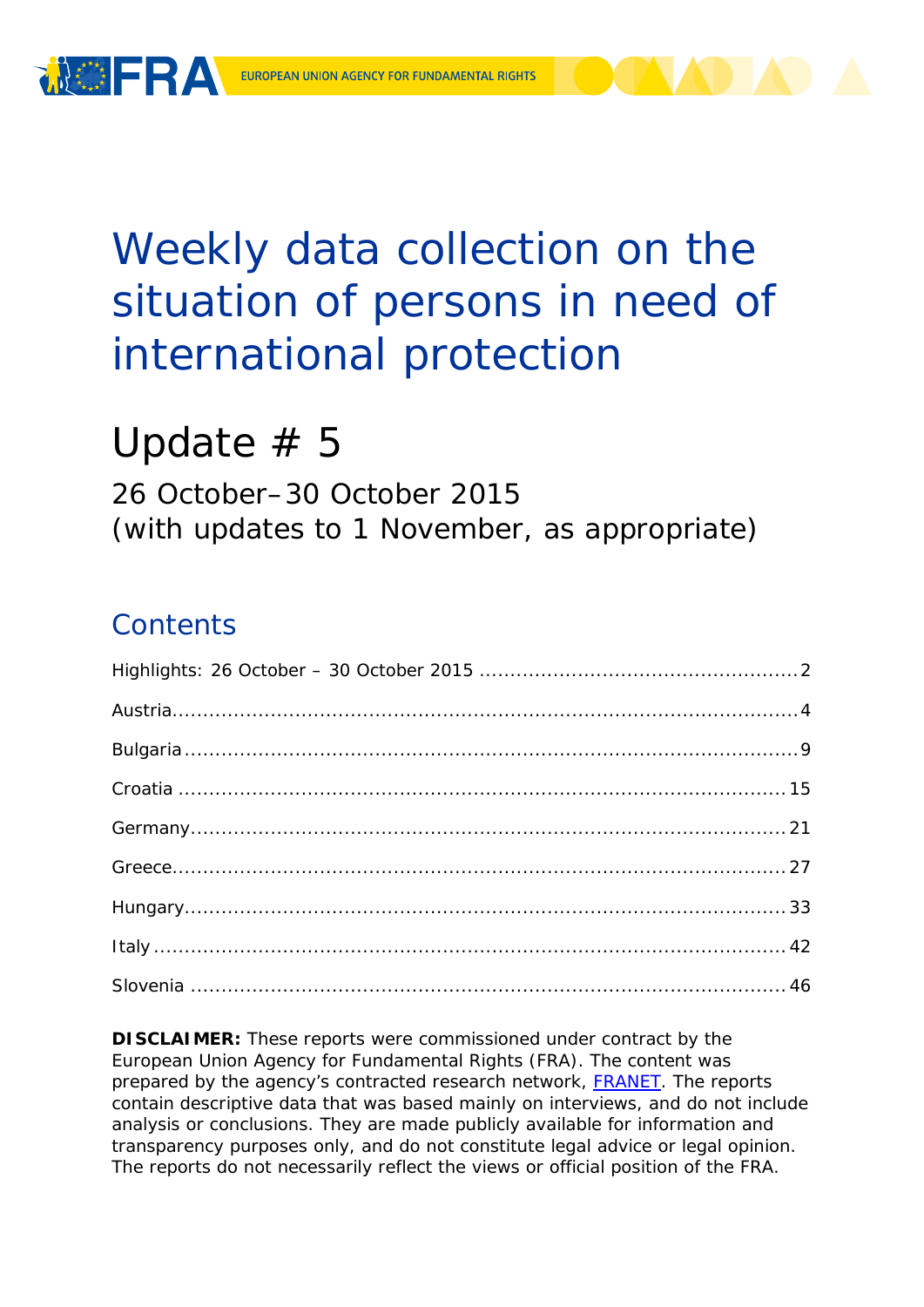## <span id="page-1-0"></span>Highlights: 26 October–30 October 2015

### New arrivals

- In Greece, people, including children, continue to drown while trying to cross the Eastern Aegean.
- Better coordination of movements between Croatia and Slovenia and the running of direct trains to bring people to Slovenia reduced the hardships recorded during the previous week.
- People are trapped at the Slovenian-Austrian border and have to wait for several hours at night with temperatures close to zero degrees Celsius.

## Initial registration and processing

- In Italy, the Ministry of the Interior are discussing possible legislative changes to enable the use of force and detention to implement registration of new arrivals, including the taking of fingerprints.
- Serbia readmits 10 people per day from Hungary, which leaves around 400 people waiting for their deportation in penal institutions and detention centres.
- In Germany, rumours circulate that the Danish authorities have started to register people in need of international protection by force, while they are on their way to Sweden.

### Reception conditions

- Cold weather along with inadequate or no shelter give rise to severe health conditions for many people crossing the borders in Croatia, Germany, Greece and Slovenia.
- Food supply shortages remain a serious concern on the Greek islands and in pre-removal centres.
- Germany faces serious challenges to ensure adequate hygiene in mass accommodation centres. Due to the high numbers of new arrivals, identification and protection of vulnerable people is an issue of concern.
- In Croatia, five police officers are dismissed due to inappropriate behaviour in a camp.
- Insufficient interpreters undermine appropriate provision of healthcare in Slovenia and cause problems for family tracing in Croatia. Lack of information for new arrivals at first reception and in detention facilities leads to anxiety – as reported in Croatia and Slovenia.

## Child protection

• Concerning child arrivals, unaccompanied numbers are increasing; in Bulgaria this equates to 35 % of new arrivals and in Croatia 15 % of new arrivals - posing challenges for their protection.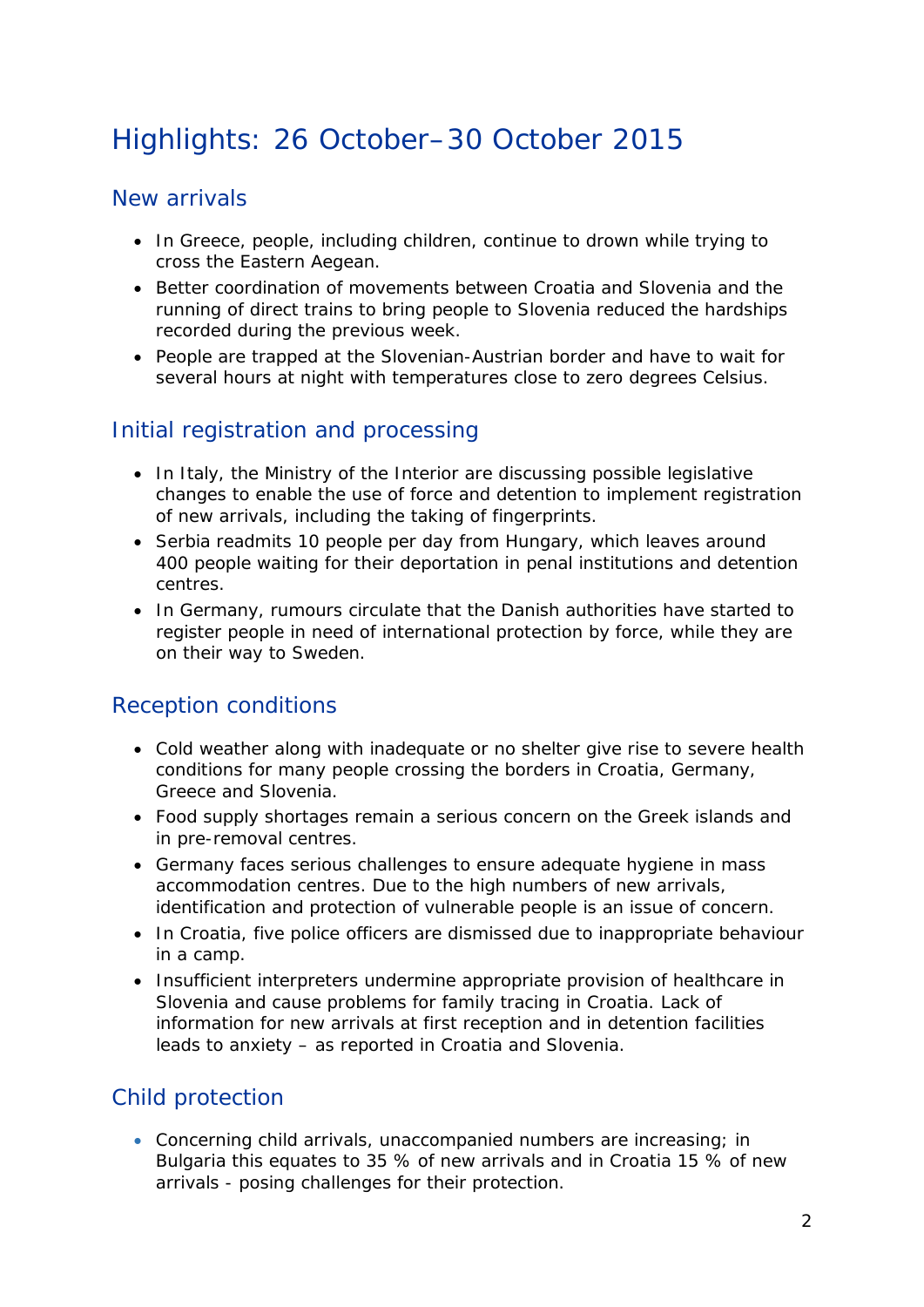• In Greece, there is still a lack of appropriate housing for children. Children are kept in police custody before being transferred to open reception facilities on the mainland. Croatia opens 300 cases of family tracing, including for a three-year-old unaccompanied child.

## Legal, social and policy response

- Austria announces the installation of technical facilities at borders, together with tougher family reunification rules, and proposes the provision of asylum for a limited period of time.
- <span id="page-2-0"></span>• In Austria and Germany, anti-immigration rallies and racist incidents increase as do hate speech incidents in Slovenia.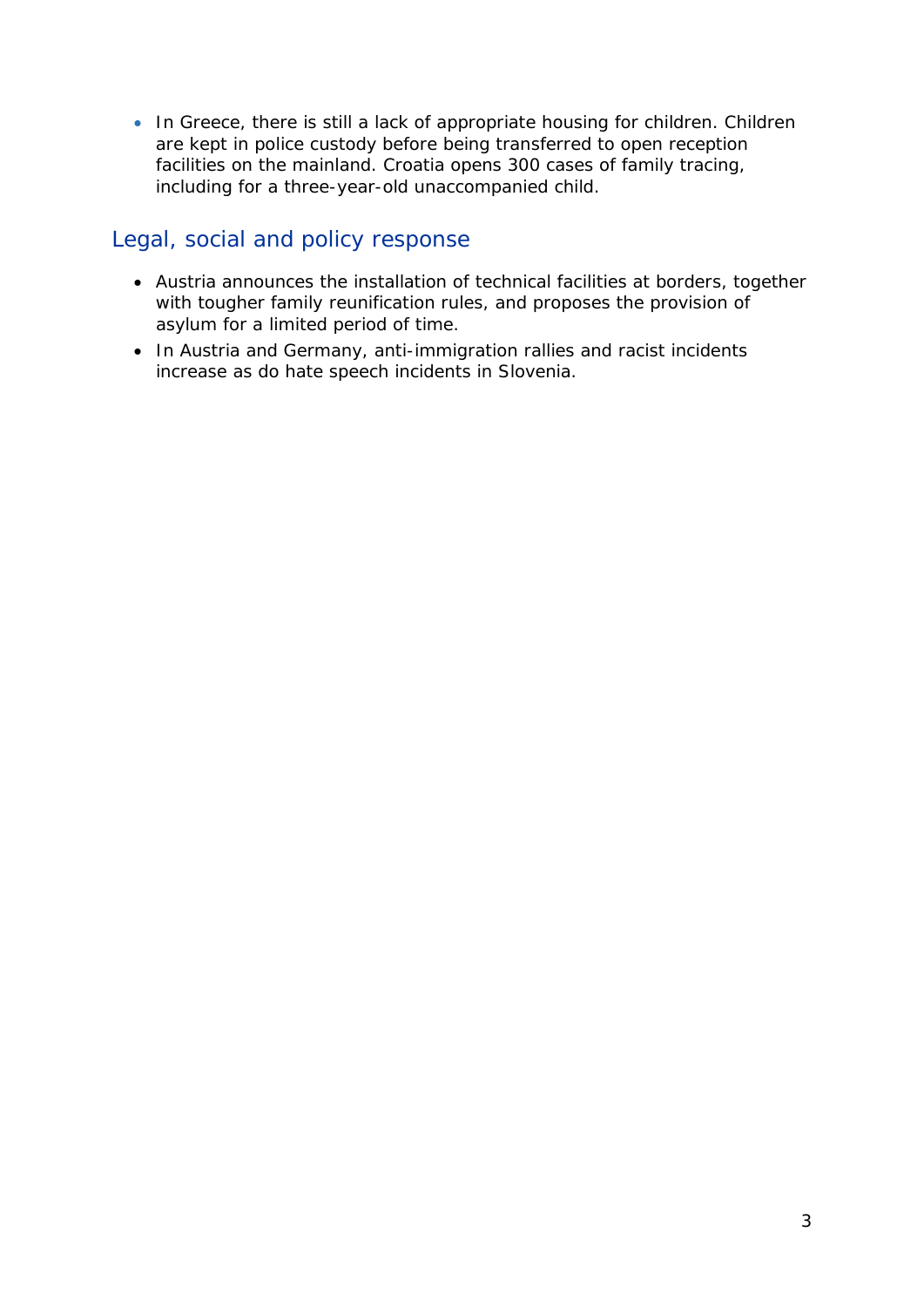## Austria

## Stakeholders contacted

The interviews were conducted via phone and email with the following stakeholders:

- Red Cross Austria (Rotes Kreuz Österreich);
- Caritas Austria (Caritas Österreich);
- Federal Agency for State Protection and Counter Terrorism (Bundesamt für Verfassungsschutz und Terrorismusbekämpfung, BVT);
- Anti-Discrimination Bureau Styria (Antidiskriminierungsstelle Steiermark);
- Federal Ministry of the Interior/Department II/2, Operational Affairs (Bundesminsisterium für Inneres/AbteilungII/2 Einsatzangelegenheiten);
- Worker's Samaritian Federation (Arbeiter-Samariterbund);
- Child and Youth Ombud Vienna (Kinder- und Jugendanwaltschaft Wien);
- Provincial Police Department Styria (Landespolizeidirektion Steiermark).
- •

## Overview of the situation in terms of size and patterns of new arrivals

#### **Numbers and patterns of new arrivals**

There are still between 8000 to 9000 new arrivals per day in Austria.<sup>[1](#page-3-0)</sup> Around 85 % of these new arrivals are from Syria, Afghanistan and Irag.<sup>[2](#page-3-1)</sup> Some new arrivals also come from Iran. $3$  There are no disaggregated data available on the gender or further characteristics of these new arrivals.<sup>[4](#page-3-3)</sup> It seems, however, that there are still predominately men travelling alone. Women or mothers travelling alone are an exception.<sup>[5](#page-3-4)</sup>

Spielfeld in Styria continues to be the major place of new arrivals.<sup>[6](#page-3-5)</sup> Some people also arrive in Bad Radkersburg in Styria. Increasingly people also cross in Rosenbach (Carinthia), but exact numbers are not available. First aid centres have been set up there.<sup>[7](#page-3-6)</sup> Apparently, the people coming via Rosenbach travel on by train to Kufstein at the Austrian-German border in Tyrol.<sup>[8](#page-3-7)</sup> The situation is calm at the Hungarian borders in Burgenland.<sup>[9](#page-3-8)</sup>

<span id="page-3-0"></span>Federal Ministry of the Interior/Department II/2, Operational Affairs; Worker's Samaritian Federation*.*  $\mathbf{1}$ 

<sup>&</sup>lt;sup>2</sup> Federal Ministry of the Interior/Department II/2, Operational Affairs.<br><sup>3</sup> Provincial Police Department Styria *(Landespolizeidirektion Stejerman)* 

<span id="page-3-2"></span><span id="page-3-1"></span><sup>3</sup> Provincial Police Department Styria *(Landespolizeidirektion Steiermark).*

<span id="page-3-3"></span><sup>&</sup>lt;sup>4</sup> Federal Ministry of the Interior/Department II/2, Operational Affairs.

<span id="page-3-4"></span> $5$  Red Cross Austria.

<span id="page-3-5"></span><sup>6</sup> Caritas Austria*.* 

<span id="page-3-6"></span><sup>7</sup> Red Cross Austria; Caritas Austria*.*

<span id="page-3-7"></span><sup>8</sup> Worker's Samaritian Federation*.*

<span id="page-3-8"></span><sup>9</sup> Caritas Austria*.*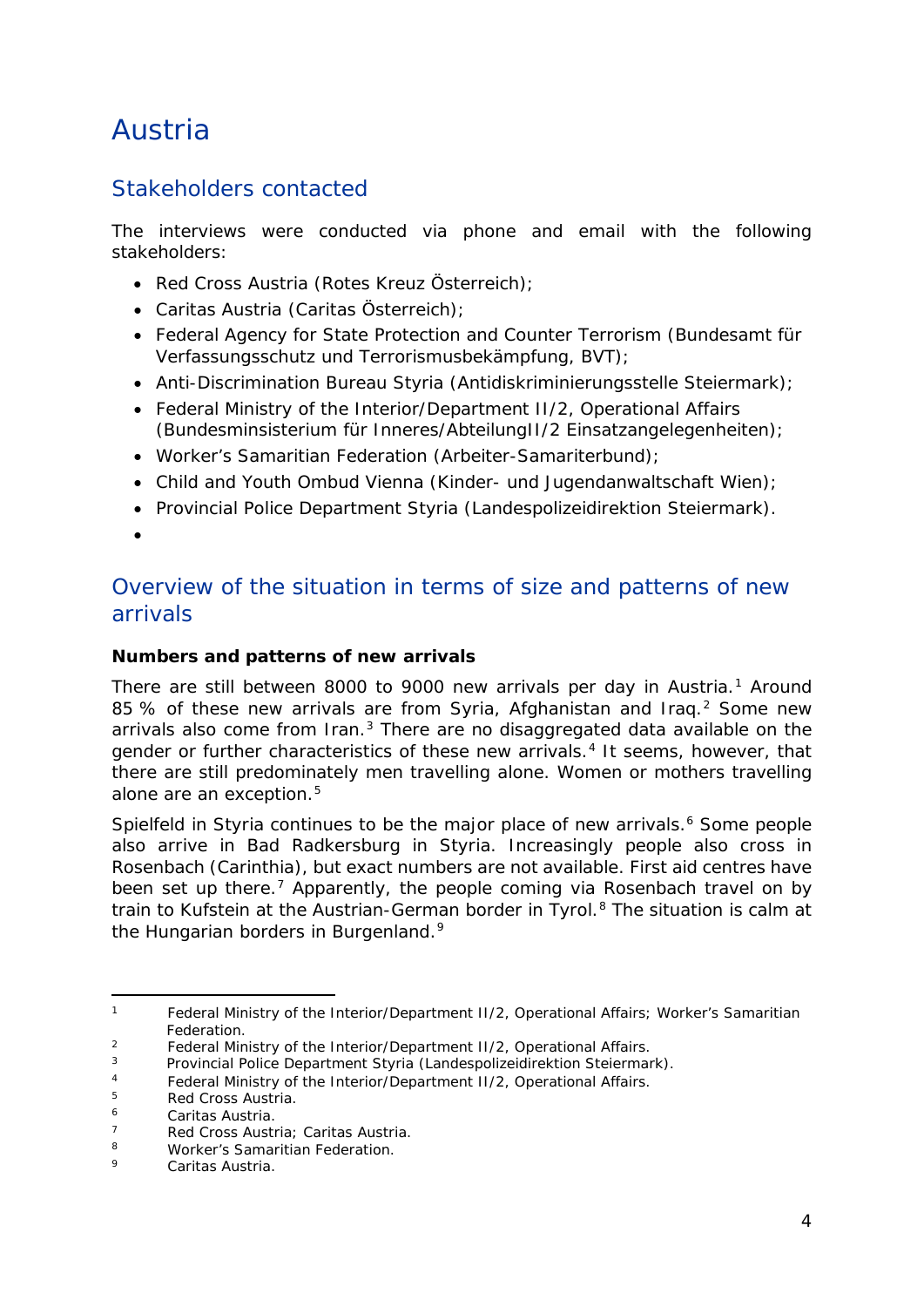<span id="page-4-3"></span>Groups of 1000 to 2000 people repeatedly broke through the barriers that are set up at the border channelling new arrivals at Spielfeld.<sup>[10](#page-4-0)</sup>

The UNHCR Europe's Refugee Emergency Response Update #8, referring to the period from 23 to 29 October 2015, reported that "[s]ome 54,798 persons entered Austria from Slovenia and an average of 360 asylum claims were lodged per day." [11](#page-4-1)

#### **Asylum applications and registration**

The majority of people still wish to travel directly to Germany and are not registered in Austria.<sup>[12](#page-4-2)</sup> Sometimes people refuse to stay in transit quarters, as they fear to miss the busses to travel on. Some decide to continue their journey by foot. $13$ 

Nevertheless, the number of asylum applications is increasing in Austria.<sup>[14](#page-4-4)</sup> From 26 October to 1 November 2015, some 3000 asylum applications have been filed in Austria. Compared to the previous week, this is some 500 applications more.<sup>[15](#page-4-3)</sup>

#### **Unaccompanied and separated children**

Due to delays by the provinces in taking them over into their establishments, there is still a significant number of unaccompanied children hosted in initial reception centres run by the Federal State, such as Traiskirchen, which are not fully suitable to guarantee adequate care to them.<sup>16</sup>

## Fundamental rights issue concerning initial registration and fingerprinting for Eurodac

Nothing new to report.

## Challenges and developments concerning reception conditions of new arrivals, also in relation to provision of healthcare

#### **Reception conditions and capacity**

The provision of accommodation for people arriving at the borders especially for overnight stays is still the main challenge.<sup>[17](#page-4-6)</sup> As numerous people that are already in the asylum procedure are still residing in the transit quarters, their capacity is stretched,<sup>[18](#page-4-3)</sup> although every new arrival staying overnight was provided with a

<span id="page-4-0"></span><sup>10</sup> Caritas Austria*.*  $10<sup>1</sup>$ 

<span id="page-4-1"></span><sup>11</sup> UNHCR Europe's refugee emergency response, update #8.<br>12 Red Cross Austria: Caritas Austria

<span id="page-4-2"></span><sup>12</sup> Red Cross Austria; Caritas Austria*.*

<sup>13</sup> Caritas Austria*.* 

<span id="page-4-4"></span>Federal Ministry of the Interior/Department II/2, Operational Affairs; Worker's Samaritian Federation*.*

<sup>15</sup> Website of the Federal Ministry of the Interior, available at: [www.bmi.gv.at/cms/bmi\\_asyl\\_betreuung/\\_news/bmi.aspx.](http://www.bmi.gv.at/cms/bmi_asyl_betreuung/_news/bmi.aspx)

<span id="page-4-5"></span><sup>16</sup> Child and Youth Ombud Vienna*.*

<span id="page-4-6"></span><sup>17</sup> Red Cross Austria.<br>18 Caritas Austria: W

<sup>18</sup> Caritas Austria*;* Worker's Samaritian Federation*.*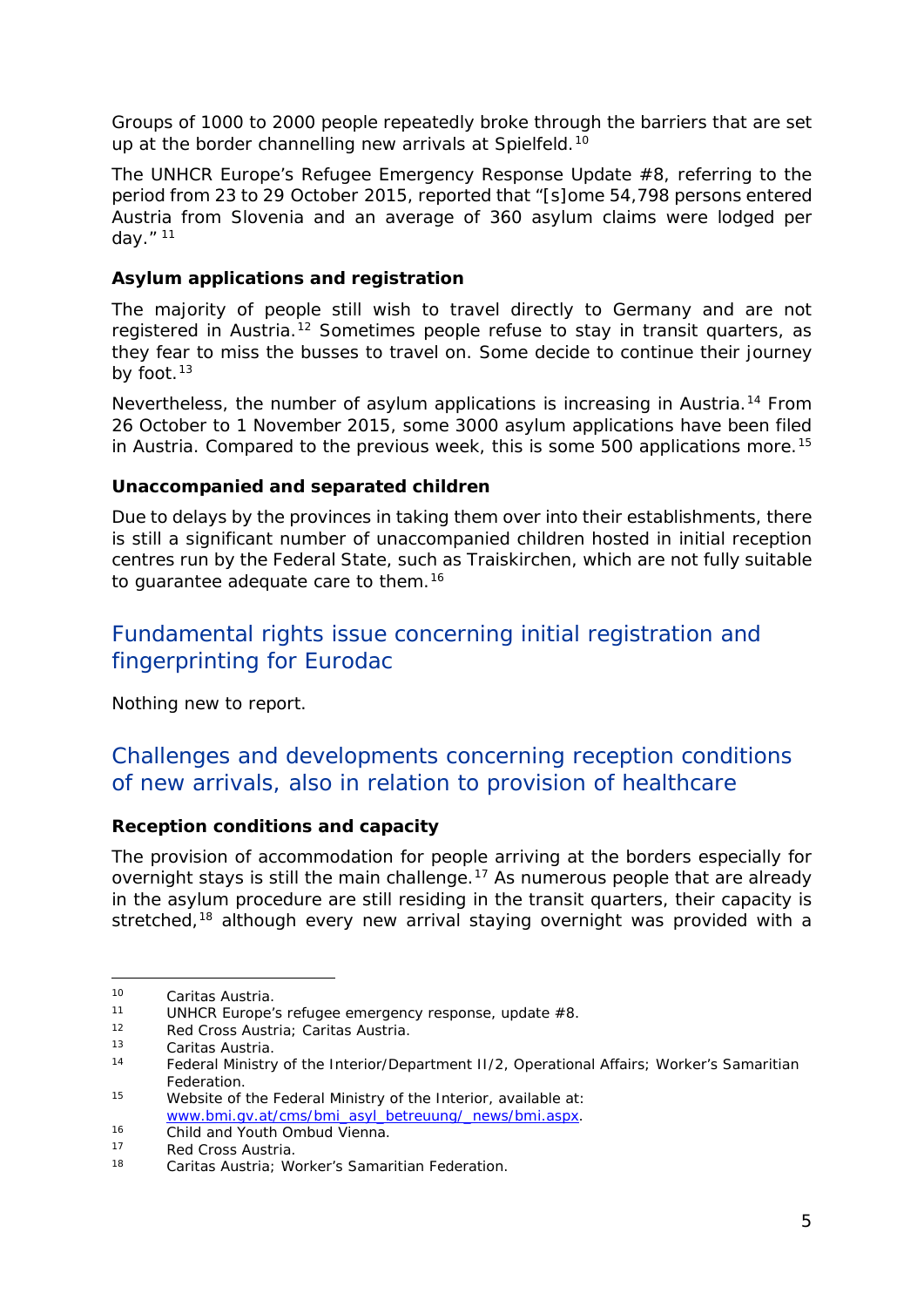<span id="page-5-7"></span>roof.<sup>[19](#page-5-0)</sup> Existing winter-proof accommodation suffice for the moment.<sup>[20](#page-5-1)</sup> However, expanding winter-proof accommodations for the future is still a challenge.<sup>[21](#page-5-2)</sup>

The transport capacities within Austria are pushed to the extreme limits, but currently still suffice.<sup>[22](#page-5-3)</sup>

UNHCR -referring to the period from 23 to 29 October 2015- reported that "*Austria's capacity of 13,000 places in emergency shelters is becoming increasingly overstretched. Due to the scarcity of emergency shelter, border crossings from Slovenia and transfers from the Spielfeld assembly point are being delayed from time to time, leading to tensions amongst refugees and migrants*.["23](#page-5-4)

#### **Healthcare**

Due to deteriorating weather conditions, new arrivals suffer from colds and flu.<sup>[24](#page-5-5)</sup>

## Social response to the situation – including rallies, voluntary work (such as humanitarian assistance, private persons hosting asylum seekers) and similar actions

#### **Rallies and incidents**

On 31 October the "Party of the People" movement *(Partei des Volkes)* organised a rally in Spielfeld with more than 500 persons. A Facebook account was set up especially for this occasion. At the rally, the Austrian government was criticised harshly as being unable to fulfil its duties and the Federal Chancellor was requested to resign.[25](#page-5-6) Slogans included "We are afraid", "We are the people", "We are neither left or right, we are the middle" *("Wir haben Angst", "Wir sind das Volk", "Wir sind weder links noch rechts, wir sind die Mitte").* The people at the rally voiced concerns on the influx of asylum seekers and refugees. Simultaneously, they tried to counter the accusation of being right-wing activists.[26](#page-5-7) The Left Action Alliance Graz *(Linkes Aktionsbündnis Graz)* organised a counter-demonstration against this rally in Spielfeld around 30 persons. Since the counter-demonstration was not announced officially, the police dissolved it. $^{27}$  $^{27}$  $^{27}$ There were no incidents in the course of these rallies.<sup>[28](#page-5-7)</sup>

In the night from 31 October to 1 November, graffiti saying "close the borders" and "asylum seekers out" *("Grenzen zu", "Asylanten raus")* were painted on various places in Dross (Lower Austria).<sup>[29](#page-5-8)</sup>

<span id="page-5-0"></span><sup>&</sup>lt;sup>19</sup> Federal Ministry of the Interior/Department II/2, Operational Affairs.<br><sup>20</sup> Eaderal Ministry of the Interior/Department II/2, Operational Affaire. 19

<span id="page-5-1"></span><sup>&</sup>lt;sup>20</sup> Federal Ministry of the Interior/Department II/2, Operational Affairs.<br>21 Merker's Semaritian Ecderation

<span id="page-5-2"></span><sup>21</sup> Worker's Samaritian Federation*.*

<span id="page-5-3"></span><sup>&</sup>lt;sup>22</sup> Federal Ministry of the Interior/Department II/2, Operational Affairs.

<span id="page-5-4"></span><sup>&</sup>lt;sup>23</sup> UNHCR Europe's refugee emergency response, update  $#8$ .

<span id="page-5-5"></span><sup>24</sup> Caritas Austria*;* Worker's Samaritian Federation*.*

<span id="page-5-6"></span><sup>25</sup> Federal Agency for State Protection and Counter Terrorism*.*

<sup>26</sup> Federal Agency for State Protection and Counter Terrorism*.*

<sup>27</sup> Federal Agency for State Protection and Counter Terrorism*.*

<sup>28</sup> Federal Agency for State Protection and Counter Terrorism*;* Federal Ministry of the Interior/Department II/2, Operational Affairs.

<span id="page-5-8"></span><sup>29</sup> Federal Agency for State Protection and Counter Terrorism*.*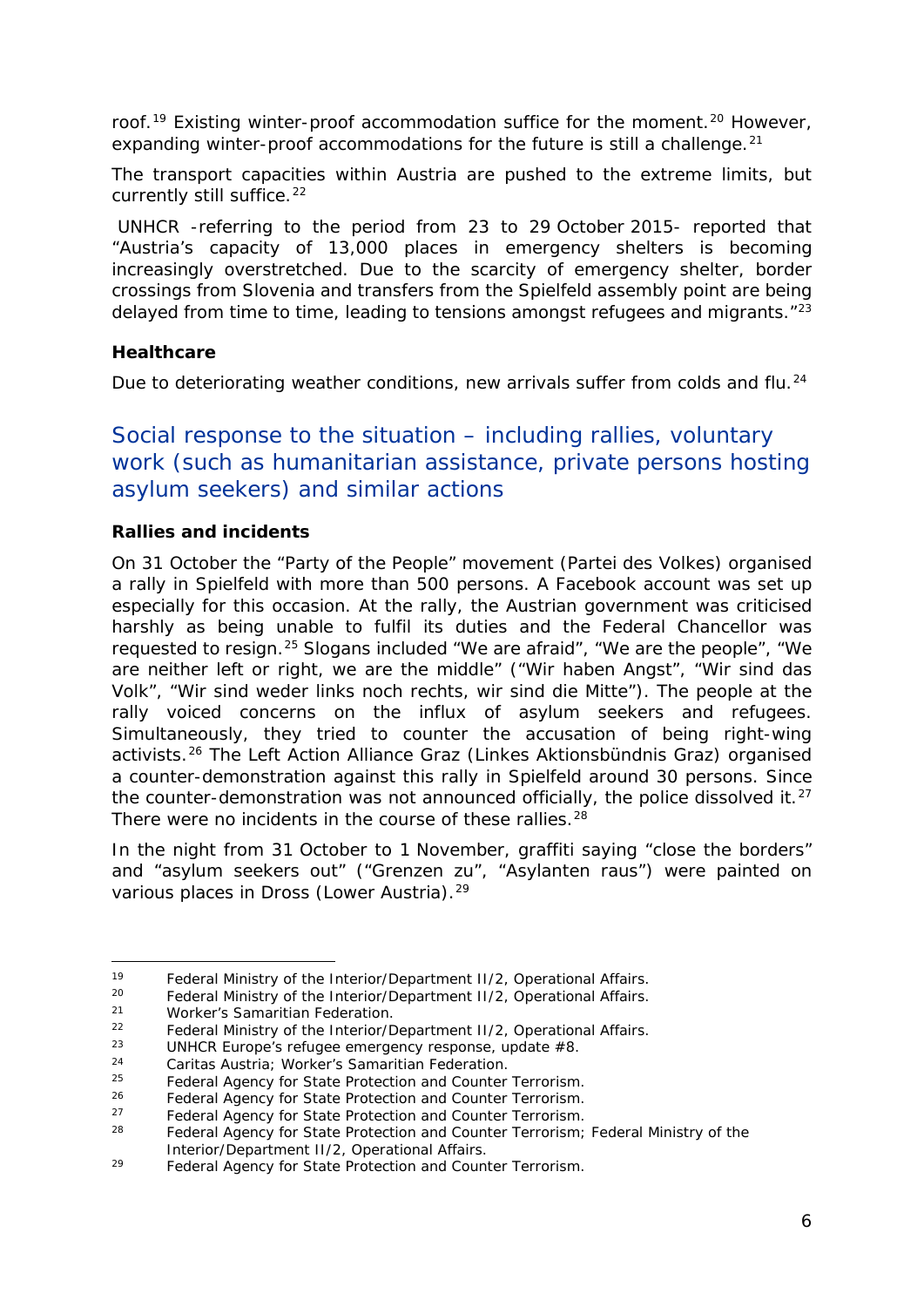<span id="page-6-4"></span>In the night from 31 October to 1 November, the word "scum" ("*gesindel*") and other graffiti were sprayed across a number of localities in Vienna.<sup>[30](#page-6-0)</sup>

On 29 October a banner saying "refugees and foreigners - out" ("*Flüchtlinge und Ausländer raus*") has been found in a hayrick in Reutte (Tyrol) by the police.

The police stopped a 17 year old person who is suspected of having conducted various right-wing extremist crimes in Vorarlberg (some of these crimes have been reported in the previous reports).<sup>[31](#page-6-1)</sup>

News came up regarding incidents that happened on 20 October. A witness reported to the police that he/she saw a person applying stickers saying "stop immigration" *("Einwanderung stoppen")* in a tram in Vienna. Razor blades were applied underneath these stickers in order to harm those that try to remove them. The police associates these stickers with the *Identitäre Bewegung Österreichs (IPÖ)*[.32](#page-6-2)

Hate crime postings continue to be reported frequently in Styria.<sup>[33](#page-6-3)</sup> Hate crimes against refugees and asylum seekers also occur in public: A woman from Syria, for instance, reported to the Anti-Discrimination Bureau Styria *(Antidiskriminierungsstelle Steiermark)* that she had been pushed while walking in the streets and fell to the floor. Her husband asked the perpetrator why he had pushed his wife. The perpetrator answered: "Because you have nothing to do here" *("Weil ihr hier nichts zu suchen habt")*.[34](#page-6-4)

On 31 October a private person organised a demonstration against the inhumane accommodation of asylum seekers in the former Baumax-store in Leoben (Styria), 60 – 80 persons participated. Despite the fact that the rally was pro-refugees, some people raised feelings of fear with respect to the high number of arrivals.<sup>[35](#page-6-5)</sup>

#### **NGO humanitarian activities**

The support of NGOs, such as Caritas, Red Cross and the Worker's Samaritan Federation, continues to be very high and indeed decisive for the successes achieved so far.<sup>[36](#page-6-6)</sup> Continuing this work in a sustainable manner constitutes a challenge for these organisations.[37](#page-6-4) NGOs conducting humanitarian activities are stretched beyond their limits in terms of working overtime and during weekends (also due to limits provided for in labour laws).[38](#page-6-4) NGOs continue to receive positive reactions from the general population.<sup>[39](#page-6-4)</sup>

#### **Voluntary initiatives**

<span id="page-6-0"></span><sup>30</sup> Federal Agency for State Protection and Counter Terrorism*.*  $30^{\circ}$ 

<span id="page-6-1"></span><sup>31</sup> Federal Agency for State Protection and Counter Terrorism*.*

<span id="page-6-2"></span><sup>32</sup> Federal Agency for State Protection and Counter Terrorism*.*

<span id="page-6-3"></span><sup>33</sup> Anti-Discrimination Bureau Styria*.*

<sup>34</sup> Anti-Discrimination Bureau Styria*.*

<span id="page-6-5"></span><sup>&</sup>lt;sup>35</sup> Federal Agency for State Protection and Counter Terrorism.<br><sup>36</sup> Eoderal Ministry of the Interior/Department U.2, Operationa

<span id="page-6-6"></span><sup>&</sup>lt;sup>36</sup> Federal Ministry of the Interior/Department II/2, Operational Affairs.<br><sup>37</sup> Eoderal Ministry of the Interior/Department II/2, Operational Affairs.

<sup>&</sup>lt;sup>37</sup> Federal Ministry of the Interior/Department II/2, Operational Affairs.<br><sup>38</sup> Merker's Samaritian Eoderation.

<sup>&</sup>lt;sup>38</sup> Worker's Samaritian Federation.<br><sup>39</sup> Worker's Samaritian Federation.

Worker's Samaritian Federation.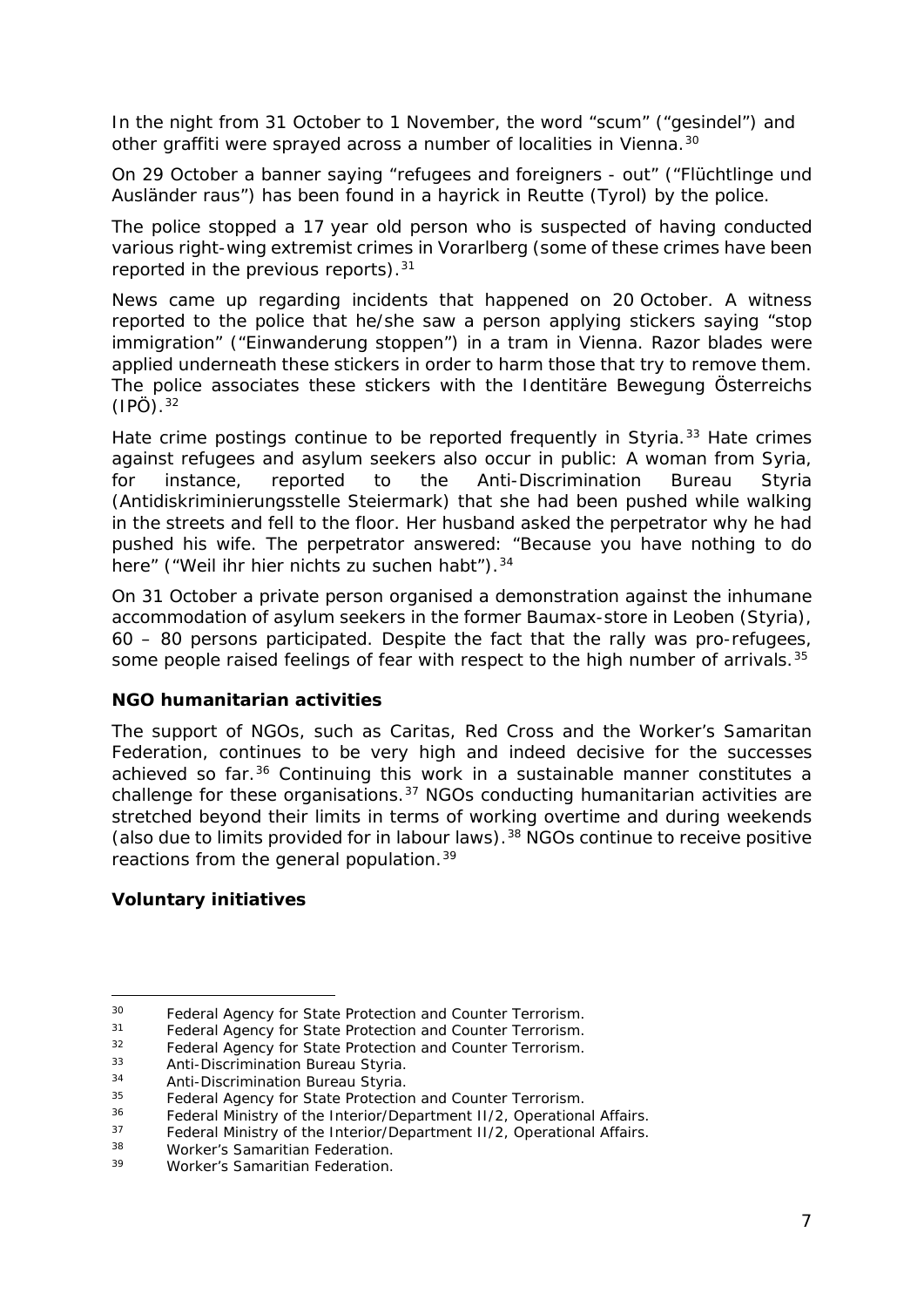<span id="page-7-4"></span>There are still many volunteers, but the first "hype" to help, very visible in August, has decreased.<sup>[40](#page-7-0)</sup>

The Red Cross tries to channel private initiatives to allow for targeted and suited supply of goods; this is not always received positively by private initiatives, which then transfer their aid to other places or regions.<sup>[41](#page-7-1)</sup>

#### **Legal and policy responses, including any changes to the law**

There are numerous proposals for policy responses and changes to the law discussed in Austria. They all have not been decided on yet, but generally they point to a stricter asylum policy and law.<sup>[42](#page-7-2)</sup>

Austria is currently examining options to introduce a technical facility *("technische Einrichtung")* at the borders in Spielfeld. The envisaged technical facility could be compared to those established at stadiums, which aim to channel masses of people and protect these people from being run over.<sup>43</sup>The establishment of "transit zones" *("Transitzonen")* at the border to Germany are also being discussed.<sup>[44](#page-7-4)</sup>

The Federal Ministry for Labour, Social Affairs and Consumer Protection proposed that 2016 will be a "voluntary integration year", whereby voluntary work would be offered to recognised refugees. [45](#page-7-5)

The Austrian People's Party *(Österreichische Volkspartei)* presented ideas regarding asylum for a limited period of time as well as restrictions on family reunification.[46](#page-7-6) On 3 November the Government supported such policy changes, which lead to an UNHCR statement expressing concerns and stressing that family reunification should rather be used as an option for legal entry.<sup>[47](#page-7-4)</sup>

<span id="page-7-0"></span><sup>40</sup> Red Cross Austria.<br>41 Red Cross Austria.  $40$ 

<span id="page-7-1"></span><sup>&</sup>lt;sup>41</sup> Red Cross Austria.<br><sup>42</sup> Merker's Samaritie

<span id="page-7-2"></span><sup>42</sup> Worker's Samaritian Federation.<br>43 Eodoral Ministry of the Interior (F

<span id="page-7-3"></span><sup>43</sup> Federal Ministry of the Interior/Department II/2, Operational Affairs.<br>44 Federal Ministry of the Interior/Department II/2, Operational Affaire.

<sup>44</sup> Federal Ministry of the Interior/Department II/2, Operational Affairs.<br>45 Ded Cross Austria

<span id="page-7-5"></span><sup>45</sup> Red Cross Austria.<br>46 Red Cross Austria.

<span id="page-7-6"></span><sup>46</sup> Red Cross Austria.

<sup>47</sup> UNHCR, *UNHCR gegen Einschränkung bei Familienzusammenfürung*, available at: [www.ots.at/presseaussendung/OTS\\_20151103\\_OTS0074/unhcr-gegen-einschraenkung](http://www.ots.at/presseaussendung/OTS_20151103_OTS0074/unhcr-gegen-einschraenkung-bei-familienzusammenfuehrung)[bei-familienzusammenfuehrung.](http://www.ots.at/presseaussendung/OTS_20151103_OTS0074/unhcr-gegen-einschraenkung-bei-familienzusammenfuehrung)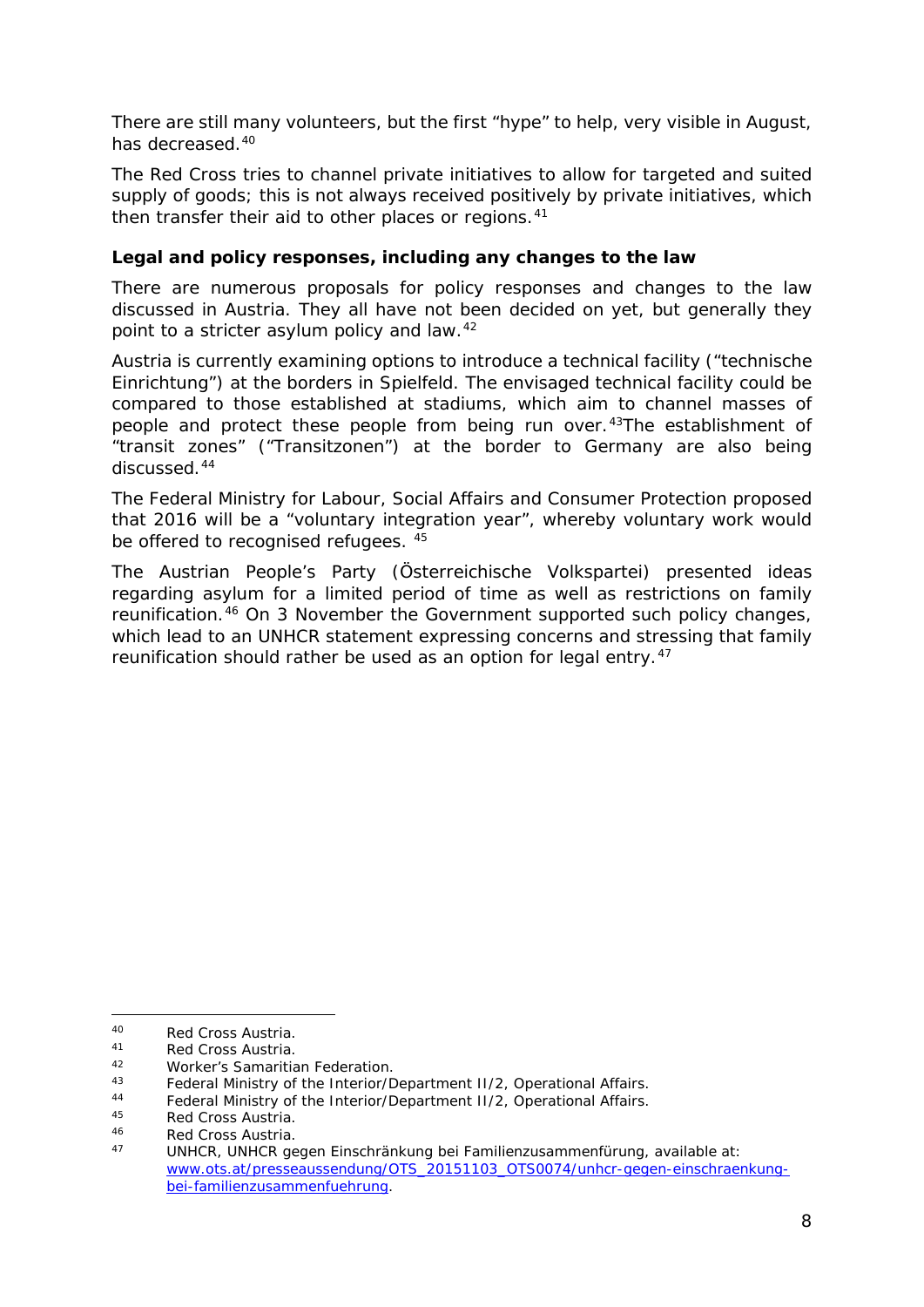## <span id="page-8-0"></span>Bulgaria

## Stakeholders contacted

The interviews were conducted via phone and email with the following stakeholders:

- Ministry of the Interior, Directorate General Border Police (MoI DGBP) (*Министерство на вътрешните работи, Главна дирекция "Гранична полиция"*, МВР – ГДГП);
- Ministry of the Interior, Directorate General Criminal Police (MoI DGCP) (*Министерство на вътрешните работи, Главна дирекция "Криминална полиция"*, МВР – ГДКП);
- Special Home for Temporary Placement of Foreigners Lyubimets (SHTPF Lyubimets) (*Специален дом за временно настаняване на чужденци – Любимец*, СДВНЧ – Любимец);
- State Agency for Refugees (SAR) (*Държавна агенция за бежанците*, ДАБ);
- Bulgarian Red Cross (BRC) (*Български червен кръст*, БЧК);
- Refugee Support Group (RSG);
- Caritas Bulgaria (*Каритас България*);
- Bulgarian Lawyers for Human Rights (BLHR) (*Български адвокати за правата на човека*, БАПЧ).

## Overview of the situation in terms of size and patterns of new arrivals

#### **Numbers and patterns of new arrivals**

During the reporting period, the number of new arrivals increased significantly. Less than 400 persons were apprehended at the border with Turkey, including over 100 children. In terms of nationality, the majority were from Syria, Iraq and Afghanistan.<sup>[48](#page-8-1)</sup>

Reports continue about persons moving from Bulgaria to Serbia. During the reporting week, arrivals crossing the border with Serbia from Bulgaria were around 150-200 per day.[49](#page-8-2)

<span id="page-8-1"></span><sup>48</sup> Ministry of the Interior, Directorate General Border Police.<br>49 HIMICR Europe's refugee emergency responses undeta #0 48

<span id="page-8-2"></span>UNHCR Europe's refugee emergency response, update #8, p. 2.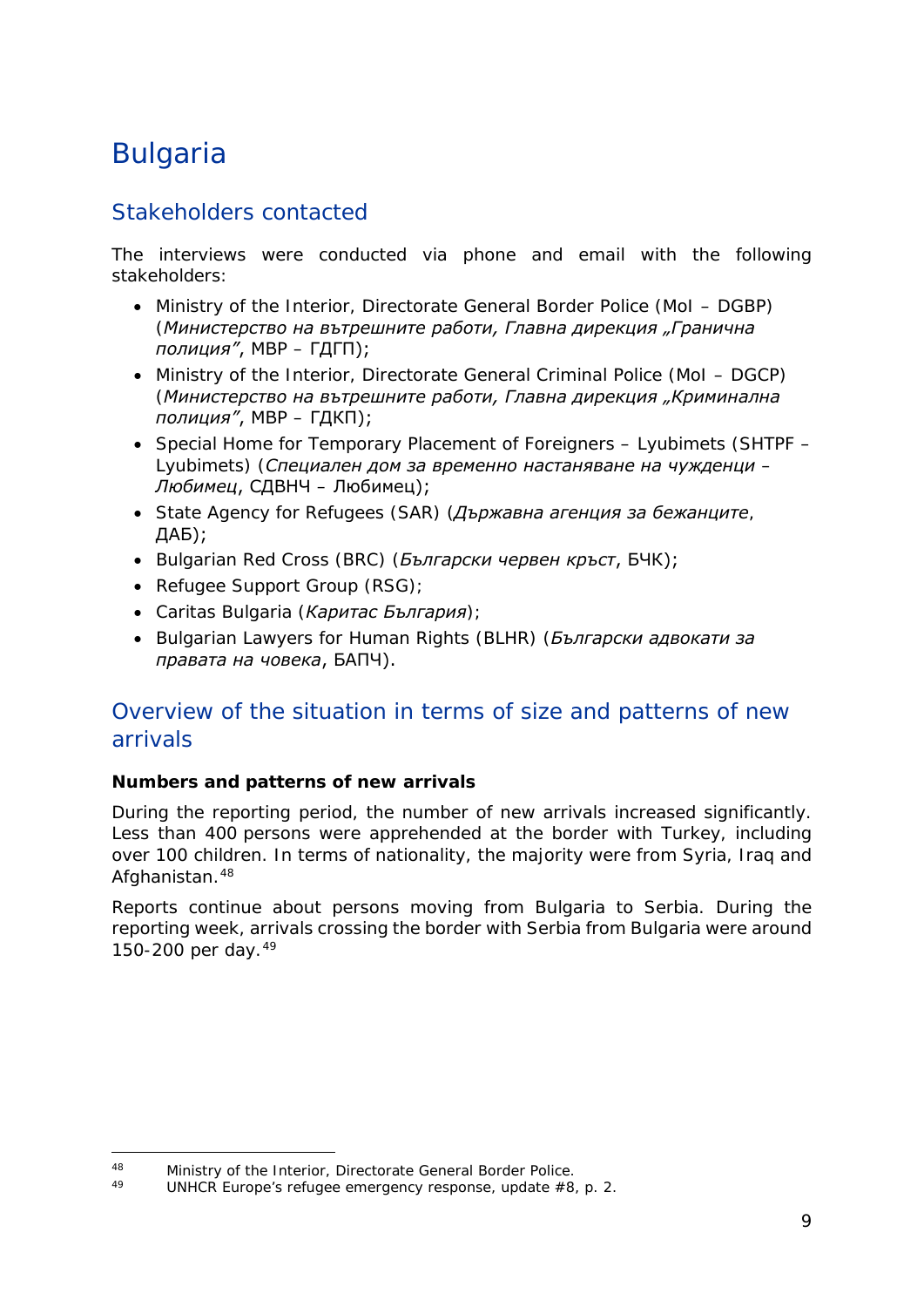#### <span id="page-9-1"></span>**Asylum applications and registration**

The number of applicants for asylum marked a slight increase during the reporting period. More than 700 persons applied for international protection<sup>50</sup>, mostly Iraqis, Afghans and Syrians. Most applicants were men and about 150 were children.<sup>[51](#page-9-1)</sup>

Many asylum seekers keep leaving the reception centres of the State Agency for Refugees before being registered and fingerprinted. During the reporting week, 121 persons left the reception centre in Ovcha Kupel before being registered.<sup>[52](#page-9-2)</sup>

#### **Criminal proceedings against irregular border crossing**

In the reporting week, proceedings initiated against smugglers of human beings increased. In Svilengrad, a Turkish driver was charged with facilitating irregular crossing of the border,[53](#page-9-3) in Stara Zagora two men were charged for facilitating  $i$ rregular entry<sup>[54](#page-9-1)</sup> and a procedure for aiding irregular stay was initiated in Plovdiv.<sup>[55](#page-9-1)</sup>

#### **Unaccompanied and separated children**

On 29 October 2015, two Afghan children seeking international protection were found on the road between the towns of Razgrad and Rousse. The children, 16 and 12 years old, were provided with police protection for 48 hours. The local child protection department and the Regional Prosecutor's Office in Razgrad was notified. The children are to be transferred to a reception centre in Sofia.<sup>[56](#page-9-4)</sup>

#### **Other**

No incidents involving asylum seekers or irregular migrants were registered by the police during the reporting week. $57$ 

Asylum seekers and people detained at the special homes for temporary accommodation of foreigners often complain that they have been subjected to violence and robbery at the border. However, they cannot explain if such violence

<span id="page-9-0"></span>This is the total number of asylum applicants including new arrivals at the border and persons that have managed to cross the border without being apprehended.<br>
51 State Agency for Refugees.<br>
52 State Agency for Refugees. 50

<span id="page-9-3"></span><span id="page-9-2"></span><sup>52</sup> State Agency for Refugees. 53 Prosecutor's Office of the Republic of Bulgaria (2015), *След двудневно разследване Районна прокуратура-Свиленград постигна осъдителна присъда срещу турски шофьор, превел незаконно чужденци в страната*)*,* Press release, 29 October 2015, available at: [www.prb.bg/bg/news/aktualno/sled-dvudnevno-razsledvane-rajonna-prokuratura-svi/.](http://www.prb.bg/bg/news/aktualno/sled-dvudnevno-razsledvane-rajonna-prokuratura-svi/)

<sup>&</sup>lt;sup>54</sup> Prosecutor's Office of the Republic of Bulgaria (2015), 'Regional Prosecutor's Office in Stara Zagora investigates two men for aiding foreigners to illegally enter the country' (*Районна прокуратура-Стара Загора разследва двама мъже за подпомагане на чужденци да преминат незаконно в страната*)*,* Press release, 27 October 2015, available at: [www.prb.bg/bg/news/aktualno/rajonna-prokuratura-stara-zagora-razsledva-dvama-m/.](http://www.prb.bg/bg/news/aktualno/rajonna-prokuratura-stara-zagora-razsledva-dvama-m/)

<sup>55</sup> Prosecutor's Office of the Republic of Bulgaria (2015), 'Regional Prosecutor's Office in Plovdiv opened pre-trial proceedings for illegally aiding foreigners to reside in the country' (*Районна прокуратура-Пловдив образува досъдебно производство за незаконно подпомагане на чужденци да пребивават в страната*)*,* Press release, 2 November 2015, available at: [www.prb.bg/bg/news/aktualno/rajonna-prokuratura-plovdiv-obrazuva](http://www.prb.bg/bg/news/aktualno/rajonna-prokuratura-plovdiv-obrazuva-dosdebno-pr-2/)[dosdebno-pr-2/.](http://www.prb.bg/bg/news/aktualno/rajonna-prokuratura-plovdiv-obrazuva-dosdebno-pr-2/)

<span id="page-9-4"></span><sup>56</sup> Mediapool Online (2015), 'Two refugee boys found on main road Razgrad-Rousse' (*Две момчета-бежанци са открити на главния път Разград-Русе*)*,* 30 October 2015, available at: [www.mediapool.bg/dve-momcheta-bezhantsi-sa-otkriti-na-glavniya-pat-razgrad-ruse](http://www.mediapool.bg/dve-momcheta-bezhantsi-sa-otkriti-na-glavniya-pat-razgrad-ruse-news241170.html)[news241170.html.](http://www.mediapool.bg/dve-momcheta-bezhantsi-sa-otkriti-na-glavniya-pat-razgrad-ruse-news241170.html)

<span id="page-9-5"></span><sup>&</sup>lt;sup>57</sup> Ministry of the Interior, Directorate General Criminal Police.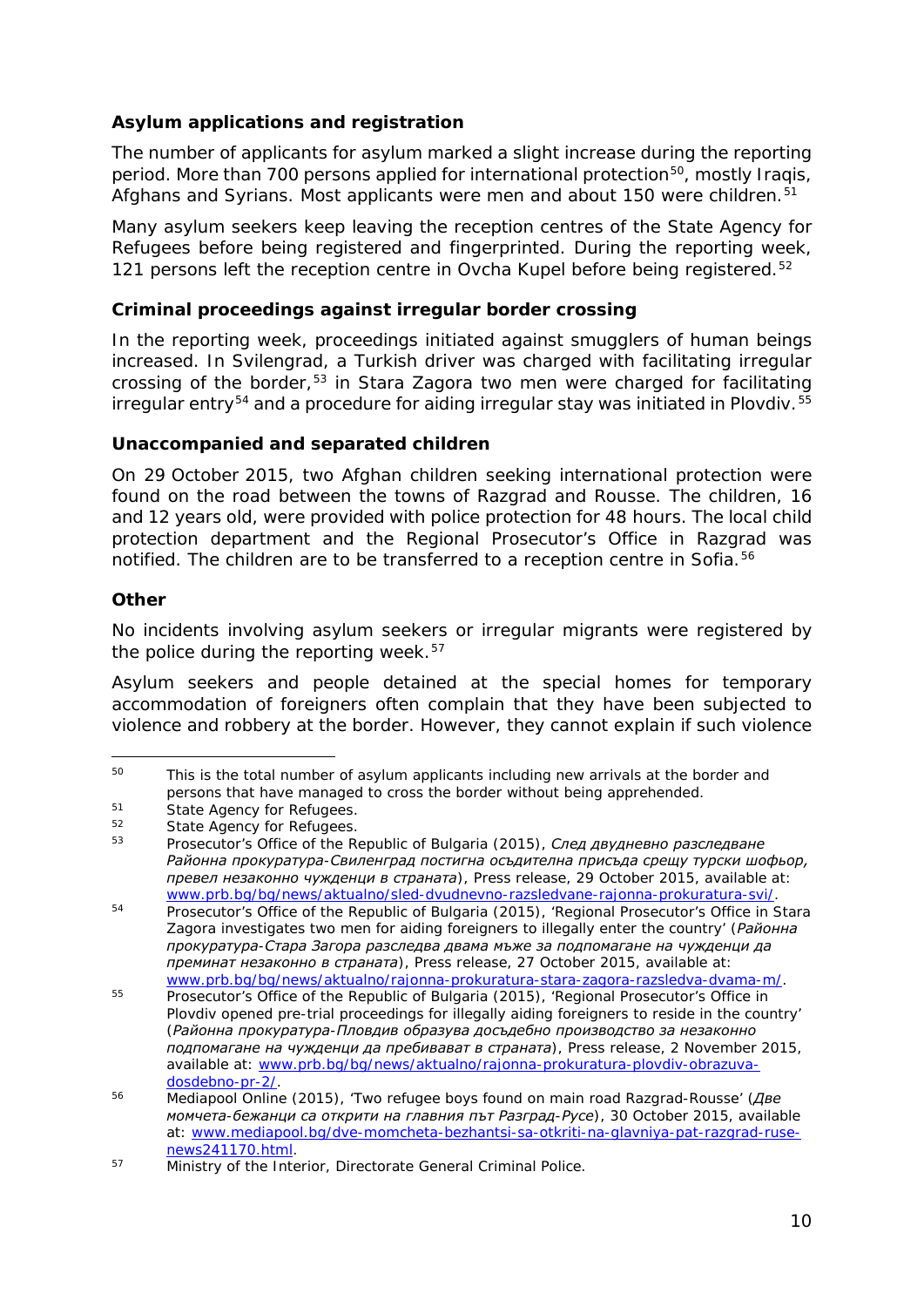<span id="page-10-5"></span>came from border police officers or from smugglers.<sup>[58](#page-10-0)</sup> At the same time, volunteers reported that those leaving Bulgaria might have been advised to tell the authorities in the country they travel to about cases of kidnapping or harassment by smugglers or police officers in Bulgaria in order to avoid being sent back to the country or to what they call "the Balkan zone".<sup>[59](#page-10-1)</sup>

There is a new development concerning an earlier incident with a Syrian citizen who was kidnapped and robbed in the city of Varna in January 2015. The offenders, three Bulgarian citizens and one Iraqi citizen, promised the victim that they would help him go to Germany for €6,000. When the victim went to meet them he was forced to get in a car where he was beaten up and robbed and afterwards left on the road outside the city. On 30 October 2015, the District Prosecutor's Office in Varna brought charges against the four offenders for kidnapping and robbery.<sup>[60](#page-10-2)</sup>

## Fundamental rights issue concerning initial registration and fingerprinting for Eurodac

Nothing new to report.

## Challenges and developments concerning reception conditions of new arrivals, also in relation to provision of healthcare.

#### **Reception conditions and capacity**

Overcrowding continues to be a major problem for the accommodation of new arrivals in the special homes for temporary accommodation of foreigners. During the reporting week, in the Special Home for Temporary Placement of Foreigners in Lyubimets, 168 new persons were accommodated, 263 persons were released, and the overcrowding was 31 % above the occupancy rate.<sup>[61](#page-10-3)</sup>

It should be noted that reception and registration centres of the State Agency for Refugees (SAR) (*Държавна агенция за бежанците*, ДАБ) are underused. Bulgaria operates six reception centres, with more than 5,000 beds, but today the centres are currently around 70 to 80 percent of their capacity.<sup>[62](#page-10-4)</sup> The reception centre in Sofia no longer accommodates asylum seekers because it is being prepared to accommodate people who will be relocated to Bulgaria from Italy and Greece. The first group is expected to arrive in December 2015. $63$  There is still a shortage of

<span id="page-10-0"></span><sup>&</sup>lt;sup>58</sup> Bulgarian Red Cross; Refugee Support Group.<br>59 Defugee Support Group. 58

<span id="page-10-2"></span><span id="page-10-1"></span> $^{59}$  Refugee Support Group.<br> $^{60}$  Darik Nows (2015) (Fou

Darik News (2015), 'Four persons charged for kidnapping and robbing a Syrian refugee' (*Обвиниха четирима за отвличане и грабеж на сирийски бежанец*)*,* 30 October 2015, available at: [http://dariknews.bg/view\\_article.php?article\\_id=1524189.](http://dariknews.bg/view_article.php?article_id=1524189)

<span id="page-10-4"></span><span id="page-10-3"></span> $^{61}$  Special Home for Temporary Placement of Foreigners – Lyubimets.<br> $^{62}$  HINHCB (2015), Forring rough sons, refugees chance Bulgaria land.

<sup>62</sup> UNHCR (2015), *Fearing rough seas, refugees chance Bulgaria land route*, 23 October 2015, available at: [www.unhcr.org/562a3ee16.html.](http://www.unhcr.org/562a3ee16.html)

<sup>63</sup> Bulgarian Red Cross.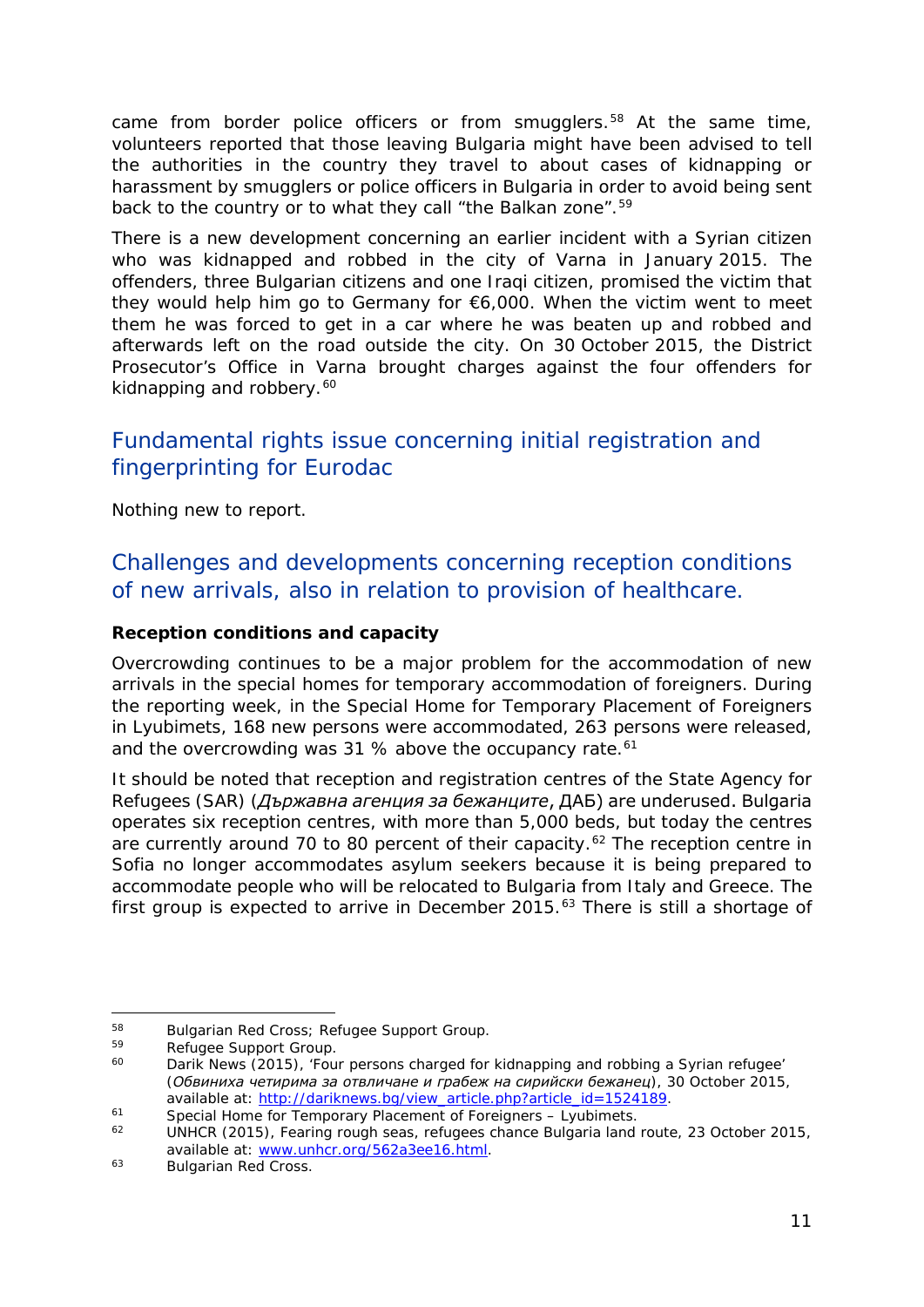<span id="page-11-2"></span>interpreters. The State Agency for Refugees continues to seek interpreters to and from Dari, Pashto and Farsi.<sup>[64](#page-11-0)</sup>

In relation to food supply, the State Agency for Refugees (SAR) (*Държавна агенция за бежанците*, ДАБ) provides three meals per day in its reception centres. NGOs reported that those accommodated in the centres did not always get a breakfast. This is often due to the asylum seekers' habits to get up late and thus missing it. In response to a recommendation by NGOs, breakfast started to be offered in the afternoon. However, this practice is not strictly followed in all centres.[65](#page-11-1) NGOs are concerned that the State Agency for Refugees (SAR) (*Държавна агенция за бежанците*, ДАБ) intends to stop using the UNHCR-built kitchens in the reception centres and outsource the food supply to an external catering company through a public procurement procedure because at the current levels of occupancy it is not economically viable to pay salaries to the people working in the kitchen. Given the fact that the cited price for food supply for one asylum seeker per month is BGN 108 (approximately  $€54$ ),<sup>[66](#page-11-2)</sup> NGOs question the quality and sufficiency of the food to be provided if less money is spent for catering.<sup>[67](#page-11-2)</sup>Damages at reception centres needing reparation works have been reported. Volunteers said that due to anger and frustration, some asylum seekers have broken doors and walls with kicks and punches. In addition, washing machines and other sanitary devices due to some asylum seekers' lack of familiarity with washing machines and other facilities. In order to prevent such damages, in Voenna Rampa centre in Sofia one of the staff members was assigned with the task to assisting asylum seekers in washing. Furthermore, the disposal of waste is another challenge in the reception centres.<sup>[68](#page-11-2)</sup>

#### **Child protection**

Most unaccompanied children continue to be children ages 16-17 from Afghanistan. A majority of the children are first accommodated at the so called 'closed-type special homes for temporary accommodation of foreigners' managed by the Ministry of the Interior (MoI). From there, they are transferred with priority to the open-type centres of the State Agency for Refugees (SAR), ДАБ), where the conditions are more suitable for children.

There are certain difficulties in relocating children whose families refuse to apply for international protection. They usually remain in the closed-type special homes for about 10 days. In most cases, with the support of NGOs, such families file an asylum application and are transferred to the open-type centres. The Ovcha Kupel centre in Sofia started to re-organise its premises in order to allow unaccompanied children to be accommodated on a separate floor. This decision is a response to the reported cases of harassment of children who share rooms with adults and

<span id="page-11-0"></span>State Agency for Refugees (2015), 'SAR with Council of Ministers seeking interpreters' (*ДАБ при МС набира преводачи*)*,* press release, 23 October 2015, available at: [http://saref.government.bg/?cat=13&newsid=941.](http://saref.government.bg/?cat=13&newsid=941)  $64$ 

<span id="page-11-1"></span><sup>&</sup>lt;sup>65</sup> Refugee Support Group.<br><sup>66</sup> Achov J. (Augus *M*.) (od.

<sup>66</sup> Achev, I. (*Ачев, И.*) (ed.) (2015) 'Public procurement procedure to refugee centres' food supply is on hold again' (*Обществената поръчка за изхранването на бежанците пак е спряна*), *Actualno.com,* 25 September 2015, [http://society.actualno.com/Obshtestvenata](http://society.actualno.com/Obshtestvenata-porychka-za-izhranvaneto-na-bejancite-pak-e-sprjana-news_497480.html)[porychka-za-izhranvaneto-na-bejancite-pak-e-sprjana-news\\_497480.html.](http://society.actualno.com/Obshtestvenata-porychka-za-izhranvaneto-na-bejancite-pak-e-sprjana-news_497480.html)

<sup>&</sup>lt;sup>67</sup> Refugee Support Group.<br><sup>68</sup> Petugee Support Croup.

Refugee Support Group.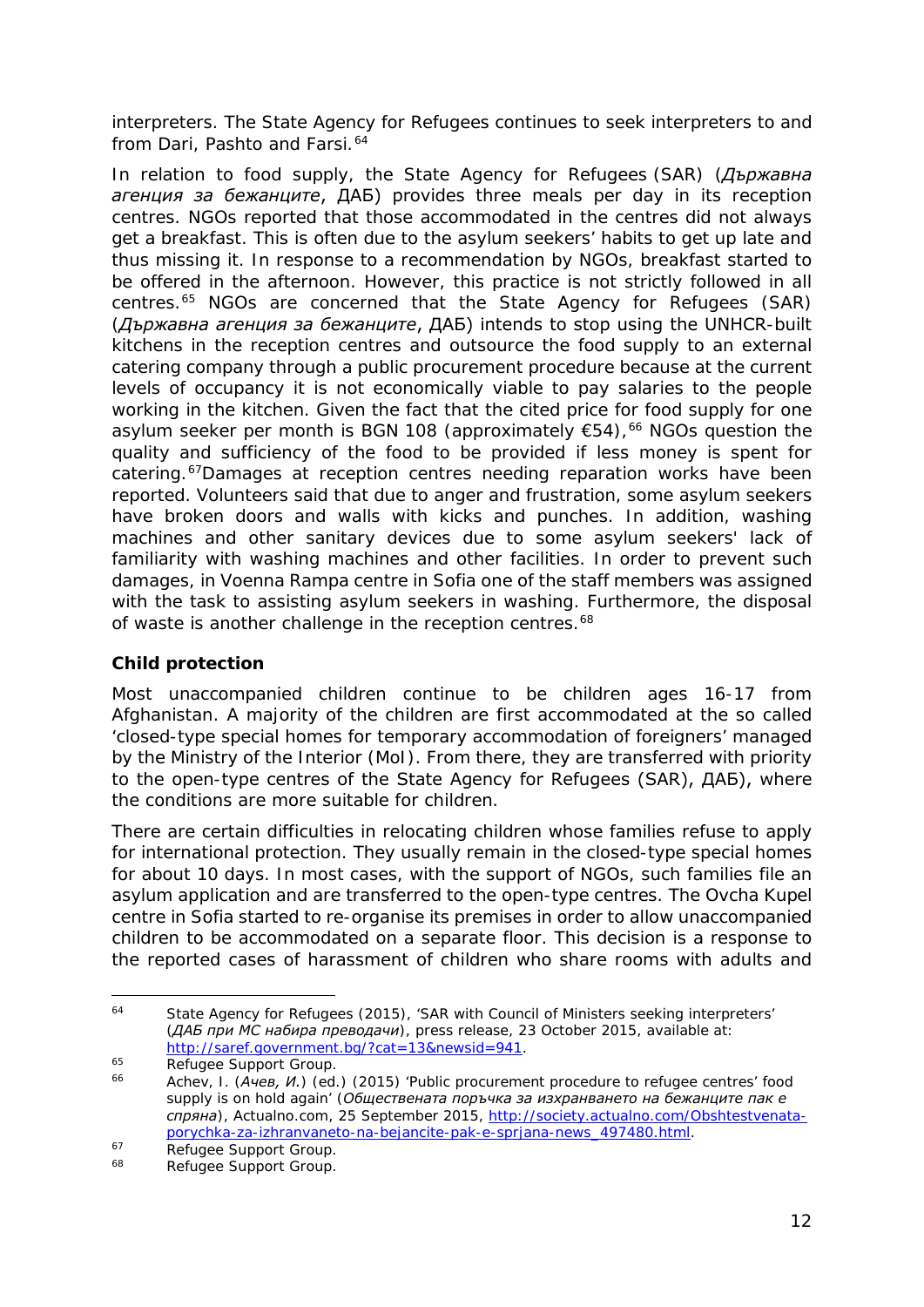<span id="page-12-4"></span>respective recommendations by NGOs.<sup>[69](#page-12-0)</sup> An unaccompanied child was harassed in the special home for temporary accommodation of foreigners in Busmantsi.<sup>[70](#page-12-1)</sup>

In Voenna Rampa centre in Sofia, unaccompanied children were accommodated on the floor designated for families. However, children there complained about other problems, such as adults smoking in the rooms.<sup>[71](#page-12-2)</sup>

#### **Healthcare**

During the reporting week, the centres managed by the State Agency for Refugees (SAR) experienced problems with the availability of medications. A public procurement procedure was opened to provide for medical supply, but it will take a certain period of time for its completion.

Meanwhile, NGOs such as the Bulgarian Red Cross (BRC) and the Council of Refugee Women in Bulgaria (CRWB) supply medicines to persons in need. For that purpose, the two organisations require a valid medical prescription.<sup>[72](#page-12-3)</sup> The two organisations support other vulnerable people as well. For example, BRC bought glasses for an asylum seeker living at an external address. It is also looking for specialised care for a woman with mental disability.<sup>[73](#page-12-4)</sup>

Some of the doctors at reception centres, such as the one in Harmanli, were not informed about an earlier donation of medicines and were asking NGOs for assistance while at the same time the donation was available on stock in Sofia.<sup>[74](#page-12-5)</sup> The total number of medical staff working in the six reception and registration centres is 12 people, including both doctors and nurses. In the centre in Harmanli there are two paramedics and two nurses, in the centres in Ovcha Kupel, Pastrogor and Voenna Rampa there is one doctor or paramedic and one nurse, and in the centres in Banya and Vrazhdebna there is only one doctor or paramedic and no nurse.[75](#page-12-4)

## Social response to the situation – including rallies, voluntary work (such as humanitarian assistance, private persons hosting asylum seekers) and similar actions

#### **Rallies and incidents**

Nothing new to report.

#### **NGO humanitarian activities**

Maleeva Tennis Club (*Тенис клуб Малееви*) donated campaign-collected clothes for children, which the Bulgarian Red Cross (BRC) distributed among asylum seekers at external addresses. The humanitarian activities in the reception centres

<span id="page-12-0"></span><sup>&</sup>lt;sup>69</sup> Bulgarian Red Cross.<br><sup>70</sup> Bulgarian Red Cross. 69

<span id="page-12-1"></span><sup>&</sup>lt;sup>70</sup> Bulgarian Red Cross.

<span id="page-12-2"></span><sup>&</sup>lt;sup>71</sup> Refugee Support Group.<br><sup>72</sup> Pulgarian Ped Cross

<span id="page-12-3"></span> $72$  Bulgarian Red Cross.<br> $73$  Bulgarian Red Cross.

 $73$  Bulgarian Red Cross.

<span id="page-12-5"></span> $74$  Refugee Support Group.<br> $75$  State Agency for Petuge

State Agency for Refugees.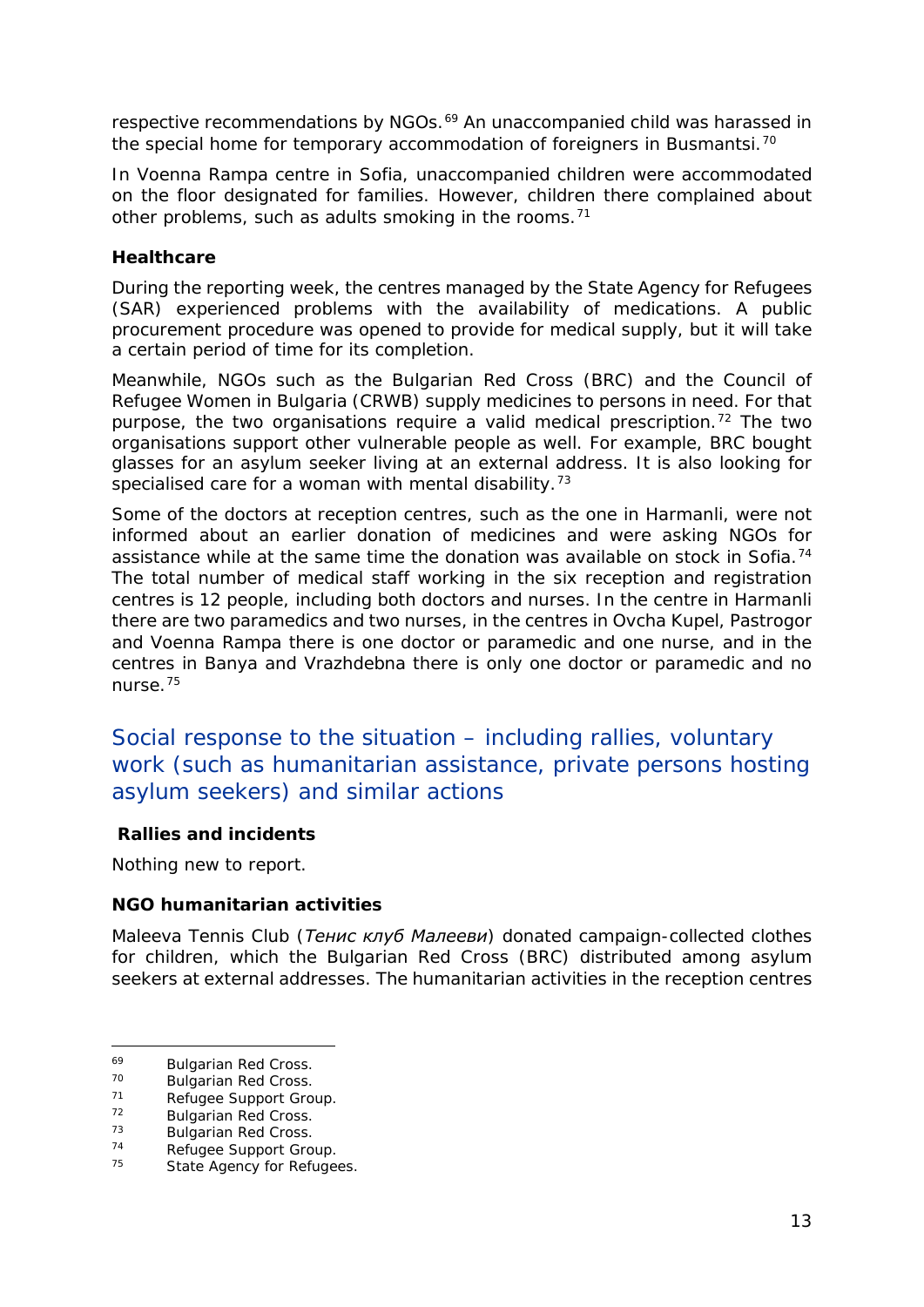are more limited due to the reluctance of people to take along the donated items when they leave.<sup>[76](#page-13-0)</sup>

#### **Voluntary initiatives**

The Council of Refugee Women in Bulgaria (CRWB) (*Съветът на жените бежанки в България*, СЖББ) launched a campaign to recruit volunteers for unloading and sorting a two-tone donation from Germany.<sup>[77](#page-13-1)</sup>

## Legal and policy responses, including any changes to the law

The chair of the State Agency for Refugees announced that Bulgaria was currently accommodating less than 1,500 persons seeking international protection and had capacity for about 3,600 more people. By the end of September 2015, the agency had processed 12,000 international protection applications and protection was granted in about 43 % of the cases.<sup>[78](#page-13-2)</sup>

The National Council for Migration and Integration (NCMI) (*Национален съвет по миграция и интеграция*, НСМИ) adopted a framework to meet Bulgaria's obligations related to relocation. The document outlines the parameters of cooperation related to relocation of asylum seekers from Greece and Italy. A working group will draft a regulation, outlining the timeframe of activities, included in the integration package. $79$ 

<span id="page-13-1"></span><span id="page-13-0"></span> $^{76}$  Bulgarian Red Cross.<br> $^{77}$  TimeHeroes (2015) 76

TimeHeroes (2015), 'Help in unloading a big donation for Refugees in Sofia' (Помогни в *разтоварването на голямо дарение за бежанци в София*), 28 October 2015, available at: [https://timeheroes.org/bg/crw/raztovarvane-darenie-bezhantsi#information.](https://timeheroes.org/bg/crw/raztovarvane-darenie-bezhantsi%23information)

<span id="page-13-2"></span><sup>78</sup> Mediapool Online (2015), 'Refugee agency: Bulgaria can receive 3600 more migrants' (*Агенцията за бежанците: България може да приеме още 3600 мигранти*)*,* 29 October 2015, available at: [www.mediapool.bg/agentsiyata-za-bezhantsite-bulgaria-mozhe-da](http://www.mediapool.bg/agentsiyata-za-bezhantsite-bulgaria-mozhe-da-prieme-oshte-3600-migranti-news241131.html)[prieme-oshte-3600-migranti-news241131.html.](http://www.mediapool.bg/agentsiyata-za-bezhantsite-bulgaria-mozhe-da-prieme-oshte-3600-migranti-news241131.html)

<span id="page-13-3"></span><sup>79</sup> Ministry of the Interior (2015), 'National Council for Migration and Integration adopting framework of national mechanism for meeting Bulgaria's obligations related to relocation' (*Националният съвет по миграция и интеграция прие Рамката на националния механизъм за изпълнение на ангажиментите на Република България по релокацията*)*,*  press release, 27 October 2015, [http://press.mvr.bg/NEWS/news151027\\_07.htm.](http://press.mvr.bg/NEWS/news151027_07.htm)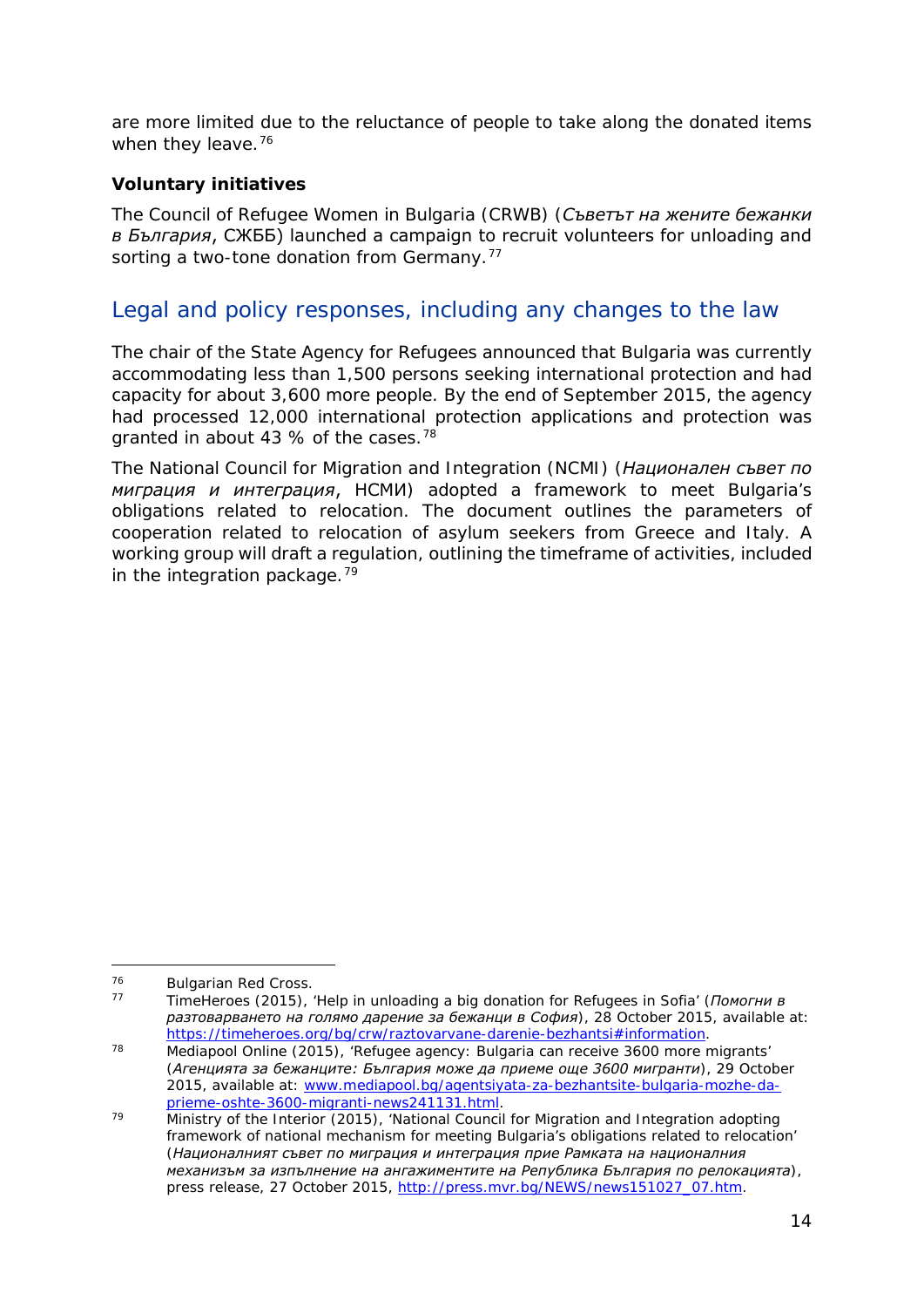## <span id="page-14-0"></span>**Croatia**

## Stakeholders contacted

The interviews were conducted via phone and email with the following stakeholders:

- United Nations International Children's Emergency Fund Country office (UNICEF) Croatia, based in Zagreb;
- Ministry of Interior, Department for illegal migration (*Ministarstvo unutarnjih poslova, Služba za nezakonite migracije*, *MUP*);
- Ministry of Social Policy and Youth, Minister's cabinet (*Ministarstvo socijalne politike i mladih, Kabinet ministrice, MSPM*);
- Ombudsman's Office, National Preventive Mechanism (*Ured Pučke pravobraniteljice, Nacionalni preventivni mehanizam*);
- Welcome Initiative (*Inicijativa Dobrodošli*).

## Overview of the situation in terms of size and patterns of new arrivals

#### **Numbers and patterns of new arrivals**

From 16 September until 1 November some 300,000 people entered Croatia. During the reporting period, over 50,000 people crossed the border from Serbia to Croatia, $80$  which corresponds to an average daily arrival of over 7,200 people. $81$ The majority were Syrian nationals, followed by Afghan and Iragi nationals.<sup>[82](#page-14-3)</sup> Children constituted around 15% of the new arrivals. $83$  The border sector most affected was Bapska. [84](#page-14-5)

#### **Asylum applications and registration**

The Ministry of the Interior provided no data on whether any of new arrivals applied for asylum. As in the past weeks, all new arrivals were registered.<sup>[85](#page-14-6)</sup>

#### **Criminal proceedings against irregular border crossing**

On 1 November, four Turkish citizens who entered Croatia in an irregular manner, were arrested in Ličko Petrovo Selo and subjected to investigation. They entered

<span id="page-14-1"></span><sup>80</sup> Ministry of the Interior, Department for Illegal Migration.  $80<sub>o</sub>$ 

<span id="page-14-2"></span>Information based on the Ministry of the Interior's data available on their official web page, daily reports on migration crisis, available at: [www.mup.hr.](http://www.mup.hr/)

<span id="page-14-3"></span><sup>82</sup> Ministry of the Interior, Department for Illegal Migration.

<span id="page-14-4"></span><sup>83</sup> Ministry of the Interior, Department for Illegal Migration.<br>84 Melsome Initiative

<span id="page-14-5"></span> $^{84}$  Welcome Initiative.

<span id="page-14-6"></span>Ministry of the Interior, Department for Illegal Migration.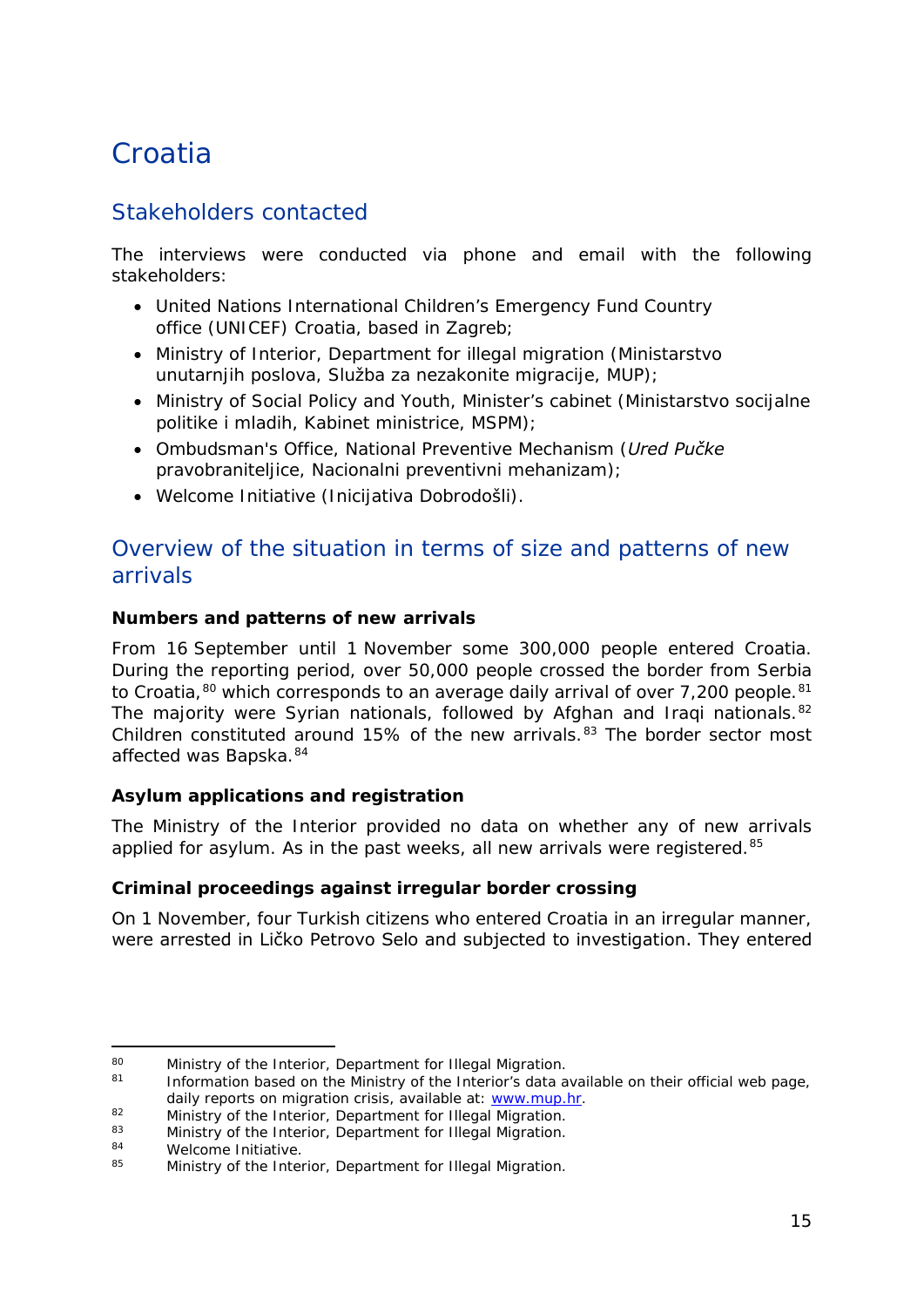<span id="page-15-3"></span>Croatia through Bosnia and Herzegovina and are allegedly of Kurdish background.<sup>[86](#page-15-0)</sup>

#### **Returns**

There were no returns based on the third safe country rule.<sup>[87](#page-15-1)</sup>

## Fundamental rights issue concerning initial registration and fingerprinting for Eurodac

Nothing new to report.

## Challenges and developments concerning reception conditions of new arrivals, also in relation to provision of healthcare.

#### **Reception conditions and capacity**

During the reporting period conditions in the Opatovac camp exacerbated due to severely cold weather. At night, temperature sometimes dropped to around zero degrees Celsius, with the vicinity of the river and the moist air intensifying the cold. In certain cases, people could not find room in the tents, so they had to sleep outside. This issue was aggravated by the occasional lack of blankets. After the initial hesitance towards washing and reusing the blankets, the first batch of around 1,600 blankets finally was cleaned and ready to be reused on 29 October. According to the information provided by the Croatian Red Cross, they were distributed on the same day. Another 2,500 blankets arrived on 30 October. In the night of 30 October, between 4 and 7 am, instead of blankets, thermo-foils were distributed.<sup>[88](#page-15-2)</sup> Similarly, during the night between 1 to 2 November, which was very cold and unpleasant, some people had to be wrapped in thermo-foils. Winter clothes and shoes were also lacking, an issue which humanitarian workers tried to overcome with donations. [89](#page-15-3)

As a result of the agreement reached between the Croatian and Serbian Ministers of the Interior on 24 October on intensifying the engagement of Serbian police at the Serbian (Berkasovo) border of the Bapska border crossing, the people's crossings was smooth and better controlled and onward movement to the Opatovac camp more organised. This was also partly due to the fact that people arrived in relatively small groups, thus the number of people waiting at the Bapska border crossing never exceeded 500 people at a time. On average, the number was significantly smaller in comparison to the previous reporting period.<sup>[90](#page-15-4)</sup>

People who entered Croatia through the Bapska border crossing were brought to the Opatovac camp for registration by buses. Having spent several hours in the Opatovac camp, they were transported towards the Slovenian border. Some short

<span id="page-15-0"></span><sup>86</sup> Welcome Initiative; Izbjeglička kriza, *Preko Bihaća došli u Ličko Petrovo Selo,* 2 November 2015, available at: [http://izbjeglice.hrt.hr/306176/desetak-izbjeglica-u-hrvatsku-pokusalo](http://izbjeglice.hrt.hr/306176/desetak-izbjeglica-u-hrvatsku-pokusalo-uci-kod-lickog-petrovog-sela)[uci-kod-lickog-petrovog-sela.](http://izbjeglice.hrt.hr/306176/desetak-izbjeglica-u-hrvatsku-pokusalo-uci-kod-lickog-petrovog-sela)  $86$ 

<span id="page-15-1"></span><sup>87</sup> Ministry of the Interior, Department for Illegal Migration.<br>88 Melcome Initiative

<span id="page-15-2"></span><sup>&</sup>lt;sup>88</sup> Welcome Initiative.<br><sup>89</sup> Melcome Initiative

<span id="page-15-4"></span><sup>89</sup> Welcome Initiative.<br>90 Melcome Initiative

Welcome Initiative.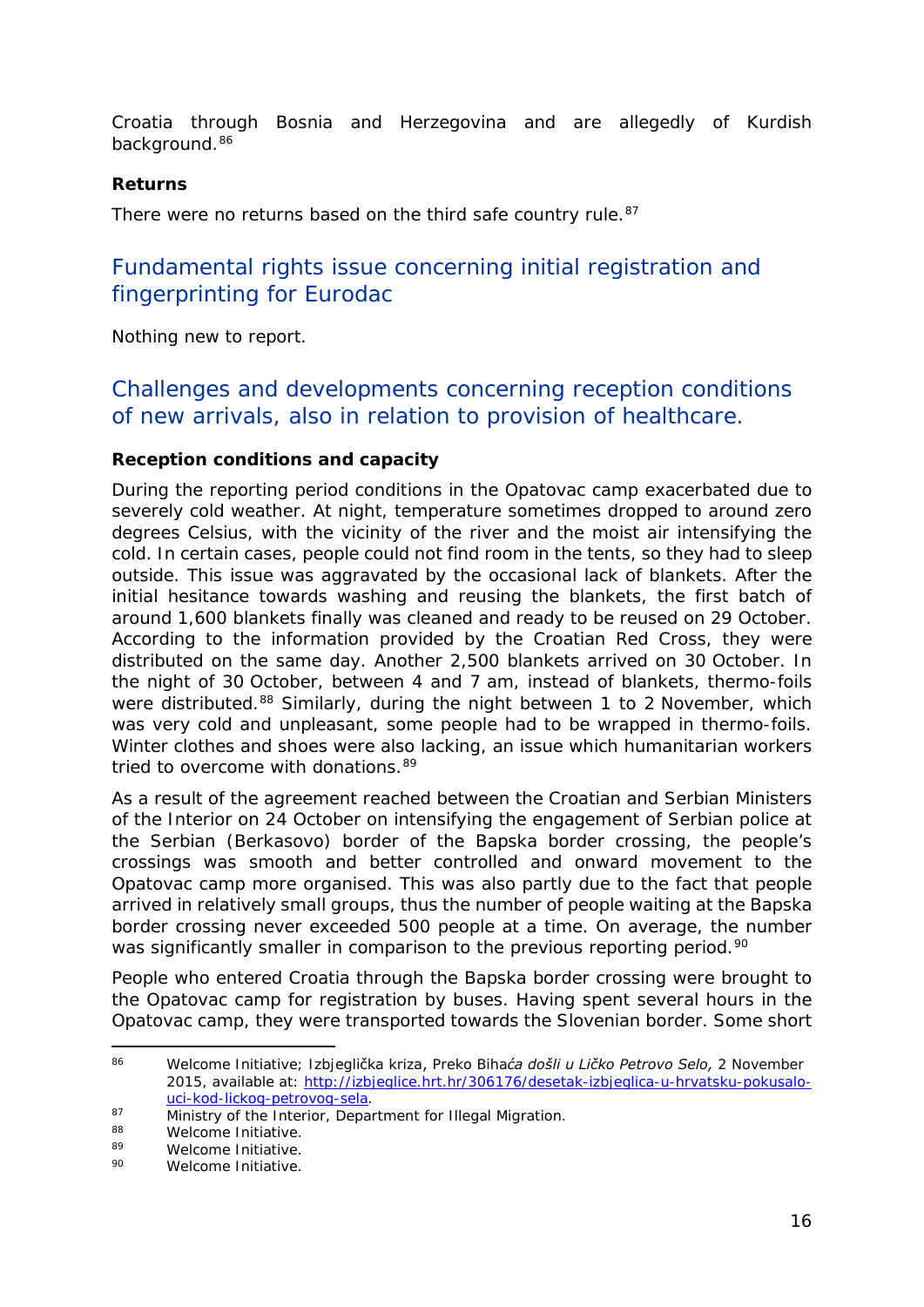delays were reported on 29 October, when people stayed in the camp for up to six hours.<sup>[91](#page-16-0)</sup>

In the reporting week, the daily number of new arrivals ranged between 4,500 and 6,800. The number of people arriving per hour ranged from 480 on 26 October to 300 and 208 in the following days. The number of people in the Opatovac camp (at 8 am) ranged from 729 to 1,330, well under its full capacity of around 5000 people, given the expediently organised transportation to Slovenia.<sup>[92](#page-16-1)</sup>

Between 26 October and 28 October both buses and trains were used for transportation to Slovenia - buses leaving for the Harmica-Rigonce border crossing and trains leaving for the Ključ Brdovečki border crossing, where people had to walk for one kilometre to the Sutla train station, escorted by the police. The lack of transportation was especially troublesome for persons with disabilities. The report also indicated that people with medical issues (mostly in need of paracetamols or bandages) abstained from seeking medical attention at the Croatian side of the border, in order to avoid hospitalisation in the country. The Croatian Red Cross was present on site, but there was no distribution of humanitarian aid, besides snacks and water supplied by self-organised volunteers.[93](#page-16-2)

On 27 October, the transportation was reorganised. The buses were discontinued and the trains leaving from the Tovarnik train station headed straight to Dobova inside Slovenia. This remained so until the end of the reporting period. Both before and after 28 October, trains were leaving regularly every four hours, with on average 1,100 people on board.<sup>[94](#page-16-3)</sup>

Conditions in the Opatovac camp remained largely unchanged. The Croatian Red Cross distributed food and water regularly. On 27 October, the Croatian Army assisted in transporting six palettes of lunch packages to the Tovarnik train station<sup>[95](#page-16-4)</sup> and fixed a water leakage in a sector of the camp.

The Welcome Initiative continues to report cases of family separation (occurring either at the Bapska border crossing or inside the camp, as people are placed in different camp sectors). On 26 October, 305 cases of family tracing were reported. The tracing service experienced a shortcoming of interpreters and other organisations assisted the service. Volunteers in the camp, namely those of the Welcome Initiative, were also involved, providing basic information to people with regards to their stay in Croatia and further transit, which was insufficiently provided for by the authorities.<sup>[96](#page-16-5)</sup>

In addition, there was an increased number of reports of inappropriate behaviour by police officers in the Opatovac camp, which were discussed at daily camp coordination meetings. This included, for example, an aggressive use of the megaphone on 28 October to wake people up. Some policemen pushed people, including children, in order to make them enter or exit tents. The vast majority of police officers, however, were polite and helpful. Five members of the police force

<span id="page-16-0"></span><sup>&</sup>lt;sup>91</sup> Welcome Initiative.  $Q<sub>1</sub>$ 

<span id="page-16-1"></span><sup>92</sup> Welcome Initiative.<br>93 Melcome Initiative

<span id="page-16-2"></span><sup>&</sup>lt;sup>93</sup> Welcome Initiative.<br><sup>94</sup> Melcome Initiative

<span id="page-16-3"></span><sup>&</sup>lt;sup>94</sup> Welcome Initiative.<br><sup>95</sup> Melcome Initiative

<span id="page-16-4"></span> $^{95}$  Welcome Initiative.

<span id="page-16-5"></span>Welcome Initiative.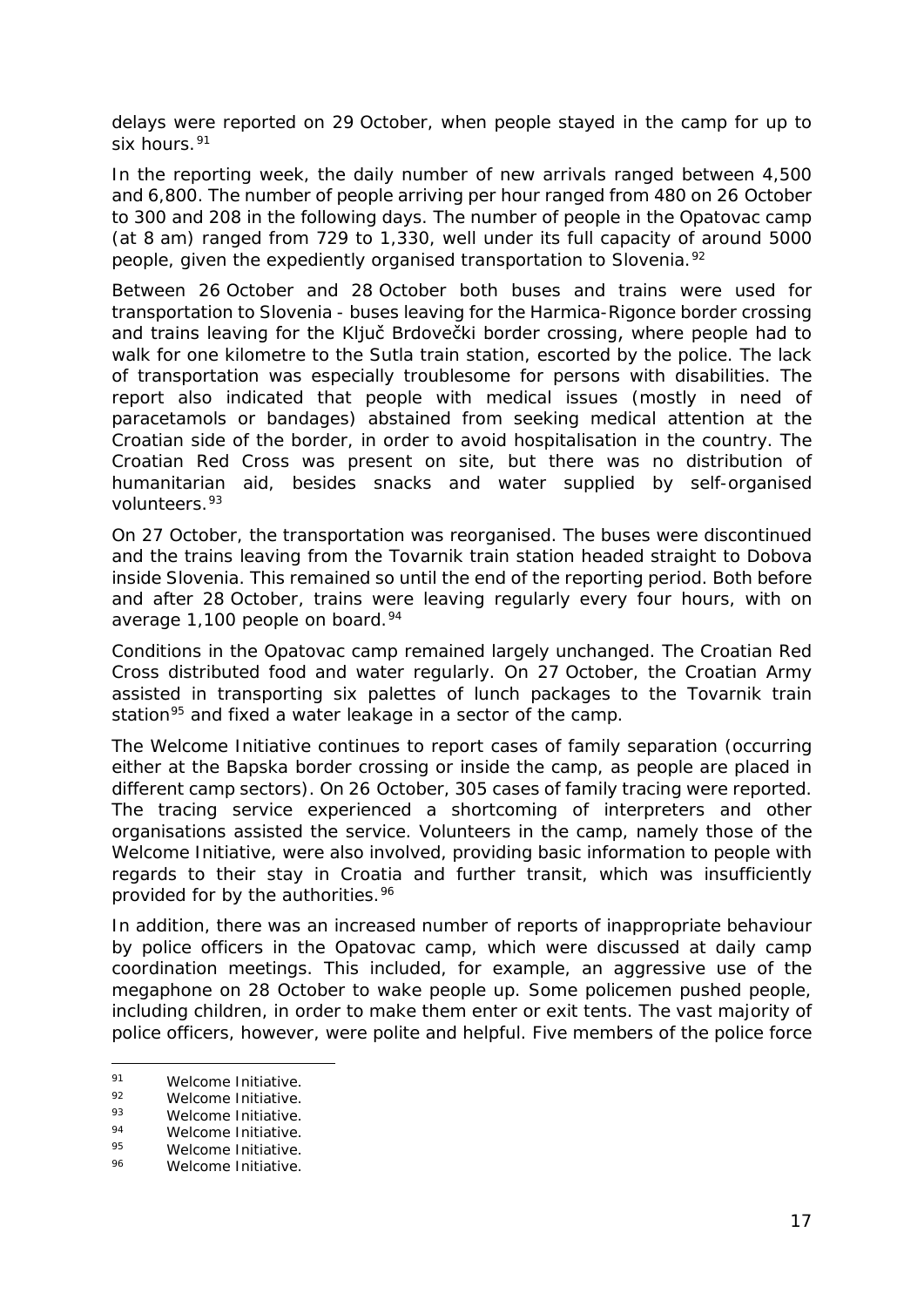<span id="page-17-3"></span>were dismissed due to inappropriate behaviour. On 30 October, as a new shift of police officers was on duty (it changes every 10 days), they were given instructions by their Chief on how to treat the refugees; however, no official training was provided on how to treat vulnerable groups.<sup>[97](#page-17-0)</sup>

During the reporting week, people received insufficient information on their whereabouts and further routes, which resulted in some anxiety.<sup>[98](#page-17-1)</sup>

A new temporary transit camp in the town of Slavonski Brod is under construction. The Slavonski Brod camp should replace the Opatovac camp. The Slavonski Brod camp should provide "much better conditions" and people would stay there for 12, 24, or 48 hours maximum. The Ministry of the Interior's announcements on the opening date kept changing, the last one being 3 November. People are supposed to be brought to the new camp by trains directly from the borders, so that nobody would need to walk long distances. After basic medical check-up in dedicated tents, people will move to the registration tent located next to a tent for family reunification. Humanitarian organisations will also have the chance to stay within the camp, and spend the night in the sleeping facilities specially arranged for their staff. The Croatian Red Cross will be in charge of food and clothes distribution; the tents will be heated, which is important due to the upcoming winter; there will be Wi-Fi and a charging station for cell phones.<sup>[99](#page-17-2)</sup> According to the information supplied by the Ministry of the Interior so far, the Opatovac camp is expected to be closed.[100](#page-17-3)

#### **Child protection**

During the reporting period, the number of very small babies increased in the Opatovac camp. On October 27, a five days old infant and a seven days old infant were admitted. The Social Welfare Centre had to intervene in at least three cases of unaccompanied children separated from their families.<sup>[101](#page-17-4)</sup> There were six heated tents reserved for children and their mothers. However, children aged 14 and above often did not have access to these tents, so they were not adequately protected from the cold weather. This is an alarming practice, detrimental to the wellbeing of children.

The Ministry of Social Policy and Youth reported a case of a three year old unaccompanied girl. She was found in the town of Velika Gorica on her own. The police contacted the social welfare service which placed her in a children's home in Zagreb. She was clean and tidy, wearing clean clothes. She hardly spoke and initially the language could not be identified. During the reporting week, it was identified that she spoke Pashto and Urdu. No tracing service found any information about the girl.  $102$ 

#### **Healthcare**

On site healthcare was provided by the Ministry of Health emergency teams and the NGO MAGNA Children at Risk paediatricians. According to the Migrants' Health

<span id="page-17-0"></span><sup>97</sup> Welcome Initiative.  $Q<sub>7</sub>$ 

<span id="page-17-1"></span> $^{98}$  Welcome Initiative.

<span id="page-17-2"></span><sup>99</sup> Ombudsman's Office, National Preventive Mechanism.<br>100 Melcome Initiative

<sup>100</sup> Welcome Initiative.<br>101 Melcome Initiative

<span id="page-17-4"></span> $101$  Welcome Initiative.<br> $102$  Ministry of Social Be

<span id="page-17-5"></span>Ministry of Social Policy and Youth, Minister's cabinet.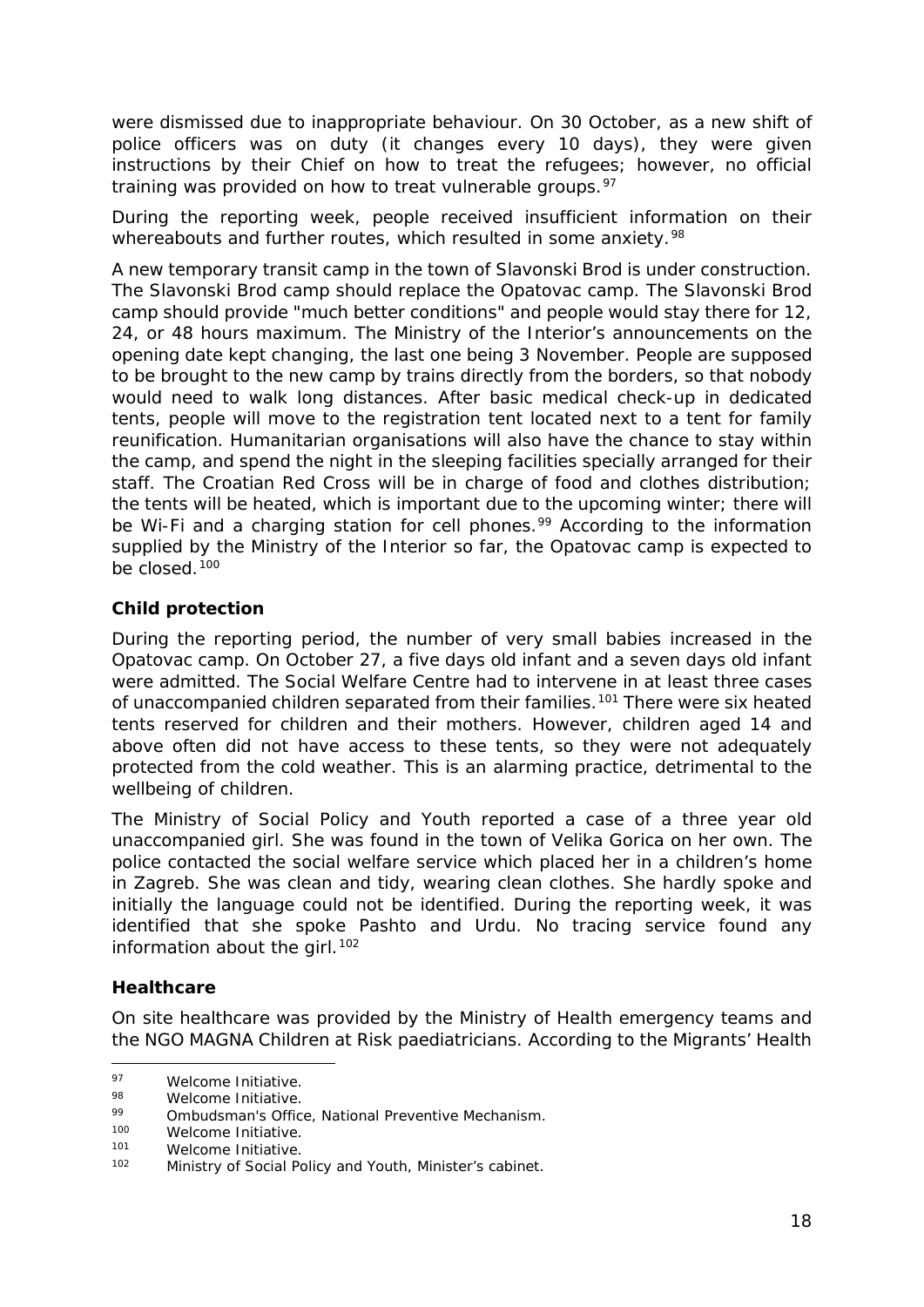Protection report from 26 October (6 am) until 2 November (6 am) published by the Ministry of Health,<sup>[103](#page-18-0)</sup> there were about 400 emergency medical interventions. with around 40 people being referred to further treatment. Four emergency medical teams were present on site on a daily basis, except for two days when there were five (29 October; 1 November). There were more than 1,200 family medical team interventions, with around 40 people being referred to further treatment. In hospitals, 54 people were treated, six of which were hospitalised. Six people were released after immediate treatment throughout the week. In total, from 16 September until 2 November, at 6 am, the Ministry of Health provided 15,296 interventions.[104](#page-18-1)

As mentioned above, the main reason for concern in the reporting period was the cold weather coupled with the lack of adequate shelter. People were found lying on ground half frozen and unable to move, having spent a night outside the tents. The conditions for those sleeping inside the non-heated tents were not much better, either.

On 29 October, the issue of drug addicts was raised for the first time, as around 10 such cases have been noted. The NGO MAGNA Children at Risk was only able to provide pain killers, as they did not have any methadone in their stocks. The NGO MAGNA Children at Risk also raised concern about a relatively high number of children with fever and diarrhoea, but concluded there was no need for quarantine. In such cases, the children were hospitalised and families were provided medical care too. On 27 October, the Croatian Red Cross received five more wheelchairs for use in the Opatovac camp, as the two that were left, were insufficient.[105](#page-18-2)

On 30 October, a 63 year old person from Afghanistan died in a bus from a heart attack. The person was to be buried at a common burial site in Croatia.[106](#page-18-3)

## Social response to the situation – including rallies, voluntary work (such as humanitarian assistance, private persons hosting asylum seekers) and similar actions

#### **Rallies and incidents**

On 31 October, a self-organised initiative "Migrations Without Borders" organised a demonstration of support and solidarity with refugees and against closing the EU borders and repressive measures towards persons in need of international protection. The protest took place in Zagreb. Between 100 and 200 people were present.<sup>[107](#page-18-4)</sup>

<span id="page-18-0"></span>Please note the Ministry of Health daily reports stretch from 6AM until 6AM the following day. At this point it is impossible to officially subtract numbers from midnight until 6AM, so as to obtain statistics that would present 0-24h timelines. <sup>104</sup> Ministry of Health, available at:  $103$ 

<span id="page-18-1"></span>[www.zdravlje.hr/novosti/migrantska\\_kriza/broj\\_pruzenih\\_zdravstvenih\\_usluga.](http://www.zdravlje.hr/novosti/migrantska_kriza/broj_pruzenih_zdravstvenih_usluga)

<span id="page-18-2"></span><sup>105</sup> Welcome Initiative.<br>106 Melcome Initiative

<span id="page-18-4"></span><span id="page-18-3"></span><sup>106</sup> Welcome Initiative.<br>107 Melcome Initiative

Welcome Initiative.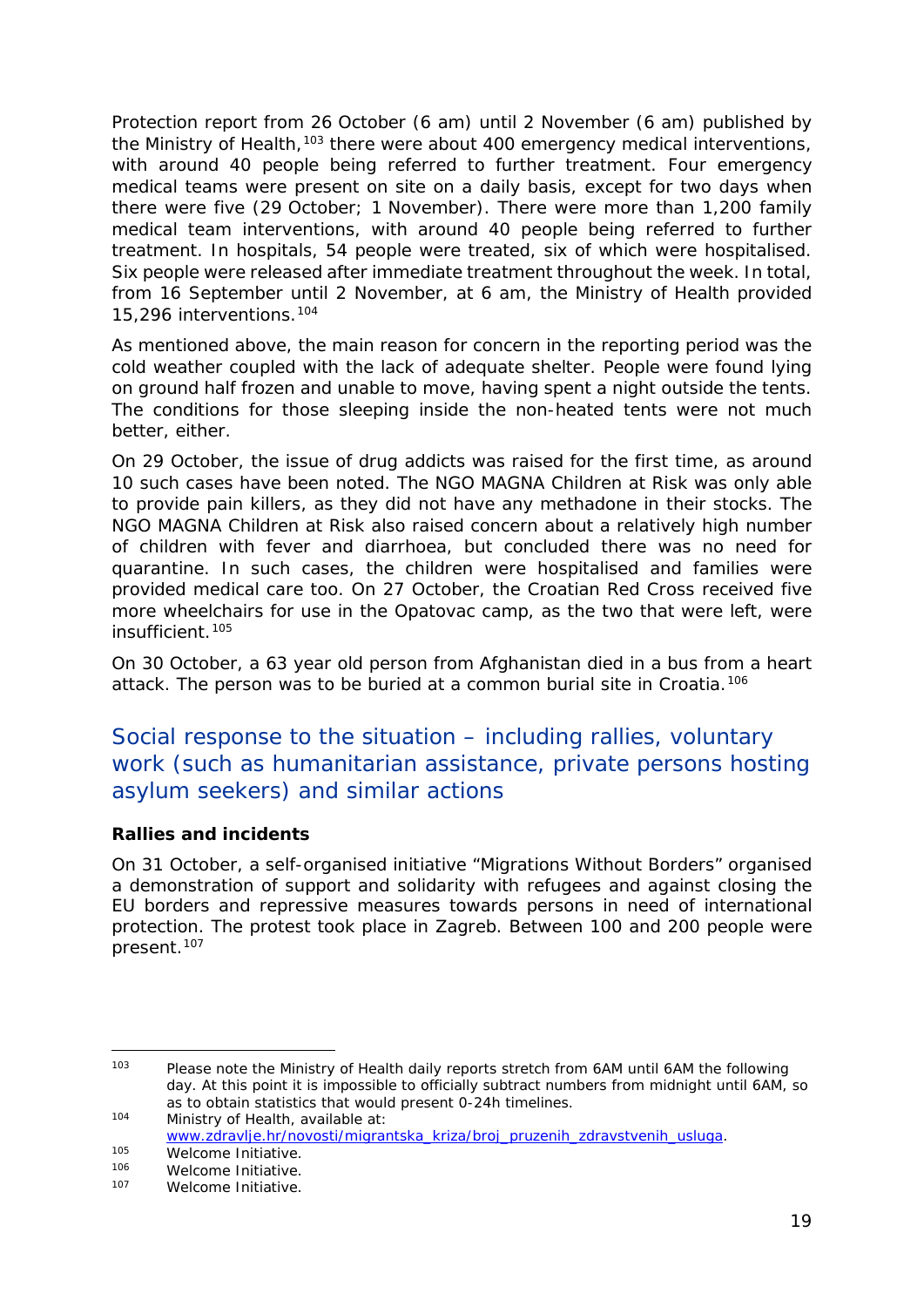## Legal and policy responses, including any changes to the law

Nothing new to report.

## Incidents affecting persons in need of international protection as well as irregular migrants

#### **Racist and related incidents**

• On 28 October 2015, in the Opatovac camp two volunteers overheard a bus driver making a comment about a Sudanese interpreter, stating that he was a "person who had fallen through a chimney." The volunteers told him that such comment was inappropriate. The bus driver said that he drove people from the Opatovac camp and that they were all filthy cattle who did not know how to behave. The bus driver was accompanied by two other bus drivers – one of them agreed with him and the other said that Hitler should return and bring some order among these people. Volunteers raised this issue at the NGO coordination meeting on 29 October. The Croatian Red Cross stated they would alert the police about this issue.<sup>[108](#page-19-0)</sup>

#### **Violence against migrants and refugees**

• On 28 October 2015, at the exit of the Opatovac camp, a police officer took a man out of a line of people waiting for a bus. After a few minutes, the man returned to the line, clearly disturbed and unwell. A volunteer who saw the man being taken out of the line and then brought back sought medical help for the man as the man stated that he was severely beaten by the police and subjected to electroconvulsive treatment. A doctor that saw the man confirmed that he had been beaten. The whole incident was discussed at the NGO coordination meeting on 29 October. The Croatian Red Cross stated they would make sure that the incident was investigated.<sup>[109](#page-19-1)</sup>

<span id="page-19-0"></span><sup>108</sup> Welcome Initiative.<br>109 Melcome Initiative  $108$ 

<span id="page-19-1"></span>Welcome Initiative.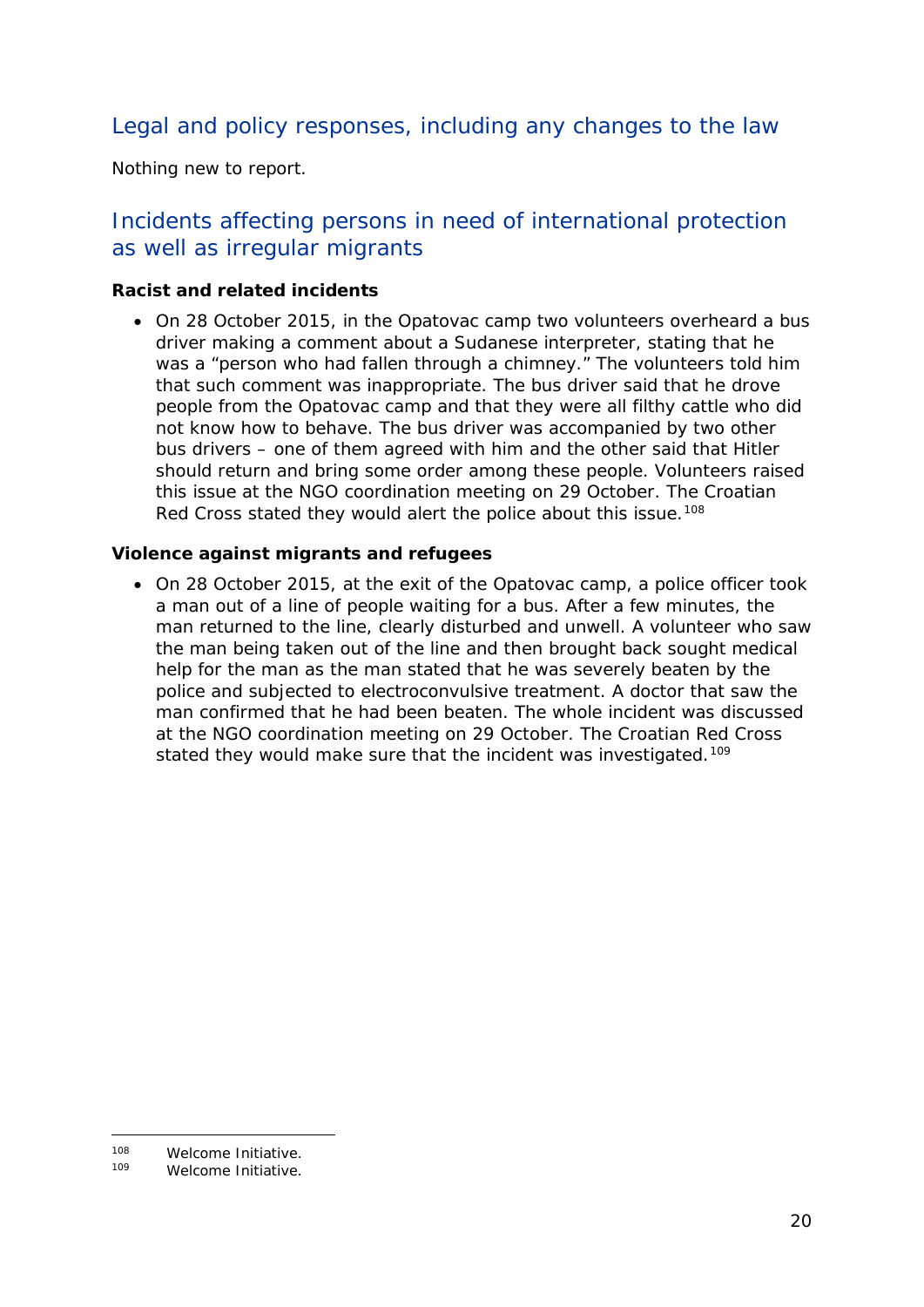## <span id="page-20-0"></span>Germany

## Stakeholders contacted

The interviews were conducted via phone and email with the following stakeholders:[110](#page-20-1)

- UNHCR Germany;
- Refugee Council Bavaria (*Flüchtlingsrat Bayern*);
- Refugee Council Schleswig Holstein (*Flüchtlingsrat Schleswig Holstein*);
- Refugee Council North Rhine-Westphalia (*Flüchtlingsrat Nordrhein-Westfalen*);
- Refugee Council Rhineland-Palatinate (*Arbeitskreis Asyl Rheinland-Pfalz*);
- Germans Children Charity (*Deutsches Kinderhilfswerk e. V., DKHW*);
- Diakonie Germany (*Diakonie Deutschland e. V*.);
- Lesbian and Gay Federation Germany (*Lesben- und Schwulenverband Deutschland, LSVD*).

In addition, media reports and Government's answers to parliamentary requests were used to fill in gaps caused by the fact that authorities could not be interviewed.

## Overview of the situation in terms of size and patterns of new arrivals

#### **Numbers and patterns of new arrivals**

Thousands of persons in need of international protection arrived every day during the reporting week.<sup>[111](#page-20-2)</sup> Most affected border regions were Passau, Wegschied and Simbach.

#### **Criminal proceedings against irregular border crossing**

According to an answer from the Federal Government to a parliamentary request, the Federal Police registered more than 300,000 cases of irregular entry from 1 January till 8 October 2015. This number, however, does not include the number of cases registered by the Länder police forces.<sup>[112](#page-20-3)</sup> Border authorities arrested nearly 3000 persons for smuggling of migrants between January and September 2015.<sup>[113](#page-20-4)</sup>

<span id="page-20-1"></span><sup>&</sup>lt;sup>110</sup> The following text does not make reference to individual interviews.<br><sup>111</sup> Tagsscebuu, An fünf Übergängen nach Deutschland 20 Ostober in  $110$ 

<span id="page-20-2"></span><sup>111</sup> Tagesschau, *An fünf Übergängen nach Deutschland,* 30 October 2015, available at: [www.tagesschau.de/inland/fluechtlinge-deutschland-oesterreich-101.html.](http://www.tagesschau.de/inland/fluechtlinge-deutschland-oesterreich-101.html)

<span id="page-20-3"></span><sup>112</sup> Parliamentary request and answer available at: [http://dip21.bundestag.de/dip21/btd/18/064/1806468.pdf.](http://dip21.bundestag.de/dip21/btd/18/064/1806468.pdf)

<span id="page-20-4"></span><sup>113</sup> Parliamentary request and answer available at: [http://dip21.bundestag.de/dip21/btd/18/064/1806445.pdf.](http://dip21.bundestag.de/dip21/btd/18/064/1806445.pdf)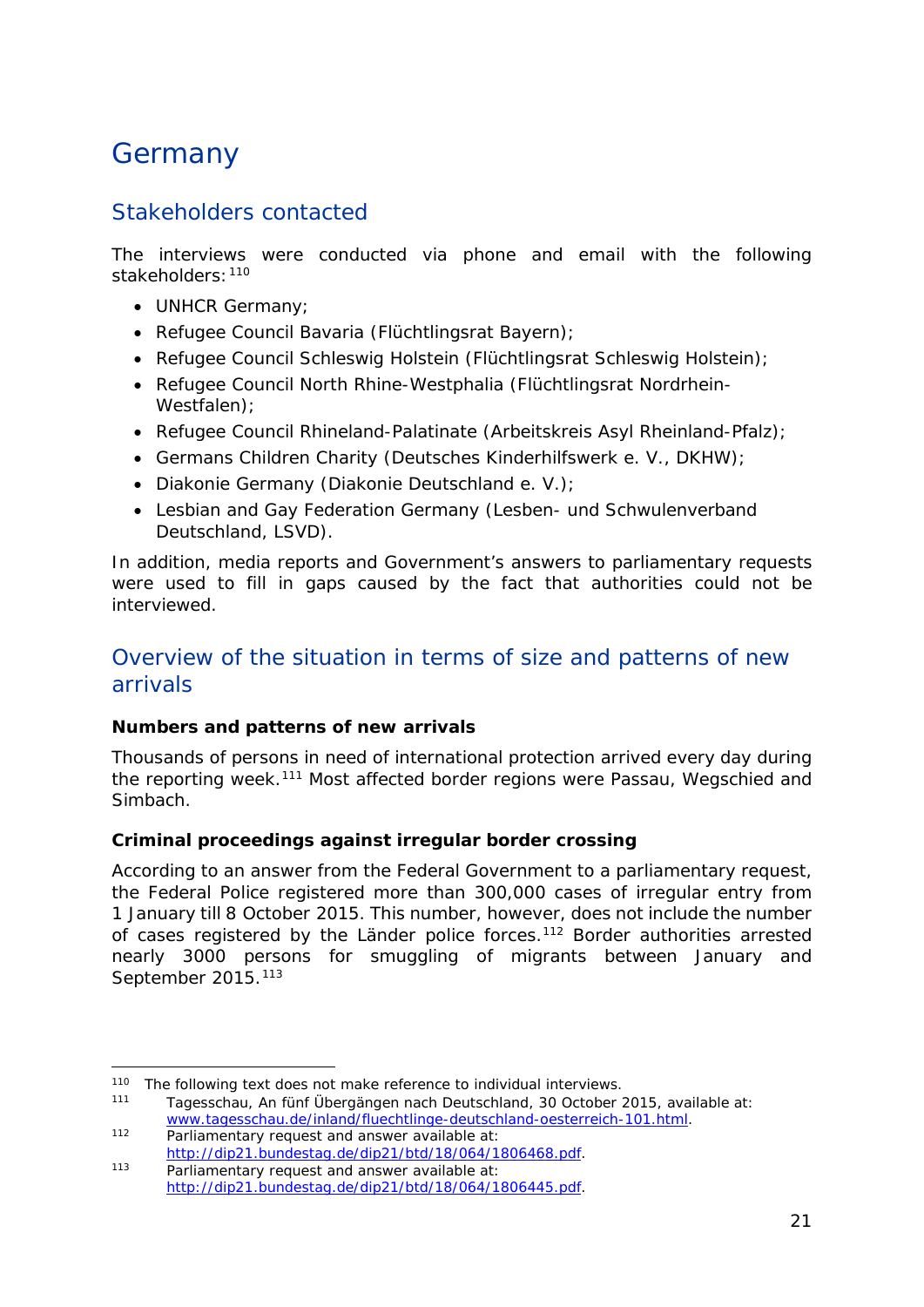## Fundamental rights issue concerning initial registration and fingerprinting for Eurodac

In Schleswig Holstein, rumours circulated that the Danish authorities have started to register persons in need of international protection on their way to Sweden by force. On Friday 30 October 2015, this resulted in around 400-450 persons in need of international protection from not continuing their journey to Sweden by train. As no ferries were available, it was difficult to find accommodation for those persons.

## Challenges and developments concerning reception conditions of new arrivals, also in relation to provision of healthcare.

#### **Reception conditions and capacity**

Authorities, staff members and volunteers concerned with the reception of persons in need of international protection worked hard to provide "a roof over their heads" to the vast majority of newly arrived persons. However, it could not be excluded that persons had to wait in the cold until a sleeping place was provided. Moreover, it could not be excluded that in particular cases people in need of international protection could not find a proper sleeping place, so that they had to sleep outside.

In some German states such as North Rhine Westphalia, Hesse and Rhineland Palatine the vast majority of persons in need of international protection is accommodated in mass reception facilities. Mass reception facilities include gyms, air halls and heated tents. In Gießen (Hesse), for instance, 18,000 persons in need of international protection are hosted in such mass accommodation centres. A backyard in one of those accommodation centres has allegedly turned into a mass toilet. The conditions are reportedly so disastrous that photographers are not allowed to enter and shoot photos as this could damage the reputation of the government.

In North Rhine-Westphalia further 20,000 persons in need of international protection are to be accommodated in temporary mass accommodation centres by the end of November. Numbers of new mass accommodation centres with a capacity up to 1000 persons are therefore being established. In Rhineland Palatine, one third of the persons in need of international protection are accommodated in heated tents. It has become impossible to overview the situation in those tents anymore. The government has given over the "accommodation management" to the "disaster control" (*Katastrophenschutz*) agency. The main aim is to prevent homelessness.

The only reception centre for vulnerable groups in Rhineland Palatine has a capacity for 100 persons. It is hopelessly overcrowded.

It is, in general, not possible to consider the needs of vulnerable people. Due to the overcrowded situation in mass accommodation centres, it is additionally very difficult to discover discrimination. LGBTI persons are reportedly victims of discrimination in accommodation centres. It is assumed that many cases of discrimination remain unreported.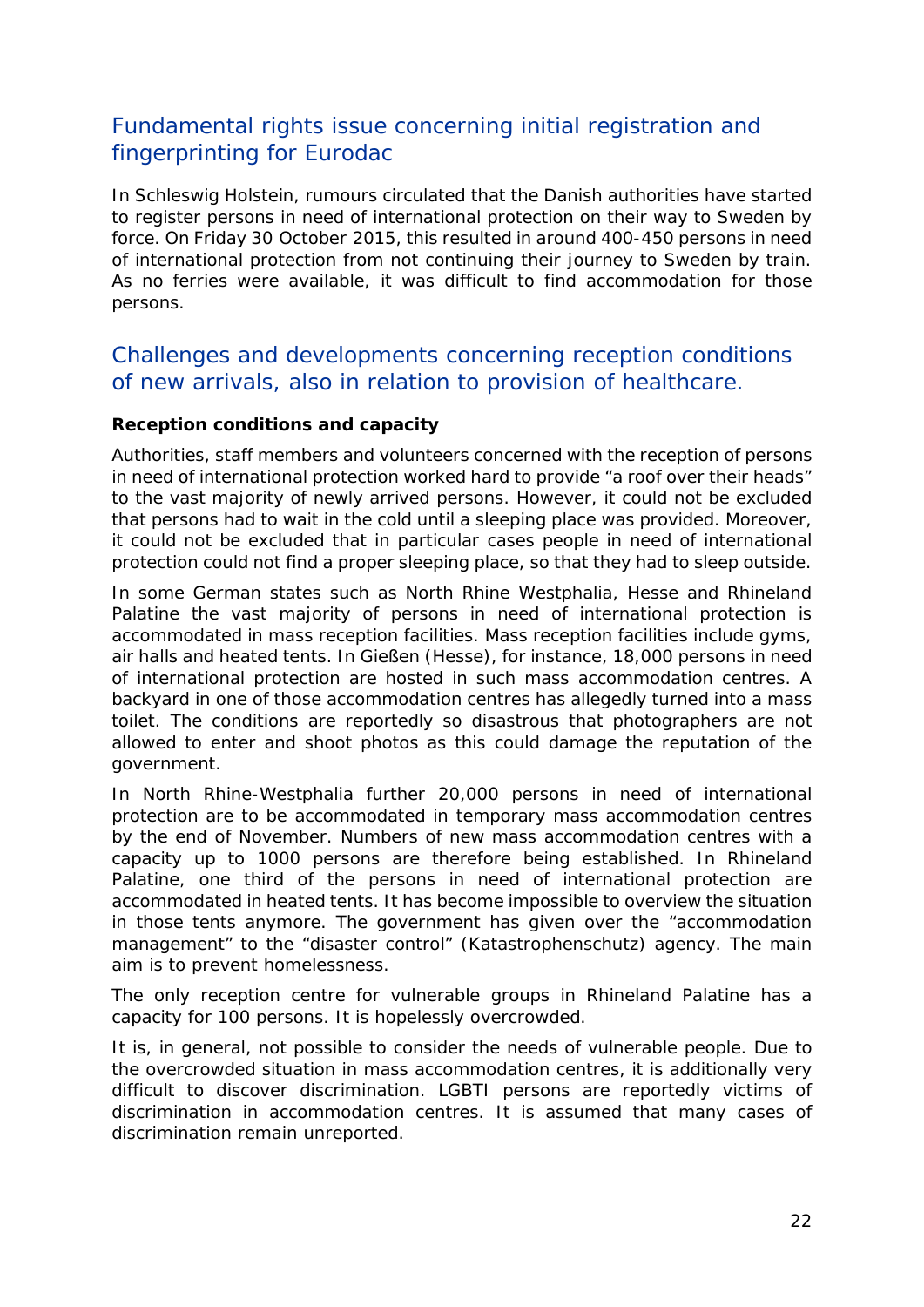#### **Child protection**

The conditions in temporary mass accommodation centres raise concern: Space is limited, no playgrounds are available and children cannot develop themselves. Moreover, children are often isolated from German children and, finally, it is difficult to fulfil the obligation of compulsory education as schools do not have the required capacity.

From a children's rights perspective, civil society actor consider it highly problematic that according to the "*Asylverfahrensbeschleunigungsgesetz*", persons in need of international protection are obliged to stay three months longer (in total six months) in initial registration facilities.

#### **Immigration detention**

In North Rhine-Westphalia, cases of detention pending deportation allegedly increased.

#### **Facilitation**

The Refugee Council Schleswig Holstein called on all voluntary supporters to buy ferry tickets for persons in need of international protection on their way to Sweden. This initiative has been appreciated by the Schleswig Holstein Ministry of the Interior. However, the public prosecutor`s office has started investigation proceedings for smuggling of migrants against some supporters who bought tickets. Even though those proceedings have been terminated, many voluntary supporters are unsure whether or not this way of support is legal. The Refugee Council Schleswig Holstein expects a criminal charge for this initiative.

Social response to the situation – including rallies, voluntary work (such as humanitarian assistance, private persons hosting asylum seekers) and similar actions

#### **Rallies and incidents**

During the reporting week, 12 hostile demonstrations against asylum seekers took place. The biggest demonstration was in Dresden on 26 October 2015. More than 10,000 supporters of PEGIDA participated. A further demonstration with more than 1,000 participants of the right wing party "Alternative for Germany" (*Alternative für Deutschland, AfD*) took place in Erfurt, Thuringia, on 28 October 2015. All other demonstrations had less than 500 participants. Most of them were initiated to protest against proposed accommodations centres in Saxony.

Approximately 400 charges of treason against Chancellor Angela Merkel have been submitted in connection with her recent decisions in asylum policy. It is likely that these accusations are part of a right-wing campaign. From a legal perspective, the charges of treason will not lead the Federal State Prosecutors to investigate Chancellor Merkel.<sup>[114](#page-22-0)</sup>

<span id="page-22-0"></span><sup>114</sup> Die Tageszeitung, *Merkel wegen Hochverrats angezeigt,* 28 October 2015, available at: [www.taz.de/!5245492/](http://www.taz.de/!5245492/) 114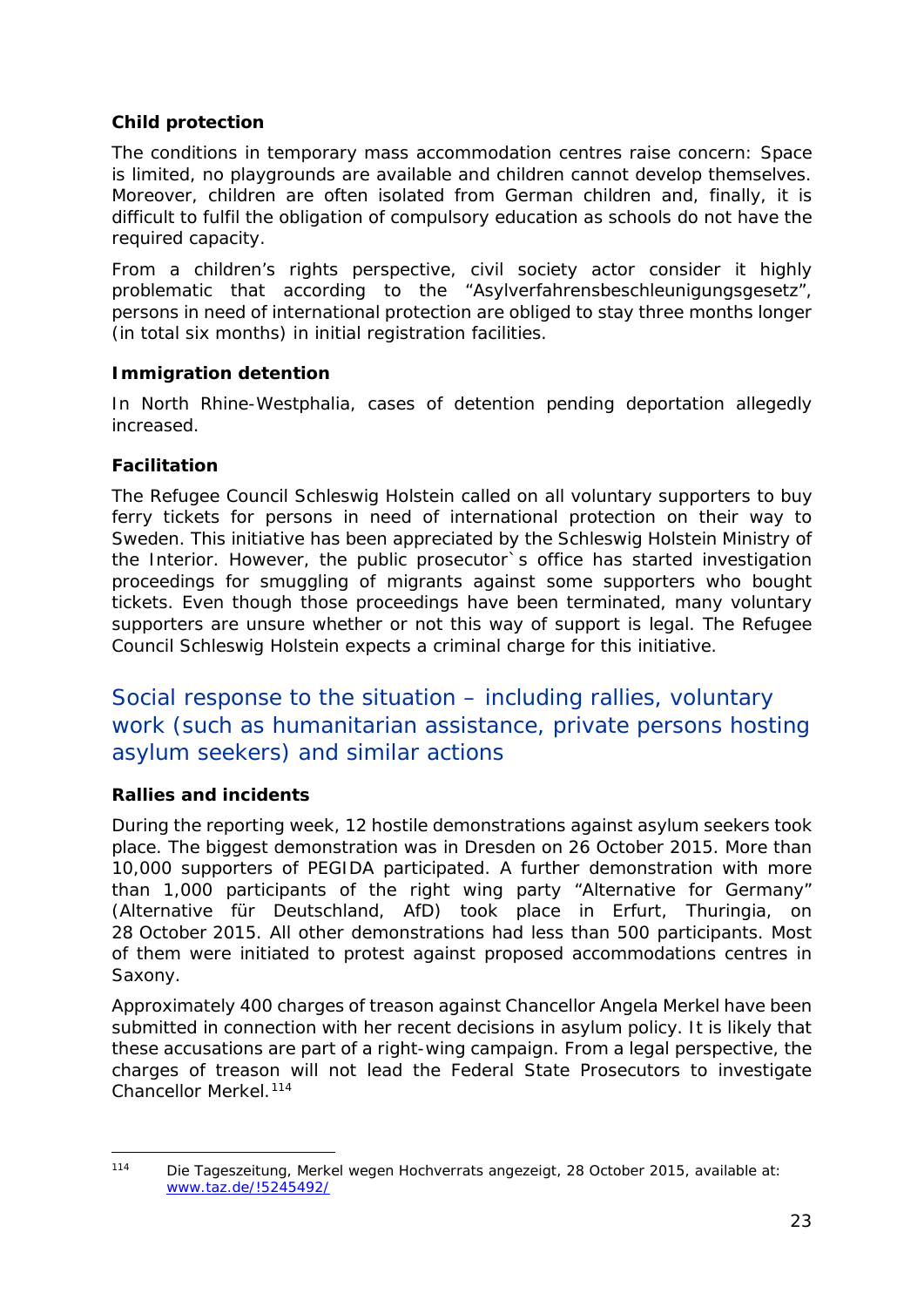In Saxony, staff members of the Diakonie complained about threat calls from right wing extremists.

## Legal and policy responses, including any changes to the law

Following the crisis meeting of the Federal Coalition, the CDU and CSU agreed on the implementation of "transit zones". However, their coalition partner, SPD, continues to refuse the concept of "transit zones".[115](#page-23-0)

According to the Consortium of public broadcasters in Germany (*Arbeitsgemeinschaft der öffentlich-rechtlichen Rundfunkanstalten der Bundesrepublik Deutschland, ARD*) - except for Bavaria no other German Land has yet decided to shift from cash to in-kind benefits during the asylum procedure. Due to the high administrative burden, Bremen, Lower Saxony, Schleswig-Holstein and Rhineland-Palatinate stated that they do not intend to establish inkind benefits. The shift from cash to in-kind benefits is part of the "*Asylverfahrensbeschleunigungsgesetz*", which entered into force on 24 October.<sup>[116](#page-23-1)</sup>

## Incidents affecting persons in need of international protection as well as irregular migrants<sup>[117](#page-23-2)</sup>

#### **Violence against asylum seekers and refugees**

- In Berlin, on 29 October 2015 a four year old missing boy in need of international protection was found dead. One month ago he had been kidnapped in front of the registration office in Berlin. The perpetrator confessed to the sexual assault and murder of the child.<sup>[118](#page-23-3)</sup>
- In Dresden, on 27 October 2015 on the margins of a demonstration against an accommodation centre for persons in need of international protection, an 18 year old man, who was perceived as a leftist, was injured by unknown perpetrators. He was put in a headlock and beaten up.

#### **Racist and related incidents**

• In Freital, Saxony, on 1 November 2015 unknown perpetrators threw an explosive device against the window of an apartment of asylum seekers. Three windows broke. One asylum seeker suffered cuts on his forehead.

<span id="page-23-0"></span><sup>115</sup> Suddeutsche Zeitung, *Merkel und Seehofer entschärfen ihren Asylstreit,* 1 November 2015, available at: [www.sueddeutsche.de/politik/transitzonen-fuer-fluechtlinge-merkel-und](http://www.sueddeutsche.de/politik/transitzonen-fuer-fluechtlinge-merkel-und-seehofer-entschaerfen-ihren-asylstreit-1.2717122)[seehofer-entschaerfen-ihren-asylstreit-1.2717122.](http://www.sueddeutsche.de/politik/transitzonen-fuer-fluechtlinge-merkel-und-seehofer-entschaerfen-ihren-asylstreit-1.2717122) 115

<span id="page-23-1"></span><sup>116</sup> Tagesschau, *Sachleistungen – zu bürokratisch?,* 28 October 2015, available at: [www.tagesschau.de/inland/fluechtlinge-1133.html.](http://www.tagesschau.de/inland/fluechtlinge-1133.html)

<span id="page-23-2"></span><sup>117</sup> Unless otherwise specified, the source of these incidents are Amadeu Antonio Stiftung and Pro Asyl, Chronik flüchtlingsfeindlicher Vorfälle 2015, available at: [http://mut-gegen](http://mut-gegen-rechte-gewalt.de/service/chronik-vorfaelle)[rechte-gewalt.de/service/chronik-vorfaelle.](http://mut-gegen-rechte-gewalt.de/service/chronik-vorfaelle)

<span id="page-23-3"></span><sup>118</sup> Berlin.de, *32-Jähriger gesteht Gewalttat an Mohamed – Muter gab den Hinweis,* 29 October 2015, available at: [www.berlin.de/aktuelles/berlin/4175184-958092-32jaehriger](http://www.berlin.de/aktuelles/berlin/4175184-958092-32jaehriger-gesteht-gewalttat-an-mohamed.html)[gesteht-gewalttat-an-mohamed.html;](http://www.berlin.de/aktuelles/berlin/4175184-958092-32jaehriger-gesteht-gewalttat-an-mohamed.html) RBB, *Vierjähriger Mohamed wurde missbracht und erwürgt,* 30 October 2015, available at: [www.rbb](http://www.rbb-online.de/politik/thema/fluechtlinge/berlin/2015/10/soko-mohamed-polizei-berlin-nimmt-verdaechtigen-fest.html)[online.de/politik/thema/fluechtlinge/berlin/2015/10/soko-mohamed-polizei-berlin-nimmt](http://www.rbb-online.de/politik/thema/fluechtlinge/berlin/2015/10/soko-mohamed-polizei-berlin-nimmt-verdaechtigen-fest.html)[verdaechtigen-fest.html.](http://www.rbb-online.de/politik/thema/fluechtlinge/berlin/2015/10/soko-mohamed-polizei-berlin-nimmt-verdaechtigen-fest.html)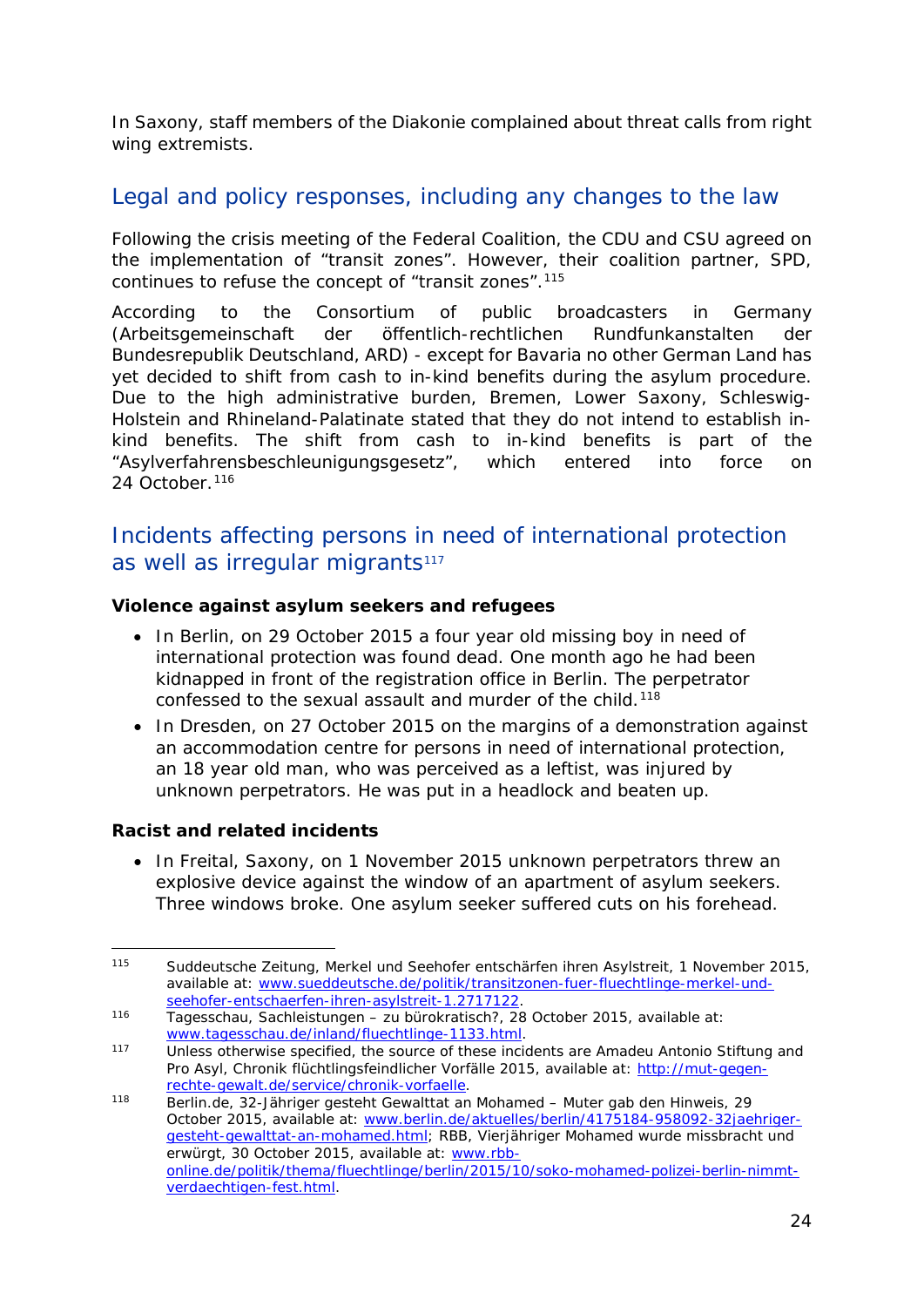- In Magdeburg, Saxony-Anhalt, on 1 November 2015 three asylum seekers were assaulted and injured by a group of 30 persons. Some of them had baseball bats. The police investigates for grievous bodily harm, serious breach of public peace, arms violation and resistance against enforcement officers.
- In Berlin, on 1 November 2015 unknown perpetrators threw firecrackers at an accommodation centre.
- In Dortmund, on 1 November 2015 garbage containers were burned besides an accommodation centre. The police found fire accelerant and started investigating.
- In Jena, Thuringia, on 1 November 2015 a 27 year old asylum seeker was beaten up by unknown perpetrators while waiting for the tram. He had to be taken to a hospital.
- In Sehnde, Lower-Saxony, on 1 November 2015 a fire broke out in an accommodation centre inhabited by asylum seekers. The police assumes arson and has arrested one suspect.
- In Wismar, Mecklenburg-Western Pomerania, on 31 October 2015 two asylum seekers were assaulted and injured. The perpetrators used baseball bats. The asylum seekers had to be taken to the hospital. One of them suffered a rib fracture.
- In Dippoldiswalde, Saxony, on 31 October 2015 unknown perpetrators set fire to containers which were planned to be used for accommodation.
- In Castrop-Rauxel, North Rhine-Westphalia, on 31 October 2015 unknown perpetrators tried to set fire to an accommodation centre.
- In Dresden, on the same day, a 20 year old man from Eritrea was assaulted and injured by three unknown perpetrators. He had to be taken to a hospital.
- Another incident happened on the same day in Pirna, Saxony, where 25 unknown perpetrators attacked and injured two asylum seekers. The police are investigating for grievous bodily harm.
- In Hannover, Lower-Saxony, on 30 October 2015 an asylum seeker from Syria was attacked by a group of unknown perpetrators. He had to be taken to the hospital. The police started investigations.
- In Ahlbeck, Mecklenburg-Western Pomernia, on 29 October 2015 unknown perpetrators threw a Molotov cocktail at a building which was planned to be used as an accommodation facility. The door of the building was burned. The damage was €1000.
- In Frankenberg, Saxony, on 29 October 2015 an unknown perpetrator threw a bottle against the window of an accommodation centre. A woman inside the building suffered shock.
- In Harsewinkel, North Rhine-Westphalia, on 27 October 2015 unknown perpetrators entered a homeless shelter, destroyed the newly renovated bath room, insulted the inhabitants "shitty foreigners" and hit a Turkish inhabitant in the head with a bottle.
- In Freital, Saxony on 26 October 2015 an 18 year old man from Iraq was beaten up by two unknown perpetrators while he was waiting at a bus stop. A passer-by came to help the victim and called the police.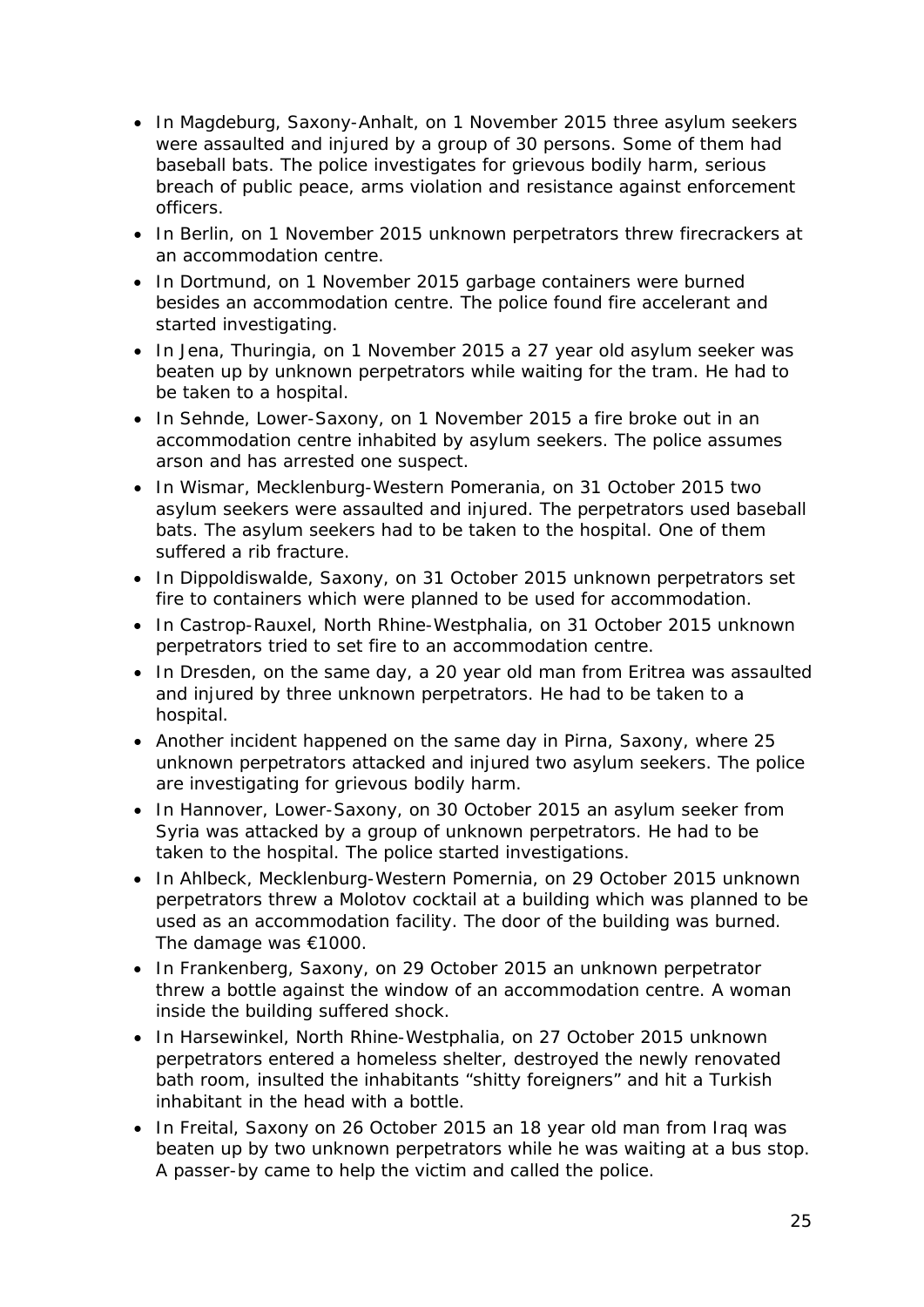• In Bremen, on 26 October 2015 a fire broke out in a gym, which was planned to be used as an accommodation centre. The police assumed arson.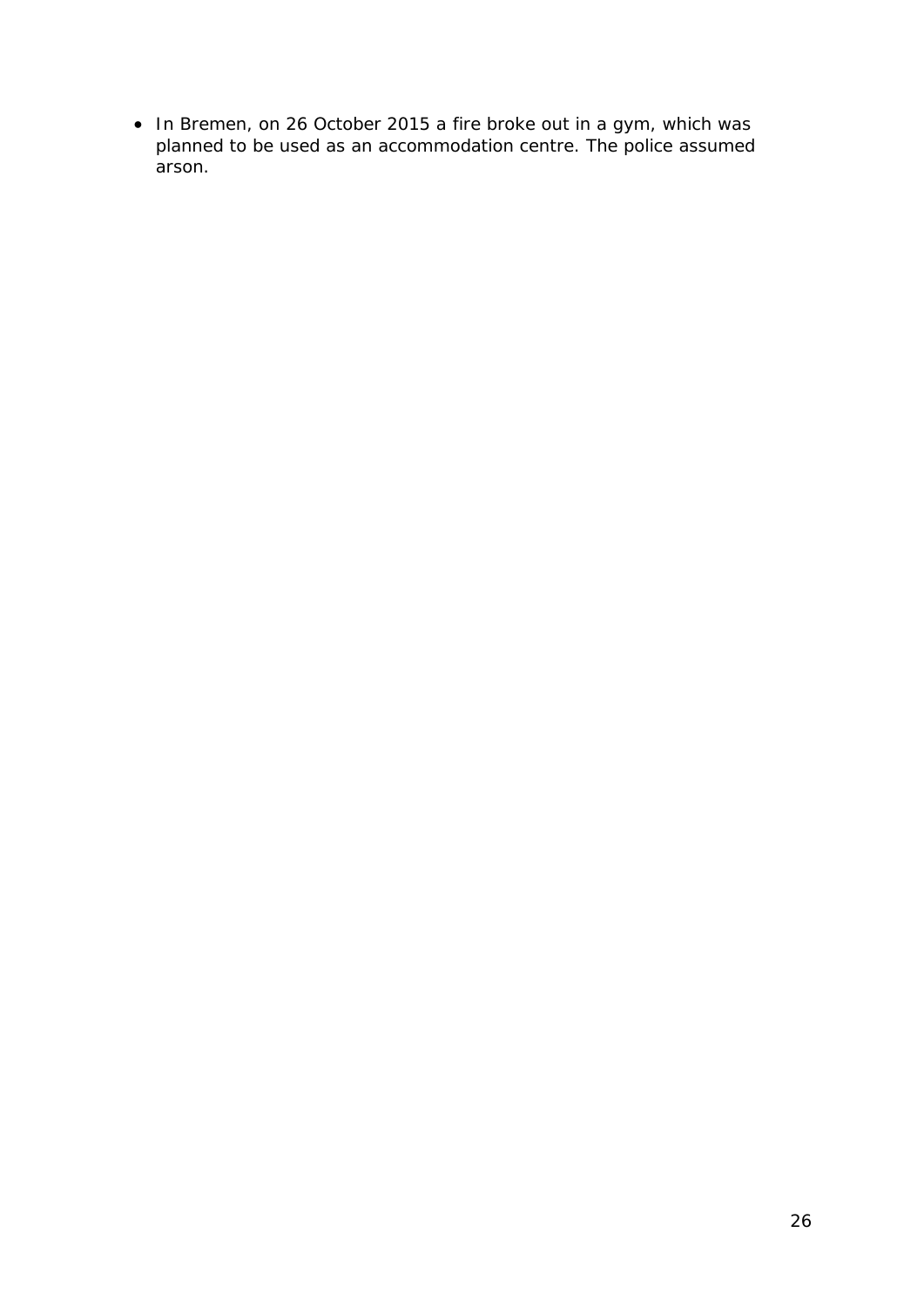## <span id="page-26-0"></span>**Greece**

## Stakeholders contacted

The interviews were conducted via phone and email with the following stakeholders:

- Ministry for Migration Policy (Υπουργείο Μεταναστευτικής Πολιτικής);
- Ministry of Health (Υπουργείο Υγείας);
- Hellenic Police Headquarters (Αρχηγείο Ελληνικής Αστυνομίας);
- First Reception Service (Υπηρεσία Πρώτης Υποδοχής);
- Attica Aliens Directorate (Διεύθυνση Αλλοδαπών Αττικής);
- The Hellenic Coastguard (Λιμενικό Σώμα-Ελληνική Ακτοφυλακή);
- Asylum Service Greece (Υπηρεσία Ασύλου);
- United Nations High Commissioner for Refugees (UNHCR) Greece (Ύπατη Αρμοστεία του ΟΗΕ για τους Πρόσφυγες, γραφείο Ελλάδας);
- Racist Violence Recording Network (Δίκτυο Καταγραφής Περιστατικών Ρατσιστικής Βίας);
- Greek Council for Regugees (Ελληνικό Συμβούλιο για τους Πρόσφυγες);
- NGO METAction (ΜΚΟ ΜΕΤΑδραση);
- NGO PRAKSIS.

## Overview of the situation in terms of size and patterns of new arrivals

#### **Numbers and patterns of new arrivals**

The number of new arrivals by sea decreased compared to previous week due to adverse weather conditions.<sup>[119](#page-26-1)</sup> In the period from 24 to 30 October 2015, some 35,000 people arrived in Greece by sea. Lesvos island continues to be the main point of entry, followed by Samos, Chios, Leros, and Kos. Smaller numbers arrived in Rhodes, Patmos, Ikaria and Kalymnos. New arrivals include mostly Syrians, followed by Afghans and Iraqi nationals.<sup>[120](#page-26-2)</sup> In recent weeks, an increase in arrivals from Afghanistan and Irag has been observed.<sup>[121](#page-26-3)</sup>

During the reporting period on average 6,500 to 7,000 people transited to Macedonia through Idomeni every day.<sup>[122](#page-26-4)</sup> The largest number of people transiting the area of Idomeni was noted on 25 October 2015, with 8,400 individuals. A significant number of third-country nationals spoke fluently the Greek language, which means they were not newcomers.<sup>[123](#page-26-5)</sup>

<span id="page-26-1"></span><sup>119</sup> UNHCR Greece.<br>120 Uellenie Coostal 119

<span id="page-26-2"></span><sup>120</sup> Hellenic Coastguard.<br>121 HUNHOD Europe's refu

<span id="page-26-3"></span><sup>121</sup> UNHCR Europe's refugee emergency response, update #8.

<span id="page-26-4"></span> $122$  UNHCR Greece.<br> $123$  NCO PRAYSIS

<span id="page-26-5"></span>**NGO PRAKSIS.**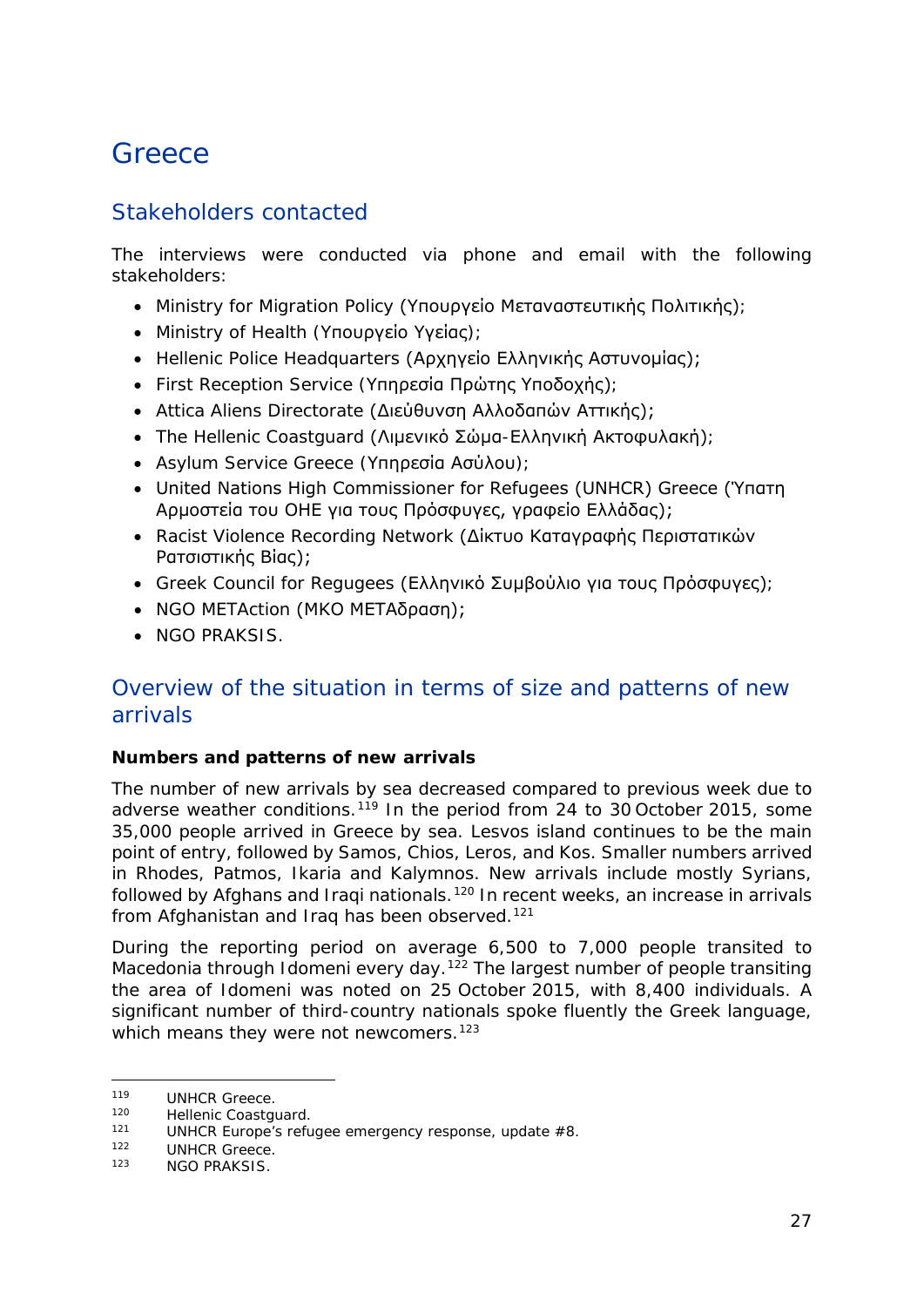<span id="page-27-2"></span>From 26 October to 1 November 2015 the First Reception Service recorded 224 cases of third-country nationals. The majority were Syrian nationals, followed by Afghans and Iraqis. The majority were men and nearly 40 were unaccompanied children, under 17 years of age.<sup>[124](#page-27-0)</sup>

#### **Asylum applications and registration**

Almost 200 persons applied for asylum applications in the week of 26- 30 October 2015,[125](#page-27-1) including 7 unaccompanied children. The main region of registration was Attica, followed by Thessaloniki, Lesvos, and South and North Evros.[126](#page-27-2) Most of them were Syrian nationals, followed by Afghan and Pakistani nationals.[127](#page-27-2)

#### **Criminal proceedings for irregular border crossing**

No criminal proceedings were initiated against third-country nationals for irregular border crossing. The Greek authorities proceeded to prosecute only cases of suspects involved in smuggling.<sup>[128](#page-27-3)</sup>

#### **Returns**

The total number of forced returns for the period of 26 October 2015 to 1 November 2015 was 20. The majority concerned Albanian nationals.[129](#page-27-4)

#### **Unaccompanied and separated children**

From 19 to 25 October 2015 the First Reception Service recorded about 40 unaccompanied children. The majority were boys and their average age was under 15 years old. The greatest number was recorded in the First Reception Centre of Moria, Lesvos, followed by 14 in the First Reception Service in Orestiada.

From 26 October to 1 November 2015 the First Reception Service recorded 34 unaccompanied children, mostly boys (32). Their average age was under 15 years old. The greatest number was recorded in the First Reception Centre of Moria in Lesvos (30 out of 34), followed by the First Reception Service in Orestiada.<sup>[130](#page-27-5)</sup>

The majority of unaccompanied children arriving to the Greek islands stated that they were adults, in order to complete the registration procedure faster and avoid referral to reception facilities.

The children accommodated in reception facilities continued to abscond even within a day from their referral.

Between 28 October 2015 and 1 November 2015, the NGO METAction escorted 28 unaccompanied and separated children from the country's entry points to accommodation centres in mainland Greece. The majority of children were Syrian

<span id="page-27-0"></span><sup>&</sup>lt;sup>124</sup> First Reception Service.  $124$ 

<span id="page-27-1"></span><sup>&</sup>lt;sup>125</sup> Asylum Service.

 $126$  No information available on whether the asylum seekers were new arrivals.<br> $127$  Asylum Service, The Asylum Service provided the recognition rate statistics

Asylum Service. The Asylum Service provided the recognition rate statistics, based on data from decisions (at first instance) until 30 September 2015.

<span id="page-27-3"></span><sup>128</sup> Hellenic Police Headquarters.<br>129 Attica Alions Directorate

<span id="page-27-5"></span><span id="page-27-4"></span><sup>129</sup> Attica Aliens Directorate.<br>130 The First Deception Servi

The First Reception Service states that the provided data for unaccompanied minors may have a slight deviation from the final numbers issued at the end of each month.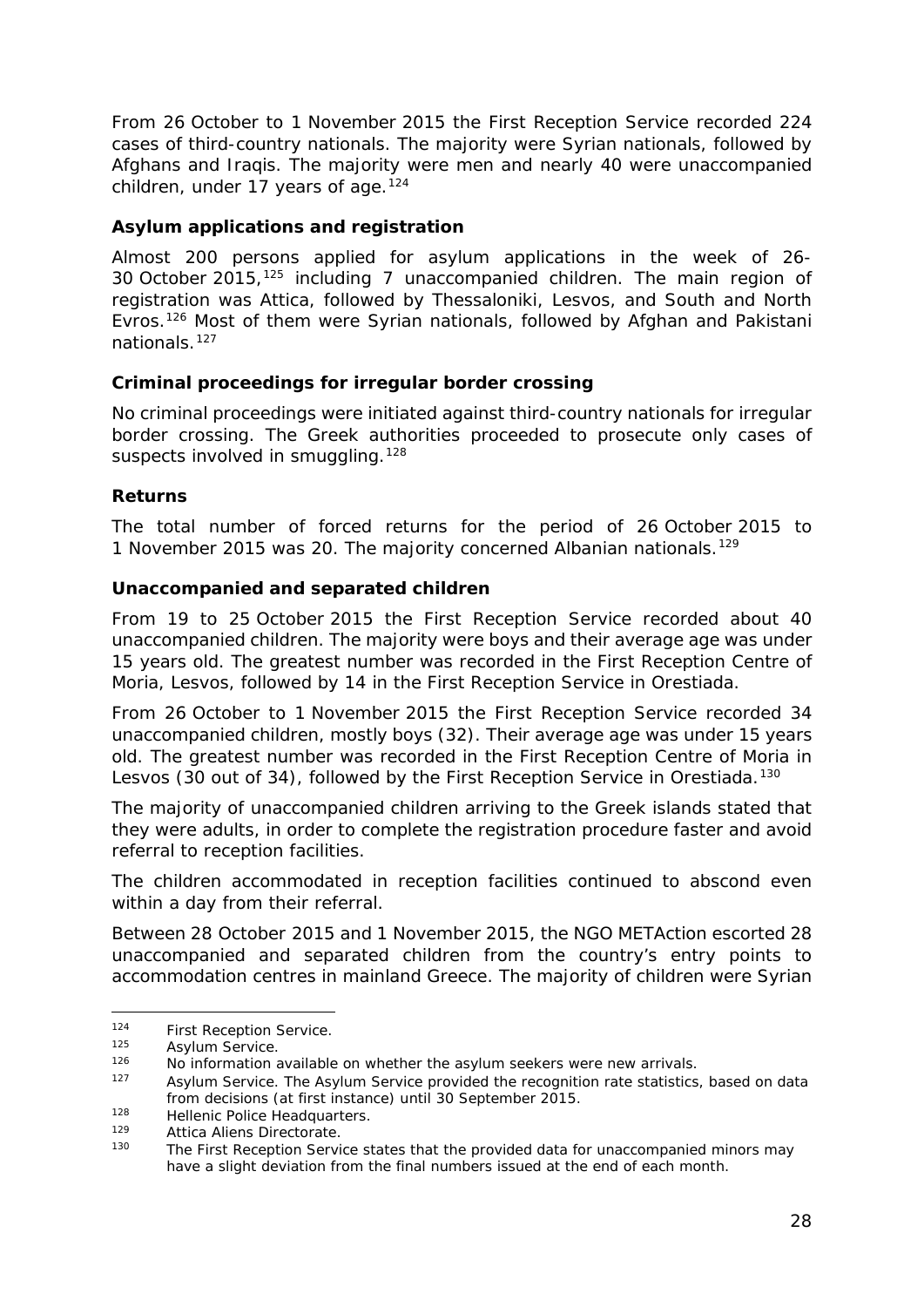<span id="page-28-4"></span>nationals, followed by Afghans. Their average age was 14 to 17 years and all were boys. $131$ 

## Fundamental rights issue concerning initial registration and fingerprinting for Eurodac

Frontex, in cooperation with the Hellenic Police, EASO and eu-LISA, started a one month pilot in the Moria hotspot, testing a new accelerated process for identifying and registering arrivals as well as providing them with information on access to international protection and relocation. In the context of this pilot, the first group of 35 asylum seekers to take part in the relocation scheme, has been identified by EASO and processed by the Greek Asylum Service, with support of UNHCR. The asylum seekers are expected to be transferred from Athens to Luxemburg in the next weeks.[132](#page-28-1) The relocation procedure started with 35 people being transferred from Lesvos to Athens

The authorities changed the registration procedure in Moria and Kara Tepe camps in Lesvos by implementing a priority system in order to avoid tensions between the people waiting outside to get in line for registration. Vulnerable groups and families are given priority in the registration procedure.

### Challenges and developments concerning reception conditions of new arrivals, also in relation to provision of healthcare

#### **Reception conditions and capacity**

On 27 October 2015 the Minister for Migration Policy announced the establishment of the hotspot in Chios.<sup>[133](#page-28-2)</sup> In Chios, the registration procedure takes place in the screening centre of Mersinidi and in the municipality park. There are some oppositions from parts of the municipality of Chios regarding the extension of hosting new arrivals in tents in the area of the municipality park. UNHCR in cooperation with the Mayor of Chios and the Ministry for Migration Policy is in search of an alternative site for the accommodation of new arrivals.

UNHCR is concerned by the deteriorating reception conditions whilst arrivals continue, weather conditions worsen and limited shelter is available. Many people are sleeping rough on Kos, Samos, Lesvos and Chios. Cases of hypothermia, other cold-related pathologies and psychological distress were reported on Lesvos. Due to the cold, refugees and migrants are making fires in the open to stay warm, creating possible hazards.<sup>[134](#page-28-3)</sup> The international NGO Human Appeal began operating nightshifts in Moria reception centre.<sup>[135](#page-28-4)</sup>

With the provision of food being stopped in all sea locations, the NGO Samaritan's Purse is distributing meals on daily basis in Chios and Samos.

<span id="page-28-0"></span><sup>&</sup>lt;sup>131</sup> NGO METaction.<br><sup>132</sup> Ministry for Migr 131

<span id="page-28-1"></span> $132$  Ministry for Migration Policy; UNHCR Europe's refugee emergency response, update  $#8$ .<br> $133$  Ministry for Migration Policy.

<span id="page-28-2"></span><sup>133</sup> Ministry for Migration Policy.<br>134 HINHOP Europe's refugee om

<span id="page-28-3"></span> $134$  UNHCR Europe's refugee emergency response, update #8.

UNHCR Greece.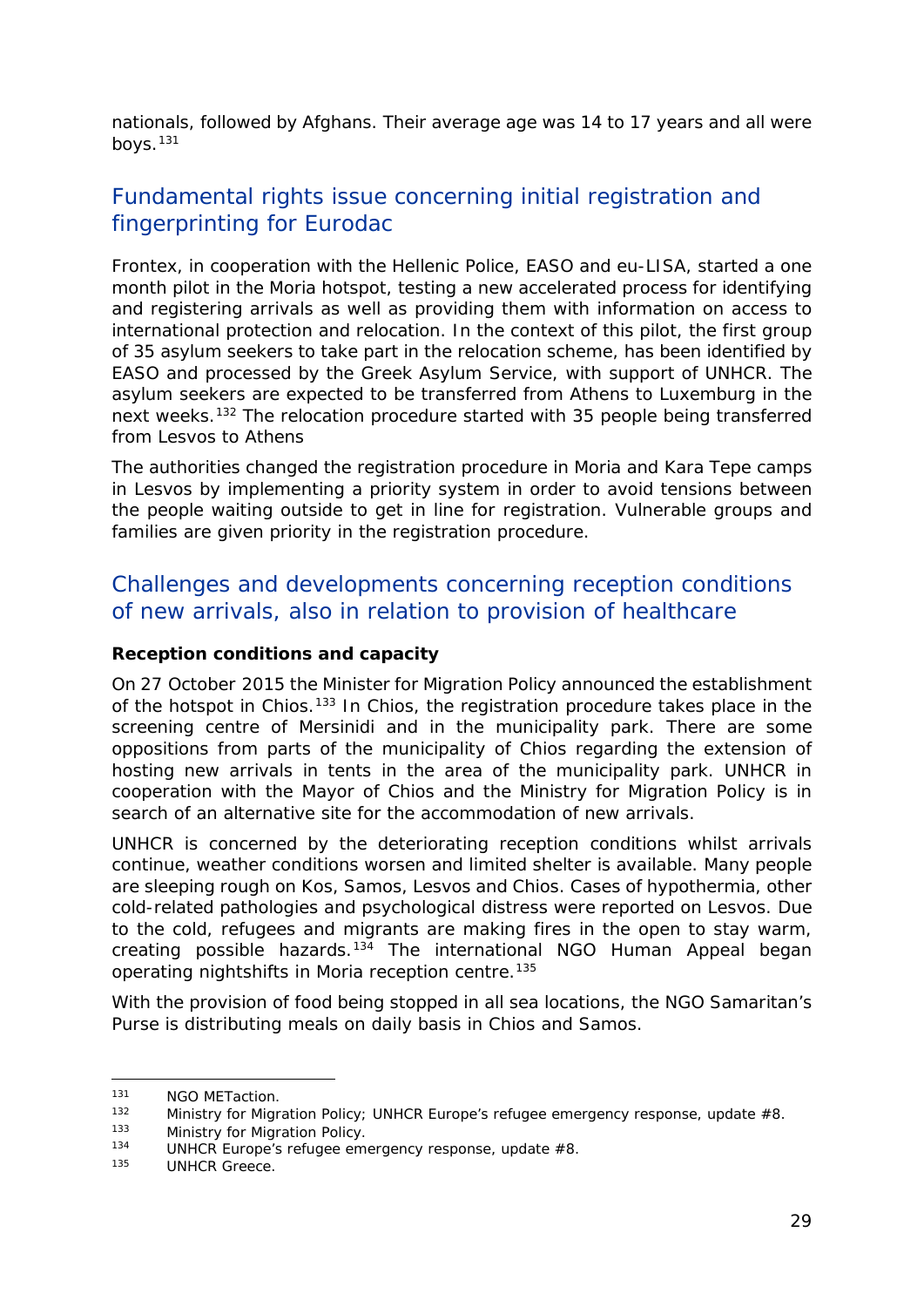<span id="page-29-1"></span>The Ministry for Migration Policy is in search of an alternative site for the accommodation of newcomers instead of the Olympic stadium in Galatsi.<sup>[136](#page-29-0)</sup> The Ministry had agreed with the Mayor of Galatsi for the provision of the stadium until the end of October. However the two parties agreed to extend the evacuation process for one week.<sup>[137](#page-29-1)</sup>

The First Reception Centre in Leros will be operational by the end of November 2015 in a public building called PIKPA.[138](#page-29-2)

On 26 and 27 October the number of arrivals in Leros was low and a large number of people who had completed the registration procedure was transferred from Leros to the mainland. UNHCR erected additional rub halls and improved hygiene conditions due to the deterioration of the reception conditions in the abandoned hospital used for the accommodation of new arrivals. On 28 October 2015 a backlog was created by the high number of arrivals from Farmakonisi. UNHCR provided core relief items which were distributed with support from volunteers. UNHCR in cooperation with the military authorities is planning the establishment of a temporary shelter on Farmakonisi.<sup>[139](#page-29-3)</sup>

#### **Child protection**

There is still a lack of appropriate shelters for children in almost all sea locations. Children are kept in police custody before being transferred to open reception facilities in the mainland. The transit facility for children in Kos is not operational yet. However, following the intervention of UNHCR the local Prosecutor consented to the referral of unaccompanied and separated children in reception facilities of partner NGO PRAKSIS in Athens, until the transit facility becomes operational.<sup>[140](#page-29-4)</sup>

#### **Immigration detention**

The current capacity of pre-removal centres in Greece is 5,157. On 1 November 2015, the total number of detainees was 476 people, 95 of whom were asylum seekers. The total capacity for all pre-removal centres, screening centres and the First Reception Centre (Orestiada) is 5,856. At present, there are 1,614 people in immigration detention, which means 28 % occupancy rate. In Samos the screening centre is still overcrowded with 997 people accommodated there, when its official capacity is limited to 285. On 30 October 2015, four children were placed in detention in a special facility for children in the pre-removal centre of Amygdaleza.

The number of detainees in pre-removal centres has decreased compared to the previous week. There are serious gaps regarding the provision of food in all preremoval centres across the country. The quantity of meals is limited and the quality is not good.

-

<span id="page-29-0"></span><sup>&</sup>lt;sup>136</sup> The Olympic Stadium in the Galatsi municipality (in the Northern suburbs of Athens) can host up to 1000 persons.

<sup>&</sup>lt;sup>137</sup> Ministry for Migration Policy.<br><sup>138</sup> First Desember Service.

<span id="page-29-3"></span><span id="page-29-2"></span><sup>&</sup>lt;sup>138</sup> First Reception Service.

<sup>139</sup> Farmakonisi is an uninhabited island, which administration belongs to the municipality of Leros. A military base is operating on the island. Newcomers spent one or two days on the island after their referral to Leros.

<span id="page-29-4"></span><sup>140</sup> UNHCR Greece.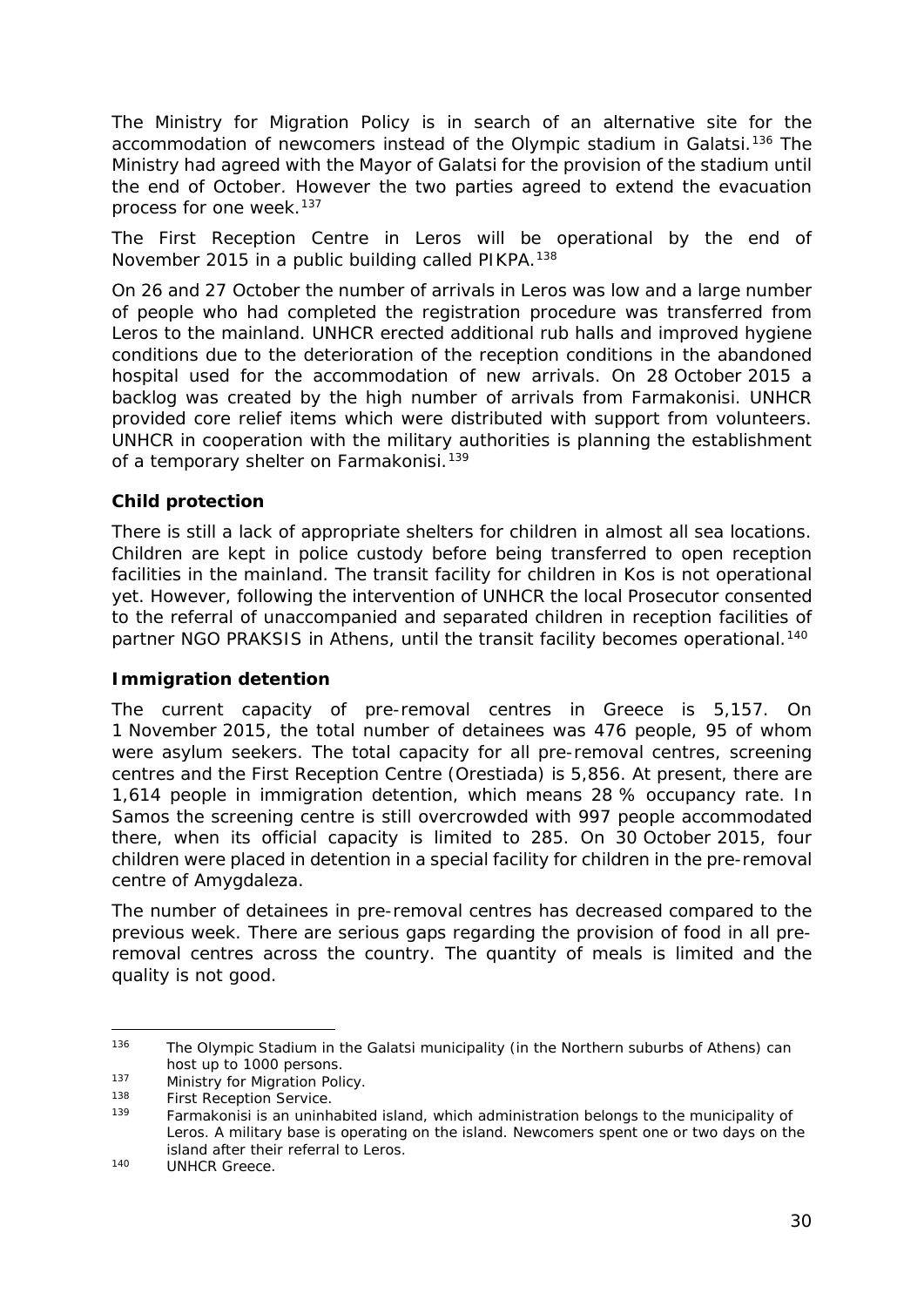Detention is imposed when an individual presents a threat to public order. The decision that orders the detention does not take into account the individual circumstances of the person. Despite provisions for the adoption of special measures for vulnerable groups, it is noted that there are cases of vulnerable people, including patients and victims of torture, detained in the same conditions as other migrants and asylum seekers.<sup>[141](#page-30-0)</sup>

Social response to the situation – including rallies, voluntary work (such as humanitarian assistance, private persons hosting asylum seekers) and similar actions

#### **Rallies and incidents**

- On 28 October 2015 a financial aid concert took place in Athens for the funding of the nationwide mobilisation for the demolition of the fence of Evros and the funding of the housing squat in 36 Notara Street.<sup>[142](#page-30-1)</sup>
- On 30 October 2015 the "Housing squat for refugees and immigrants" based in 36 Notara street in Athens published a press release stating that 800 refugees and migrants have been accommodated in the occupied building after one month of operation. The group uses Facebook to communicate with the public.<sup>[143](#page-30-2)</sup>
- On 31 October 2015 a demonstration took place in Evros against the fence with participants from all over Greece.<sup>[144](#page-30-3)</sup>

#### **Voluntary initiatives**

The volunteers in Chios announced their intention to stop providing services due to their opposition to use the municipality park as a temporary accommodation facility.

## Legal and policy responses, including any changes to the law

Nothing new to report.

<sup>-</sup>

<span id="page-30-1"></span><span id="page-30-0"></span><sup>&</sup>lt;sup>141</sup> Greek Council for Refugees.<br><sup>142</sup> Official page of the "Housing squat for refugees and migrants" on Facebook, available at: [https://www.facebook.com/%CE%9A%CE%B1%CF%84%CE%AC%CE%BB%CE%B7%CF](https://www.facebook.com/%CE%9A%CE%B1%CF%84%CE%AC%CE%BB%CE%B7%CF%88%CE%B7-%CE%A3%CF%84%CE%AD%CE%B3%CE%B7%CF%82-%CE%A0%CF%81%CE%BF%CF%83%CF%86%CF%8D%CE%B3%CF%89%CE%BD%CE%9C%CE%B5%CF%84%CE%B1%CE%BD%CE%B1%CF%83%CF%84%CF%8E%CE%BD-%CE%9D%CE%BF%CF%84%CE%B1%CF%81%CE%AC-26-645186555621294/) [%88%CE%B7-%CE%A3%CF%84%CE%AD%CE%B3%CE%B7%CF%82-](https://www.facebook.com/%CE%9A%CE%B1%CF%84%CE%AC%CE%BB%CE%B7%CF%88%CE%B7-%CE%A3%CF%84%CE%AD%CE%B3%CE%B7%CF%82-%CE%A0%CF%81%CE%BF%CF%83%CF%86%CF%8D%CE%B3%CF%89%CE%BD%CE%9C%CE%B5%CF%84%CE%B1%CE%BD%CE%B1%CF%83%CF%84%CF%8E%CE%BD-%CE%9D%CE%BF%CF%84%CE%B1%CF%81%CE%AC-26-645186555621294/) [%CE%A0%CF%81%CE%BF%CF%83%CF%86%CF%8D%CE%B3%CF%89%CE%BD%CE](https://www.facebook.com/%CE%9A%CE%B1%CF%84%CE%AC%CE%BB%CE%B7%CF%88%CE%B7-%CE%A3%CF%84%CE%AD%CE%B3%CE%B7%CF%82-%CE%A0%CF%81%CE%BF%CF%83%CF%86%CF%8D%CE%B3%CF%89%CE%BD%CE%9C%CE%B5%CF%84%CE%B1%CE%BD%CE%B1%CF%83%CF%84%CF%8E%CE%BD-%CE%9D%CE%BF%CF%84%CE%B1%CF%81%CE%AC-26-645186555621294/) [%9C%CE%B5%CF%84%CE%B1%CE%BD%CE%B1%CF%83%CF%84%CF%8E%CE%BD-](https://www.facebook.com/%CE%9A%CE%B1%CF%84%CE%AC%CE%BB%CE%B7%CF%88%CE%B7-%CE%A3%CF%84%CE%AD%CE%B3%CE%B7%CF%82-%CE%A0%CF%81%CE%BF%CF%83%CF%86%CF%8D%CE%B3%CF%89%CE%BD%CE%9C%CE%B5%CF%84%CE%B1%CE%BD%CE%B1%CF%83%CF%84%CF%8E%CE%BD-%CE%9D%CE%BF%CF%84%CE%B1%CF%81%CE%AC-26-645186555621294/) [%CE%9D%CE%BF%CF%84%CE%B1%CF%81%CE%AC-26-645186555621294/.](https://www.facebook.com/%CE%9A%CE%B1%CF%84%CE%AC%CE%BB%CE%B7%CF%88%CE%B7-%CE%A3%CF%84%CE%AD%CE%B3%CE%B7%CF%82-%CE%A0%CF%81%CE%BF%CF%83%CF%86%CF%8D%CE%B3%CF%89%CE%BD%CE%9C%CE%B5%CF%84%CE%B1%CE%BD%CE%B1%CF%83%CF%84%CF%8E%CE%BD-%CE%9D%CE%BF%CF%84%CE%B1%CF%81%CE%AC-26-645186555621294/)

<span id="page-30-2"></span><sup>143</sup> Official page of the "Housing squat for refugees and migrants" on Facebook.<br>144 Official page of the "Housing squat for refugees and migrants" on Facebook.

<span id="page-30-3"></span>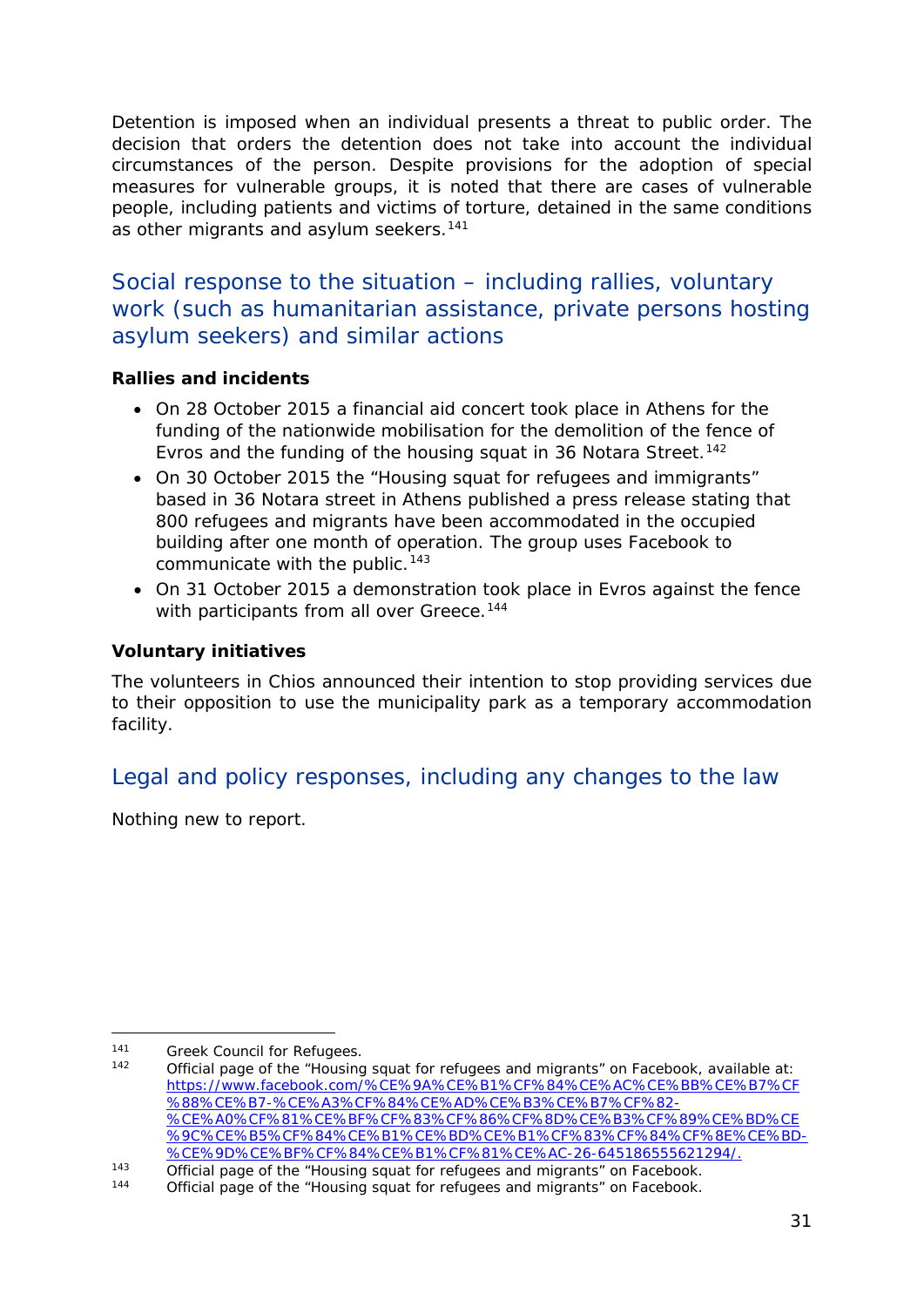## <span id="page-31-3"></span>Incidents affecting persons in need of international protection as well as irregular migrants

#### **Search and rescue operations**

- On 26 October 2015, the Hellenic Coastguard rescued 35 people and located the deceased body of a 21 year old man in the sea area of Chios. <sup>[145](#page-31-0)</sup>
- On 26 October 2015, the Hellenic Coastguard rescued 42 people and recovered the body of a woman in the sea area of Lesvos. [146](#page-31-1)
- On 28 October 2015, the MRCC Greece held an extensive search and rescue operation in the sea area of Agathonisi.<sup>[147](#page-31-2)</sup> The Hellenic Coastguard located the bodies of three deceased people (one woman and two children). According to testimonies of those rescued, one infant was missing. On 30 October 2015 the body of a deceased infant was recovered in the maritime area of Agathonisi.<sup>[148](#page-31-3)</sup>
- On 28 October 2015, Mytilene's Coastguard was informed by MRCC Greece of a wooden boat capsizing in the maritime area in north Lesvos. An extensive search and rescue operation took place under adverse weather conditions during which 274 people were rescued. Mytiliene's Coastguard recovered 42 bodies (17 men, six women, 18 children and one infant).<sup>[149](#page-31-4)</sup>
- On 28 October 2015 in the sea area of Samos, the Hellenic Coastguard rescued 52 individuals and recovered three bodies (one man and 2 children). An infant was missing at sea. The search for the missing infant continued with negative results. [150](#page-31-5)
- On 29 October 2015, Mytilene's Coastguard rescued 71 individuals among whom there were two children without consciousness in the sea area of Mytilene. The two children (a boy and a girl) aged six and three respectively, were directly transferred to the Health Centre of Kalloni. The boy died and the girl was then transferred in the General Hospital of Mytilene, where she remains hospitalised in the emergency department. <sup>[151](#page-31-6)</sup>
- On 29 October 2015, an incident with a wooden boat took place in the sea area of Kalymnos. The Hellenic Coastguard rescued 138 persons and recovered 19 corpses.<sup>152</sup>
- On 30 October, a shipwreck took place in the maritime area of Rhodes. The Hellenic Coastguard rescued six individuals and recovered three bodies (one infant, one child and one woman). [153](#page-31-8)

It should be noted that the Hellenic Coastguard recovered the bodies of deceased persons in all sea locations. However, they do not know which shipwreck caused the deaths  $154$ 

-

<span id="page-31-0"></span><sup>145</sup> Hellenic Coastguard.<br>146 Hellenic Coastguard.

<span id="page-31-1"></span><sup>146</sup> Hellenic Coastguard.<br>147 Agathonisi is the nor

<span id="page-31-2"></span><sup>147</sup> Agathonisi is the northernmost island of the Dodekanese complex and lies close to Samos.<br>148 Hollonic Coastauard

<sup>148</sup> Hellenic Coastguard.<br>149 Hellenic Coastguard

<span id="page-31-4"></span><sup>149</sup> Hellenic Coastguard.<br>150 Hellenic Coastguard.

<span id="page-31-5"></span><sup>150</sup> Hellenic Coastguard.<br>151 Hellenic Coastguard.

<span id="page-31-6"></span><sup>151</sup> Hellenic Coastguard.<br>152 Hellenic Coastguard.

<span id="page-31-7"></span><sup>152</sup> Hellenic Coastguard.<br>153 Hellenic Coastguard.

<span id="page-31-9"></span><span id="page-31-8"></span><sup>153</sup> Hellenic Coastguard.<br>154 Hellenic Coastguard. Hellenic Coastguard.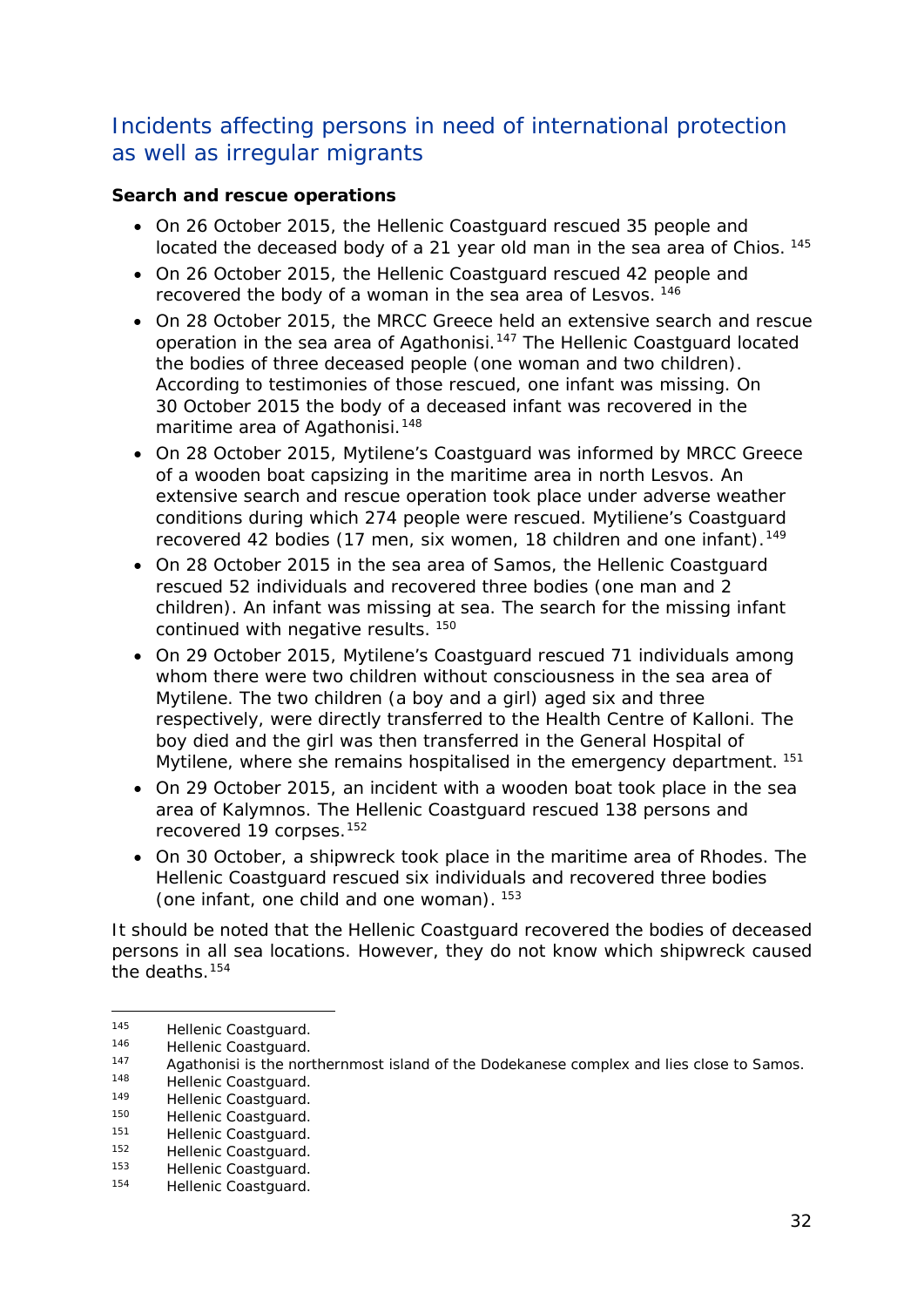## <span id="page-32-0"></span>**Hungary**

## Stakeholders contacted

The interviews were conducted via phone and email with the following stakeholders:

- United Nations' High Commissioner for Refugees (UNHCR) Hungary;
- Hungarian Helsinki Committee (*Magyar Helsinki Bizottság)*;
- Hungarian Association for Migrants (*Menedék Migránsokat Segítő Egyesület)*;
- Migration Aid, based in Budapest;
- Hungarian Catholic Charity Mission (*Katolikus Karitász);*
- Ministry of Internal Affairs (*Belügyminisztérium)*;
- Ministry of Human Capacities (*Emberi Erőforrások Minisztériuma)*;
- National Police Headquarters *(Országos Rendőr-főkapitányság);*
- General Attorney's Office *(Legfőbb Ügyészség)*;
- Office of Immigration and Nationality (*Bevándorlási és Állampolgársági Hivatal)* (headquarters in Budapest);
- County Court of Szeged (*Szegedi Törvényszék);*
- County Court of Zalaegerszeg (*Zalaegerszegi Törvényszék*);
- County Court of Pécs (*Pécsi Törvényszék)*.

## Overview of the situation in terms of size and patterns of new arrivals

#### **Numbers and patterns of new arrivals**

Only 88 people crossed the border into Hungary, compared to 227 people the previous week (19-25 October 2015).<sup>[155](#page-32-1)</sup>

Only five people entered the country from the border with Croatia. Most people entered Hungary through the Hungarian-Serbian border or through the Slovenian, Ukrainian or Romanian borders. Arrivals originated mainly from Afghanistan and Syria. 92 % were men, 8 % were women. With respect to their age, around 6 % of the new arrivals were under 14 years old, around 10 % were between 14-17 years old, nearly 80 % were between 18-34 years old, and around 6 % were between 35-64 years old.<sup>[156](#page-32-2)</sup> Authorities register all new arrivals.<sup>[157](#page-32-3)</sup>

#### **Asylum applications and registration**

Between 26 October and 1 November 2015, 41 people applied for asylum in Hungary, mainly from Afghanistan and Syria.<sup>[158](#page-32-4)</sup> There is no information available

<span id="page-32-1"></span><sup>155</sup> National Police Headquarters, Press Department.<br>156 Office of Immigration and Nationality. 155

<span id="page-32-2"></span><sup>&</sup>lt;sup>156</sup> Office of Immigration and Nationality.<br><sup>157</sup> Office of Immigration and Nationality.

<span id="page-32-3"></span><sup>&</sup>lt;sup>157</sup> Office of Immigration and Nationality.<br> $158$  Office of Immigration and Nationality.

<span id="page-32-4"></span>Office of Immigration and Nationality.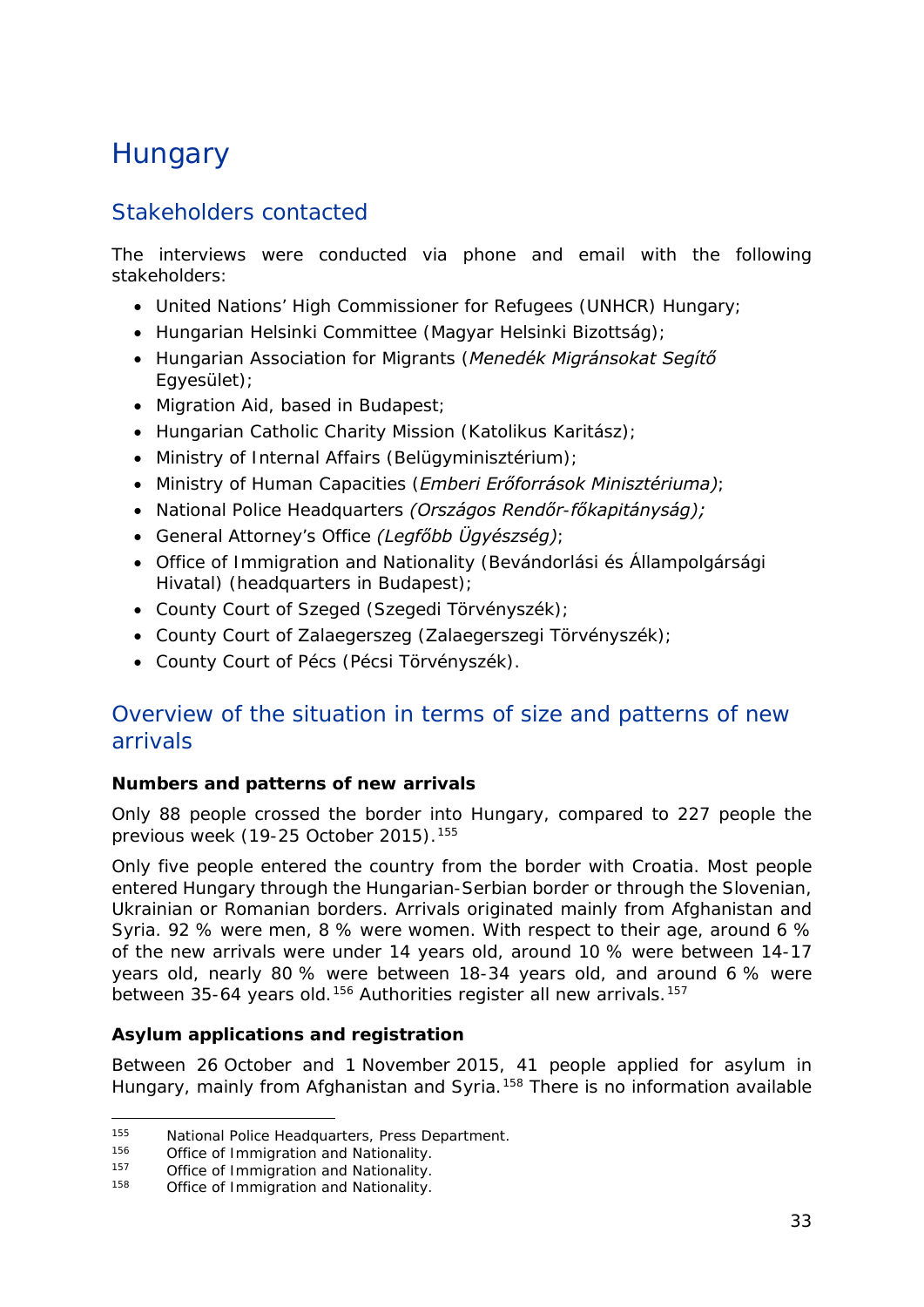on whether the 41 new claims submitted in the reporting period are from new arrivals. Very few of those people accused of committing the crime of unauthorised border fence crossing, also filed claims for asylum.

#### **Criminal proceedings against irregular border crossing**

#### *Unauthorised border fence crossing*

Only a few of the 88 new arrivals were apprehended by the police as they were suspected to have committed the crime of unauthorised border fence crossing when they had climbed over the fences installed at the Serbian-Hungarian borders and the Croatian-Hungarian borders. Criminal proceedings for unauthorised border fence crossing (*határzár tiltott átlépése*) were initiated by the police against 19 of them, mainly at the Hungarian-Serbian border.<sup>[159](#page-33-0)</sup> This constitutes a significant decrease in numbers compared to the previous reporting period. The total number of criminal proceedings initiated between 15 September 2015 (the date when Hungary amended the Criminal Code in order to criminalise unauthorised border fence crossing) and 1 November 2015 is 868.

The District Court of Szeged (*Szegedi Járásbíróság*) held 14 criminal trials in the reporting period. In 13 cases, the Court found the defendants guilty of unauthorised border crossing. Twelve people received a one-year entry ban; one person a two-year entry ban. In one case, the Court sent the case back to the prosecutor for further investigation. In the majority of cases the Court expelled defendants to Serbia. However, the readmission procedure is still long; it can take weeks. People wait for their deportation in detention; men are accommodated in penal institutions, women and children are accommodated in detention centres. None of the defendants appealed against the decisions, therefore the judgments are final. All the defendants made a statement right after the verdict that they waive their right to appeal. None of the defendants requested the translation of the Court's verdict in writing, they were satisfied with the oral translation of the judgments. The defendants were nationals of Kosovo and Iraq.<sup>[160](#page-33-1)</sup>

There were no trials held against defendants who committed the crime of unauthorised border fence crossing at the Croatian borders before the District Courts of Pécs and Zalaegerszeg in the reporting period.<sup>[161](#page-33-2)</sup>

In the reporting period, the Police initiated criminal procedures against 11 people (out of the 88 new arrivals) who were suspected of having committed the crime of forging public documents when they tried to enter into Hungary.<sup>[162](#page-33-3)</sup>

<span id="page-33-0"></span>The provision of unauthorised border crossing as offence is set out in Article 352/A of Act C of 2012 on the Criminal Code (*2012. évi C. törvény a Büntető Törvénykönyvről;* Criminal Code), available at: [njt.hu/cgi\\_bin/njt\\_doc.cgi?docid=152383.297990#foot\\_121\\_place.](http://njt.hu/cgi_bin/njt_doc.cgi?docid=152383.297990%23foot_121_place) The provision was introduced in the Criminal Code by Act CXL of 2015 on the amendment of certain laws as a result of the migrant situation (*2015. évi CXL. törvény egyes törvényeknek a tömeges bevándorlás kezelésével összefüggő módosításáról;* Act CXL of 2015), available at: [njt.hu/cgi\\_bin/njt\\_doc.cgi?docid=177552.298006.](http://njt.hu/cgi_bin/njt_doc.cgi?docid=177552.298006) Act CXL of 2015 159

<span id="page-33-1"></span>entered into force on 15 September 2015.<br>
160 County Court of Szeged, Press Department.<br>
161 County Court of Bécau County Court of Zalac

<sup>&</sup>lt;sup>161</sup> County Court of Pécs; County Court of Zalaegerszeg.<br><sup>162</sup> Mational Police Hoadquarters

<span id="page-33-3"></span><span id="page-33-2"></span>National Police Headquarters.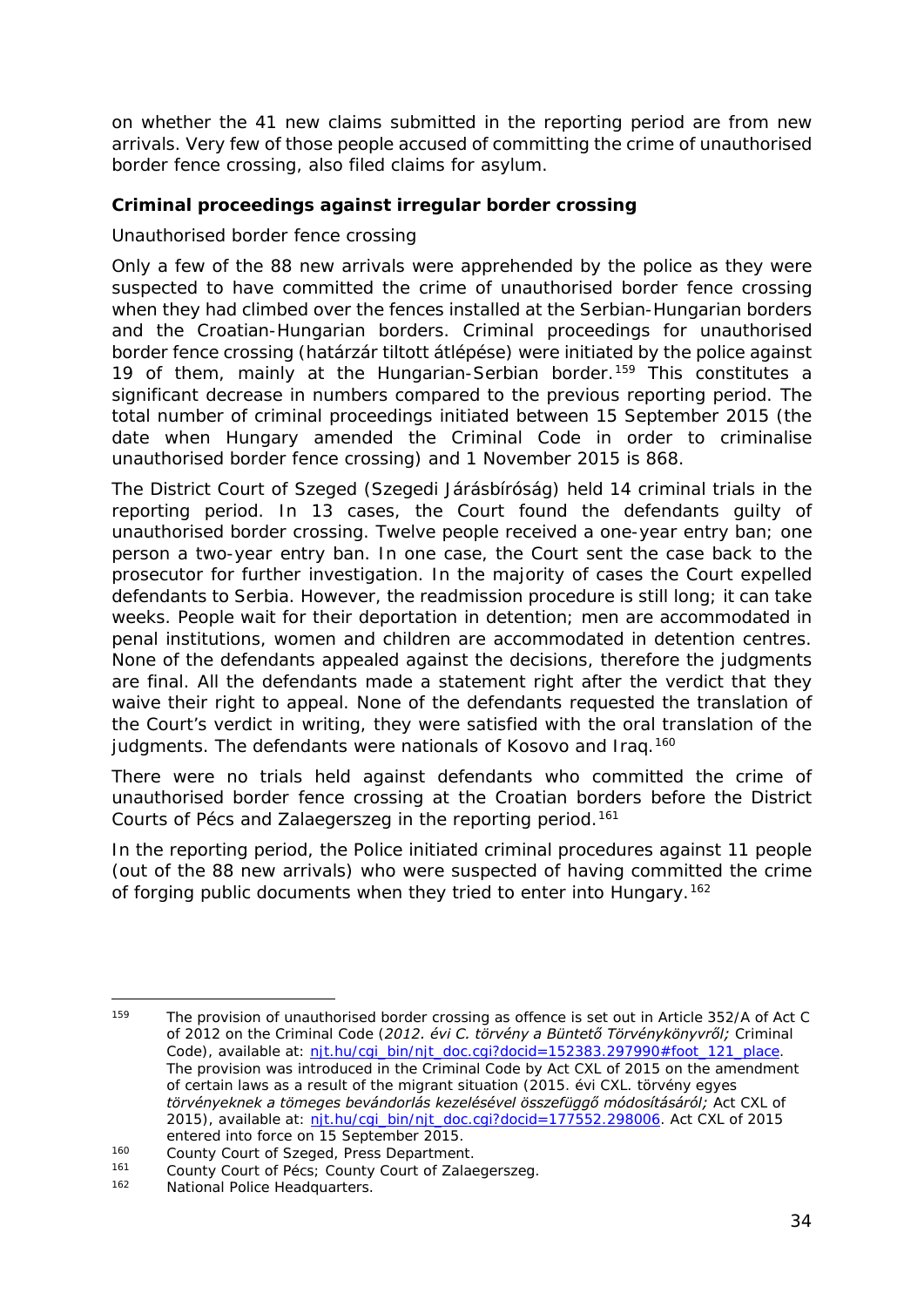#### *Facilitation of irregular entry or stay*

In the reporting period, the police reported two cases when Hungarian nationals tried to help irregular migrants to enter Hungary through the fences at the Serbian borders in Csongrád County. The police did not initiate criminal procedures in these cases, they just warned the individuals.<sup>[163](#page-34-0)</sup>

With respect to human smuggling, a number of persons have been charged with this crime in the reporting period. The District Court of Szeged sentenced a Tunisian man to six years in prison. The Tunisian perpetrator tried to transport 38 refugees from the Hungarian-Serbian borderline to the Austrian border. The refugees were stuck in the cargo area of the truck without ventilation. The Hungarian police stopped the truck a few kilometres after its departure, close to the Serbian border.<sup>[164](#page-34-1)</sup>

The Prosecutor's Office in Budapest's XX, XXI and XXIII District (*Budapesti XX., XXI. és XXIII. Kerületi Ügyészség*) pressed charges against a Hungarian national accused on 27 October 2015. According to the indictment, the defendant made an agreement with ten foreign nationals at the Serbian borders to help them get to Budapest in exchange for some money. The Police apprehended the defendant in Budapest and found the ten foreign nationals in the cargo area of his van. The Prosecutor's Office in Budapest's XX, XXI and XXIII District brought another Hungarian defendant to court initiating an accelerated procedure on human smuggling. This defendant helped 11 Syrian nationals to cross the border irregularly and get to Budapest. The court sentenced the defendant to three year long probation.<sup>[165](#page-34-2)</sup>

The District Office of the Mosonmagyaróvár Prosecutors (*Mosonmagyaróvári Járási Ügyészség)* pressed charges against 16 Hungarian nationals for committing human smuggling in a criminal organisation on 27 October 2015. The perpetrators organised multiple transports of refugees between March and December in 2013. The destination of these transports were Austria, Italy and France. The criminal organisation was led by a Kosovo national who is currently under prosecution in Kosovo. According to the indictment, the perpetrators helped at least 136 people to reach their destinations.<sup>[166](#page-34-3)</sup>

The Prosecutor's Office in Budapest's V and XIII District (*Budapesti V. és XIII. Kerületi Ügyészség)* pressed charges against a Bulgarian and two German nationals for human smuggling on 30 October 2015. According to the indictment, the three perpetrators tried to illegally transport 67 Afghan and Iranian nationals to Germany in two minivans and in one car in September 2015. The police apprehended the convoy before it could reach Budapest.<sup>[167](#page-34-4)</sup>

<sup>163</sup> National Police Headquarters.<br>164 County Court of Szogod, Proce 163

<span id="page-34-2"></span><span id="page-34-1"></span><span id="page-34-0"></span><sup>164</sup> County Court of Szeged, Press Department.

<sup>165</sup> Hungarian prosecutor, Indictment and accelerated procedure on human trafficking in the capital (*Vádemelés és gyorsított eljárás a fővárosban embercsempészés miatt), available*<br>at: http://mklu.hu/hnlp14/?p=23361.

<span id="page-34-3"></span> $166$  Indictment against the members of a human trafficking crime organisation in Mosonmagyaróvár (*Embercsempész bűnszervezet tagjai elleni vádirat* 

<span id="page-34-4"></span><sup>&</sup>lt;sup>167</sup> Hungarian prosecutor. Perpetrators transported the foreign families in minivans (*Kisbuszokkal szállították a külföldi családokat az embercsempészek),* 28 October 2015, available at: [http://mklu.hu/hnlp14/?p=23535.](http://mklu.hu/hnlp14/?p=23535)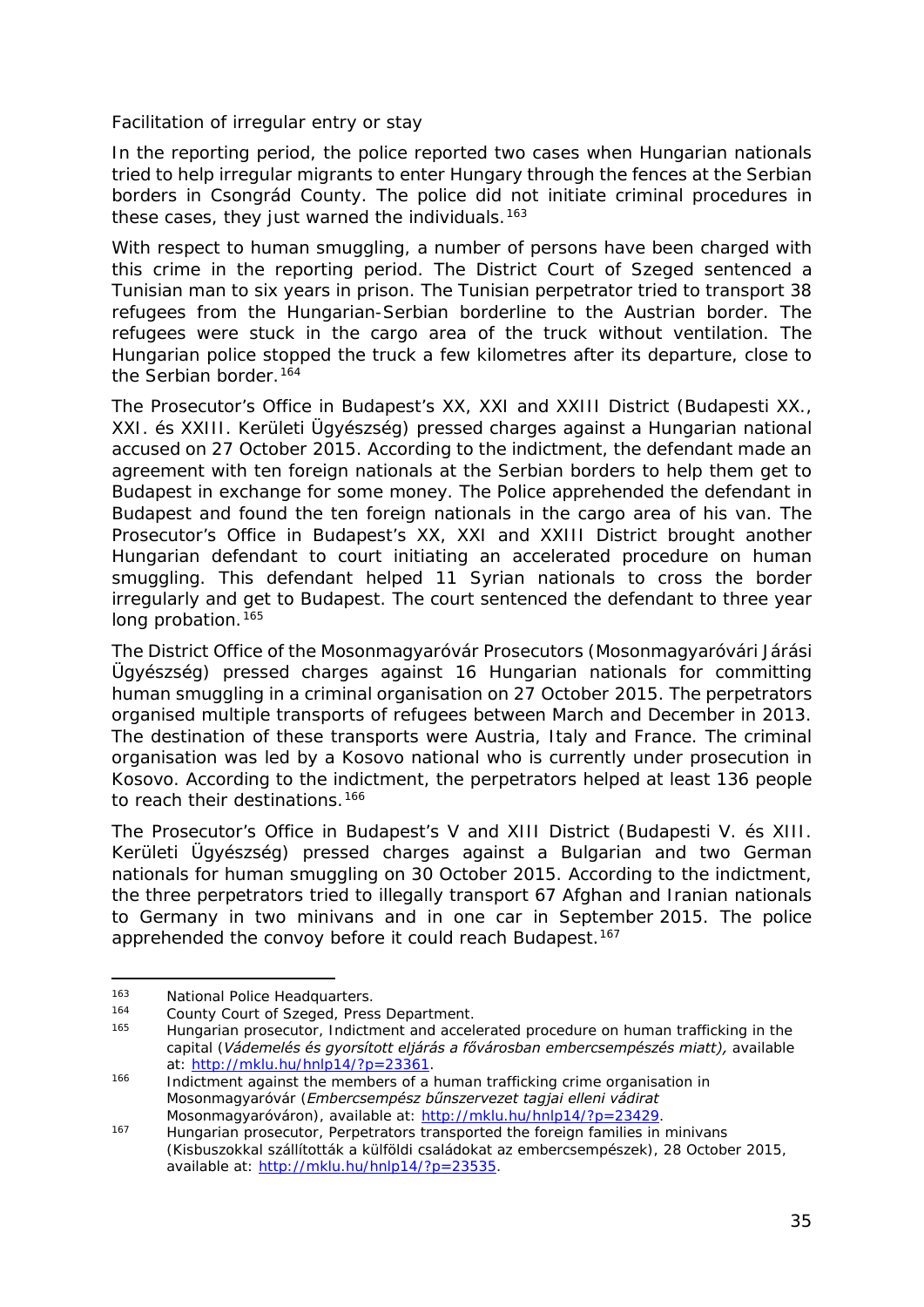#### <span id="page-35-1"></span>**Returns**

Hungary started to implement readmissions to Serbia under the readmission agreement between the two countries.<sup>[168](#page-35-0)</sup> Still, due to the daily limit of ten people, readmission remains very slow. Around 40 people were readmitted to Serbia in the reporting period.<sup>[169](#page-35-1)</sup> Additionally, 24 nationals of Kosovo were also deported to their home country by air through a Frontex-coordinated return flight which was monitored by the General Attorney's Office in Hungary.[170](#page-35-1) Because of the slow readmission procedures, around 400 people have been waiting for deportation in penal institutions and detention centres.[171](#page-35-1) Due to automatic use of detention, hundreds of them have been in detention for 30-60 days awaiting readmission into Serbia. They normally get little and insufficient information about the expected date of the readmission.<sup>172</sup>

#### **Unaccompanied and separated children**

The Hungarian authorities did not register unaccompanied or separated children among the new arrivals in the reporting period.<sup>[173](#page-35-2)</sup>

## Fundamental rights issue concerning initial registration and fingerprinting for Eurodac

Nothing new to report.<sup>[174](#page-35-3)</sup>

### Challenges and developments concerning reception conditions of new arrivals, also in relation to provision of healthcare

#### **Reception conditions and capacity**

The four transit zones (Röszke and Tompa at the Serbian borders, Letenye and Beremend at the Croation borders) were open in the reporting period. Two to three refugees reach the transit zones per day.<sup>[175](#page-35-4)</sup>

All four existing transit zones follow the same setting. The transit zones consist of a few dozen containers with various purposes (containers accommodating refugees waiting for the asylum decision, containers accommodating offices, medical assistance container, dining room container, etc.). The transit zones have doors at each end. People may enter the transit zone through the door at one end, while the exit door at the other end leads back to Serbia or Croatia. There is another door leading to Hungary that is always guarded by the police. The bedroom containers are typically either  $20m^2$  (5x4m) or 12.5m<sup>2</sup> (5x2.5m) and have four to five beds. Both types of containers leave almost no free space for the people to move within the room. Civil society organisations expressed concerns

<span id="page-35-0"></span><sup>168</sup> Ministry of the Interior.<br>169 Metional Police Headque 168

<sup>169</sup> National Police Headquarters.<br>170 Conoral Attornovic Office

<sup>170</sup> General Attorney's Office.

<sup>171</sup> Helsinki Committee.<br>172 Helsinki Committee.

<sup>&</sup>lt;sup>172</sup> Helsinki Committee.<br><sup>173</sup> Office of Immigration

<span id="page-35-2"></span><sup>&</sup>lt;sup>173</sup> Office of Immigration and Nationality.<br>
<sup>174</sup> Office of Immigration and Nationality.

<span id="page-35-3"></span><sup>174</sup> Office of Immigration and Nationality; Helsinki Committee; UNHCR Hungary.<br>175 Office of Immigration and Nationality.

<span id="page-35-4"></span>Office of Immigration and Nationality.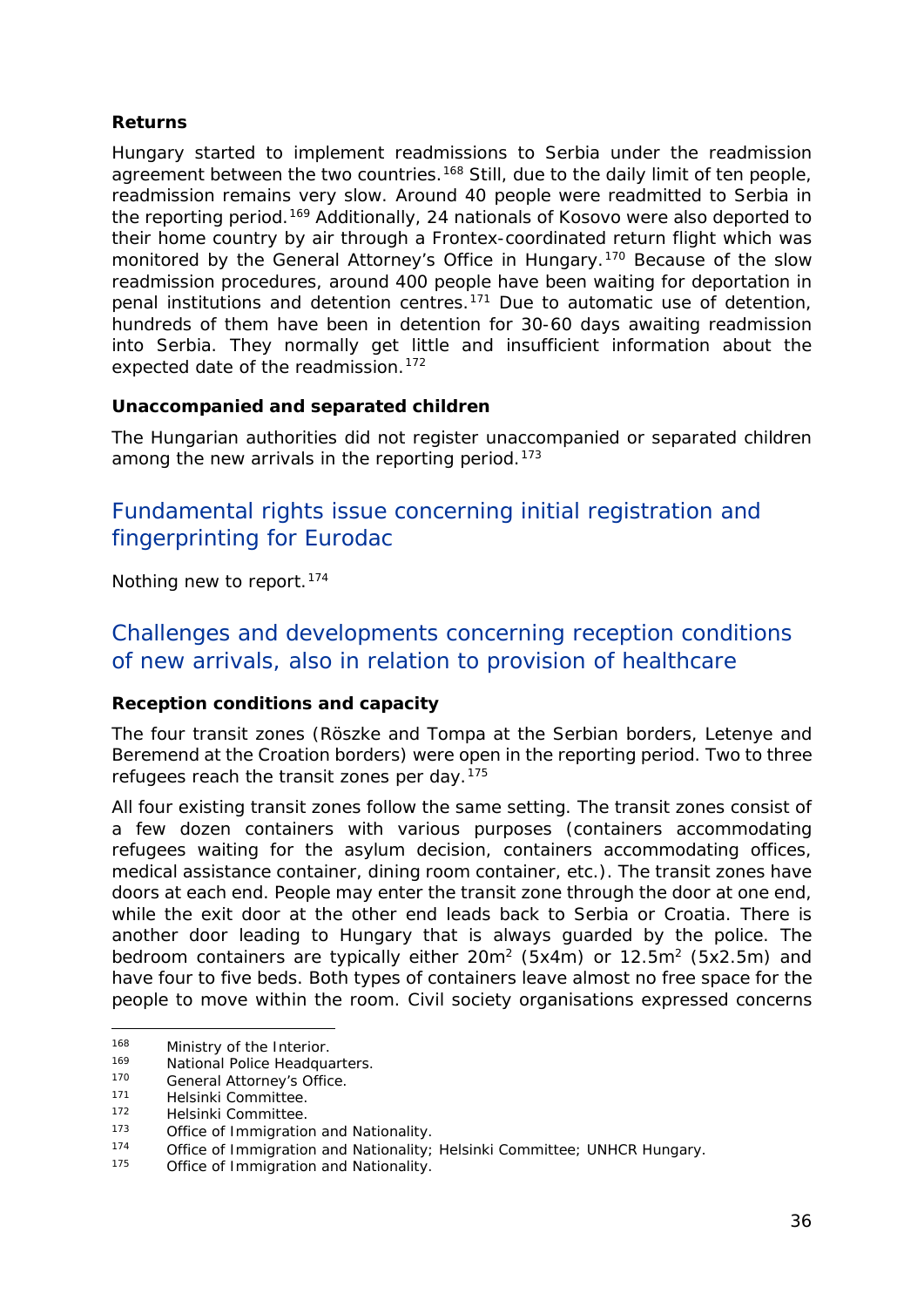<span id="page-36-4"></span>about the crowded and inhuman setting of these bedroom containers, and also about the policy that Hungary does not grant free movement inside the transit zones (people are confined within the area designated for accommodation) and it only keeps the zones open on one end (the door leading back to Serbia or Croatia).[176](#page-36-0) The European Council on Refugees and Exiles' (ECRE) published a report on 27 October 2015 that describes and criticises the reception conditions at the Röszke transit zone (Serbian border) as they were in September 2015.[177](#page-36-1) The report mainly criticised and assessed the poor and patchy access to medical care, crowded housing conditions and prompt asylum procedure.<sup>178</sup>While the reception facilities in Röszke have not changed since the end of September, the number of refugees using them is much less then it was in September 2015.

The total capacity of the four refugee camps (Bicske, Debrecen, Vámosszabadi, Nagyfa) assigned to accommodate asylum seekers in the country is currently 1,913. 177 asylum seekers were accommodated in Bicske, 20 in Debrecen, 131 in Vámosszabadi and 89 in Nagyfa on 30 October 2015.<sup>[179](#page-36-3)</sup> The number of asylum seekers (417) is well below the maximum capacity of these institutions, therefore reception conditions are adequate in all four refugee camps.<sup>180</sup>

#### **Child protection**

The two institutions that accommodate unaccompanied or separated refugee children in Fót and Hódmezővásárhely housed around 30 children in the reporting period. The total capacity of the two institutions is 88 beds.<sup>[181](#page-36-5)</sup>

#### **Healthcare**

Healthcare services provided to people detained in prisons and detention centres are still not satisfactory. It may take up to several days to get access to a medical doctor if the detention officer does not consider that the medical situation is urgent.<sup>[182](#page-36-6)</sup> It should be noted that it is subject to the discretion of the officer to decide on whether or not access to a medical doctor is necessary.

#### **Immigration detention**

39 asylum seekers (all adults) were put in immigration detention during the reporting period.

<span id="page-36-0"></span><sup>176</sup> Helsinki Committee, A report on the reception conditions in Röszke titled 'From the transit zone of promises to the bottomless deep of reality' (*Az ígéret tranzitzónájából a valság feneketlen bugyraiba),* 22 October 2015, available at: [http://helsinkifigyelo.blog.hu/2015/10/22/az\\_igeret\\_tranzitzonajabol\\_a\\_valosag\\_feneketle](http://helsinkifigyelo.blog.hu/2015/10/22/az_igeret_tranzitzonajabol_a_valosag_feneketlen_bugyraiba) 176

<span id="page-36-1"></span>[n\\_bugyraiba.](http://helsinkifigyelo.blog.hu/2015/10/22/az_igeret_tranzitzonajabol_a_valosag_feneketlen_bugyraiba) 177 European Council on Refugees and Exiles, *Crossing Boundaries, The new asylum procedure at the border and restrictions to accessing protection in Hungary,* 1 October 2015, pp. 14-<br>16., available at: http://ecre.org/component/downloads/downloads/1056.

<span id="page-36-2"></span><sup>&</sup>lt;sup>178</sup> Crossing Boundaries, *The new asylum procedure at the border and restrictions to accessing protection in Hungary,* pp. 14-16., available at: [http://ecre.org/component/downloads/downloads/1056.](http://ecre.org/component/downloads/downloads/1056)<br>
Ministry of the Interior.<br>
<sup>180</sup> Holsinki Committee.

<span id="page-36-3"></span><sup>180</sup> Helsinki Committee.<br>181 Ministry of Human C

<span id="page-36-6"></span><span id="page-36-5"></span><sup>181</sup> Ministry of Human Capacities.<br>182 Holsinki Committee

Helsinki Committee.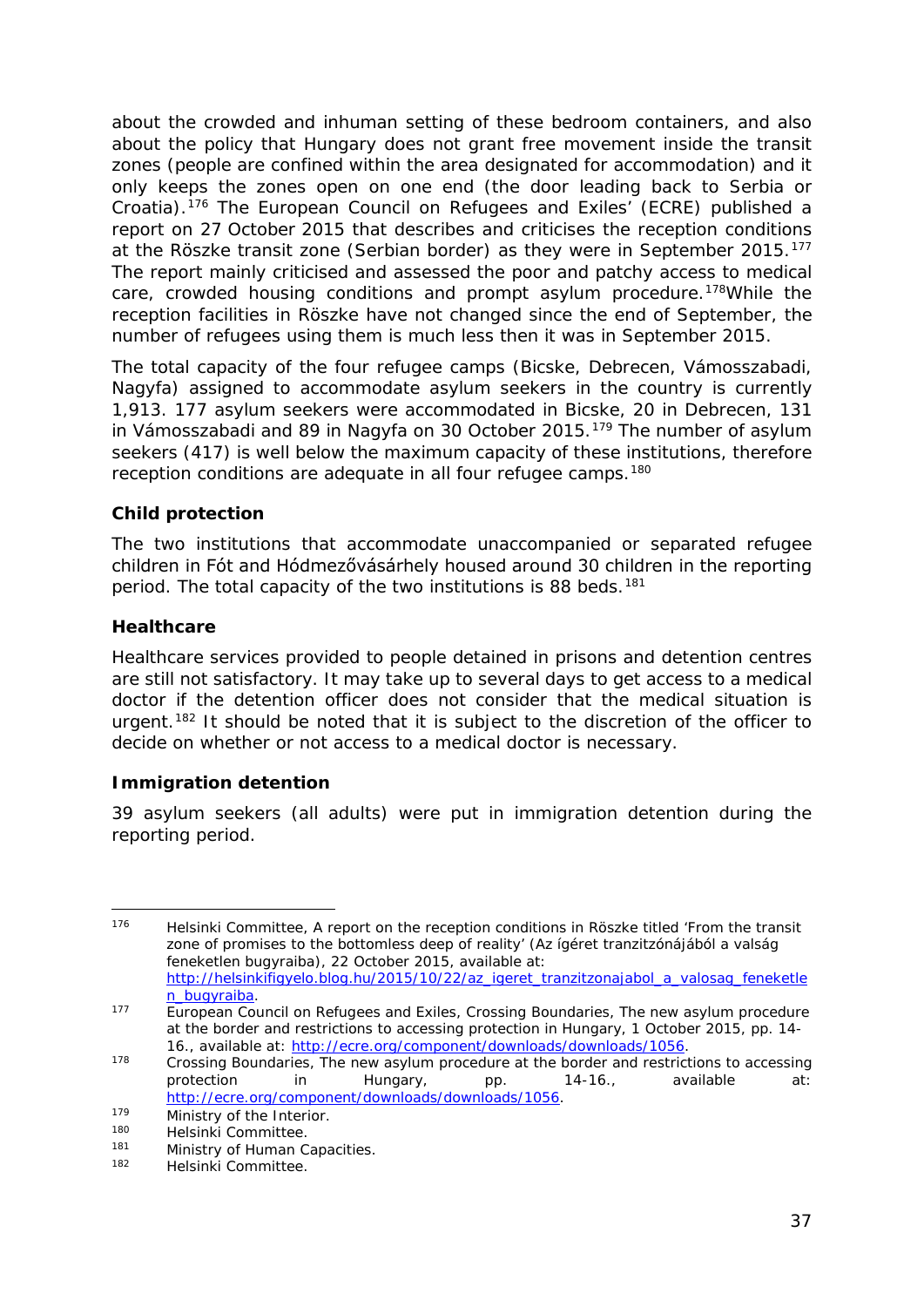<span id="page-37-1"></span>The District Court of Szeged ordered the pre-trial detention of the ten asylum seekers and refugees who had committed a riot in the prison of Nagyfa on 23 October 2015.<sup>[183](#page-37-0)</sup> Seven perpetrators were from Iraq, two from Syria and one of them was a Serbian national. The Serbian national had received a suspended prison sentence earlier for human smuggling, while the others were detained because the court expelled them from the country after committing the crime of unauthorised border fence crossing or their claims for asylum were rejected. All of them had been waiting for deportation to Serbia for weeks. Among them, an Iraqi was apprehended on 15 September 2015 when he had climbed over the fences at the Serbian border. The court found him guilty and imposed an entryban against him the following day. The Iraqi man was suffering from cancer and had been through bowel surgery in India earlier where the doctors implemented a cannula to lead his bowel content out from his body. The doctors in India suggested that he should go to Germany where the medical technology was advanced enough to restore his normal bowel function and remove the cannula. This is why the Iraqi man started his journey to Europe. After the Hungarian court had imposed an entry-ban order against him, he was placed in detention in the Nagyfa penal institution. He spent 40 days there and continuously complained about the lack of proper medical care. It was one of the reasons behind the riot in the Nagyfa penal institution. Detainees blocked the entrance of their cells, damaged the heating system, broke some windows, refused the food and threatened the guards with hunger strike. The riot actions took almost a day and around 70 detained persons were involved in it. After the Court ordered the pretrial detention of the 10 initiators, they were transported to different penal institutions across the country to prevent them from communicating to each other.[184](#page-37-1) Civil society organisations and the defence lawyers of the defendants believe that the riot proves the inadequate conditions (most importantly the lack of proper medical care) in the detention centres where people have to spend weeks or months due to the slow readmission procedures to Serbia.<sup>[185](#page-37-1)</sup> Detained people also complain about the use of force in response to protests, as tensions are erupting in many detention facilities.<sup>[186](#page-37-1)</sup>

## Social response to the situation – including rallies, voluntary work (such as humanitarian assistance, private persons hosting asylum seekers) and similar actions

#### **Rallies and incidents**

Following an initiative by Amnesty International, Belgian students send letters to the Hungarian Government protesting against the criminalisation of unauthorised border fence crossing. The campaign started on 22 October 2015. The Prime Minister of Hungary replied to these letters on 26 October 2015 suggesting that

<span id="page-37-0"></span><sup>183</sup> County Court of Szeged, Press Department.<br>184 LIVC Prisoner rist in Negufa: a senecr patient j.

<sup>184</sup> HVG, Prisoner riot in Nagyfa: a cancer patient refugee is also in pre-trial detention (*Nagyfai fogolyzendülés: daganatos beteg menekült is előzetesbe került),* 26 October 2015, available at:

[http://hvg.hu/itthon/20151026\\_Nagyfai\\_fogolyzendules\\_embercsempesz\\_is\\_e.](http://hvg.hu/itthon/20151026_Nagyfai_fogolyzendules_embercsempesz_is_e)<br>
Helsinki Committee.

<sup>186</sup> UNHCR Hungary.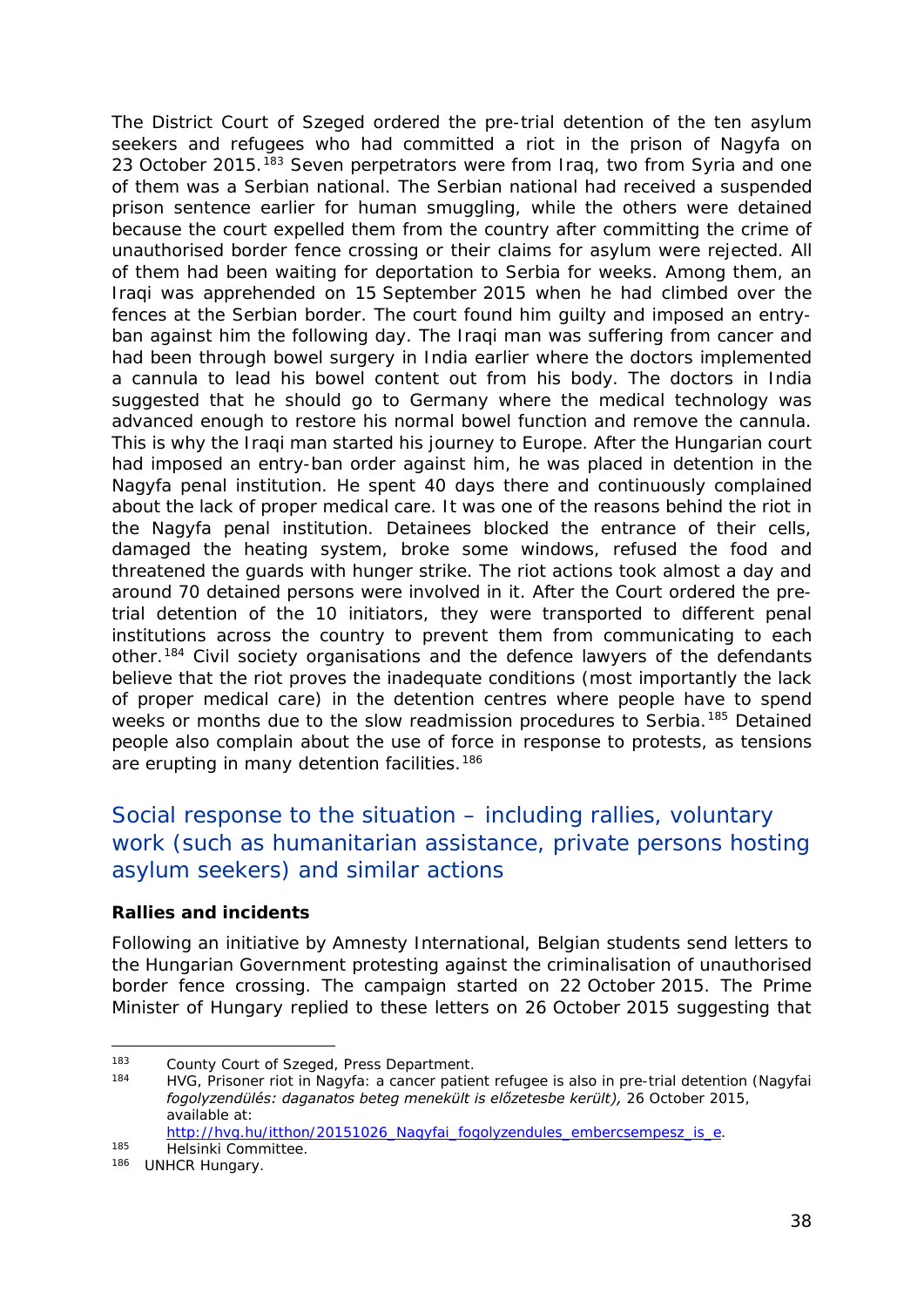<span id="page-38-4"></span>in case the students have questions about the present and future of Europe, the potential future effects of the refugee crisis, they should discuss them with their parents and families.[187](#page-38-0) The Centre for Fundamental Rights (*Alapjogokért Központ)*, a centre that was founded by young lawyers and law students in 2003 to conduct research on the functioning of the rule of law and the protection of fundamental rights in Hungary, disapproved Amnesty International's action.<sup>[188](#page-38-1)</sup>

#### **NGO humanitarian activities**

As fewer and fewer refugees arrive in Hungary, the Hungarian NGOs diverted their focus on the situation at the Croatian-Slovenian borders. They state that there is very little need for their help in Hungary at present.<sup>189</sup>

The Hungarian Catholic Charity Mission (*Katolikus Karitász)*,*[190](#page-38-3)* established by the Catholic Church of Hungary in 1991 to provide social assistance to those in need, set up a permanent base close to the temporary reception centre of Dobova (Slovenia) on 28 October 2015. The base provides refugees at the Croatian-Slovenian border with temporary shelter in a large tent. The tent is divided into three sections (accommodation part, sanitary section, medical section) and it is heated.[191](#page-38-4) 

#### **Voluntary initiatives**

It seems that Migration Aid, the volunteer project organised on Facebook in June 2015, is expending. Migration Aid became a well-known association that collects donations and organises the efficient distribution of the collected items and money in Hungary and abroad. In the reporting period, Migration Aid distributed most of the donations collected from Hungarian citizens and organisations in Dobova, Slovenia.<sup>[192](#page-38-5)</sup>

In the reporting period, Migration Aid registered a new association, Migration Aid International in the United Kingdom. Migration Aid International is led by a group of Hungarian volunteers. The purpose of the new association is to assist refugees Europe-wide and to distribute effectively the donations they continuously get from Hungarian and foreign citizens and organisations to those who are in need outside Hungary.<sup>[193](#page-38-6)</sup>

On 31 October 2015, Migration Aid launched a new project called SIRIUS.HELP to save lives of refugees at sea. They plan to establish a centre of volunteer lifeguards on the island of Lesvos in Greece to save refugees who are trying to

<span id="page-38-0"></span><sup>187</sup> Magyar Idők, Viktor Orbán replied to the letter of the Belgian students (*Orbán Viktor válaszolt a belga diákok levelére)*, 26 October 2015, available at: 187

<span id="page-38-1"></span>[http://magyaridok.hu/belfold/orban-viktor-valaszolt-a-belga-diakok-levelere-72392/.](http://magyaridok.hu/belfold/orban-viktor-valaszolt-a-belga-diakok-levelere-72392/)<br>188 Eötvös Károly Intézet, The biggest problem is that they used the children as campaign tools (*A legnagyobb probléma, hogy kampányeszközt csináltak a gyerekekből)*, available at: [www.ekint.org/ekint/ekint.news.page?nodeid=851.](http://www.ekint.org/ekint/ekint.news.page?nodeid=851)

<span id="page-38-2"></span><sup>189</sup> Migration Aid; Hungarian Association for Migrants.<br>190 Mobelto of the Hungarian Catholic Charity Mission.

<span id="page-38-3"></span><sup>190</sup> Website of the Hungarian Catholic Charity Mission (*Katolikus Karitász)*, available at: [http://karitasz.hu.](http://karitasz.hu/)<br>
Hungarian Catholic Charity Mission.<br>
192 Migration Aid

<span id="page-38-6"></span><span id="page-38-5"></span><sup>192</sup> Migration Aid.<br>193 The campaign on Migration Aid's Facebook timeline is available at: [www.facebook.com/migrationaidhungary/posts/477938135741771:0.](http://www.facebook.com/migrationaidhungary/posts/477938135741771:0)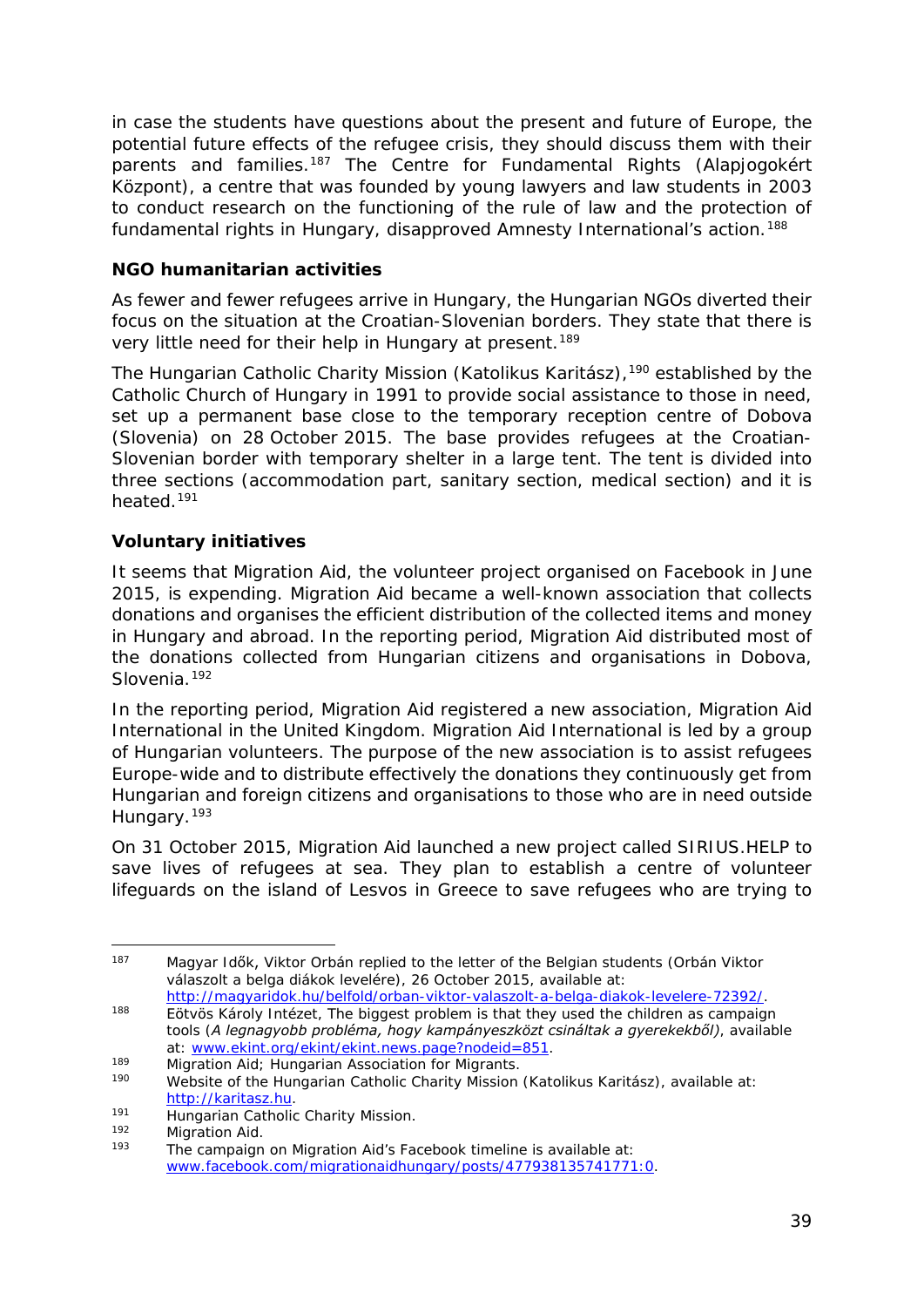reach Europe by sea. Migration Aid started a campaign on its Facebook page to collect  $€60,000$  for the establishment of the centre.<sup>[194](#page-39-0)</sup>

#### **Other activities**

-

The Hungarian Academy of Sciences (*Magyar Tudományos Akadémia*) published the outcome of their research project on 29 October 2015.<sup>[195](#page-39-1)</sup> In August 2015, the Government requested the Academy to conduct research on the current refugee crisis. According to the Academy, most asylum seekers who arrived in Hungary were young men (around 80% of all new arrivals in 2015 were men, and the average age was 23 years old). According to the Academy, the Government should do more for the integration of the refugees. The Academy believes that an integration project would help the current employment crisis in Hungary as many skilled Hungarian nationals left the country in the past few years to work abroad. If the Government supported a language and vocational training project for the refugees, the crisis would be able to provide skilled workers for the Hungarian service sector in a reasonable time period. The Academy's project stresses that around one third of all asylum seekers came from Syria, and one fourth of them were from Afghanistan. This proves that most people certainly have a legitimate reason to leave their country and they cannot be considered migrants with economic purposes.

### Legal and policy responses, including any changes to the law

Act CLXI of 2015 on the protocol amending the agreement between the Government of the Republic of Hungary and the Office of the United Nations High Commissioner For Refugees<sup>[196](#page-39-2)</sup> on UNHCR premises and utilities entered into force on 28 October 2015.

Act CLXIII of 2015 on amending Act CLIV of 1997 on health law<sup>[197](#page-39-3)</sup> entered into force on 28 October 2015. The amendment authorises the Chief Medical Officer to order mandatory medical examination of all refugees in case of a medical emergency. The Chief Medical Officer has not exercised this power yet.

<span id="page-39-1"></span><span id="page-39-0"></span><sup>194</sup> Website of the SIRIUS.HELP project is available at:  $\underline{http://migaid.org/sirius-help/">http://migaid.org/sirius-help/$ .<br>
Hungarian Academy of Sciences, Directions, perspectives and reasons of the migration that targets Europe and became faster in 2015 (*Az Európába irányuló és 2015-től felgyorsult* 

*migráció tényezői, irányai és kilátásai)*, 29 October 2015, available at: http://mta.hu/mta\_hirei/az-europaba-iranyulo-es-2015-tol-felgyorsult-migracio-tenyezoi-<br>iranyai-es-kilatasai-137008/.

<span id="page-39-2"></span>itality is a manufactured method of the protocol amending the agreement between the Government of the 1960. Republic of Hungary and the Office of the United Nations High Commissioner For Refugees (*2015. évi CLXI. törvény a Magyar Köztársaság Kormánya és az Egyesült Nemzetek Menekültügyi Főbiztosának Hivatala közötti Megállapodás módosításáról szóló Jegyzőkönyv szövegének végleges megállapításáról és kihirdetéséről)*, available at:

<span id="page-39-3"></span>http://net.jogtar.hu/jpegy\_doc.com/jpegy\_doc.com/health law (2015. évi CLXIII. törvény Act CLXIII of 2015 on amending Act CLIV of 1997 on health law (2015. évi CLXIII. törvény *az egészségügyről szóló 1997. évi CLIV. törvény módosításáról*), available at: [http://magyarkozlony.hu/dokumentumok/cd9e562d6d1b167359d657ec9557d4b13ee39e0](http://magyarkozlony.hu/dokumentumok/cd9e562d6d1b167359d657ec9557d4b13ee39e04/megtekintes) [4/megtekintes.](http://magyarkozlony.hu/dokumentumok/cd9e562d6d1b167359d657ec9557d4b13ee39e04/megtekintes)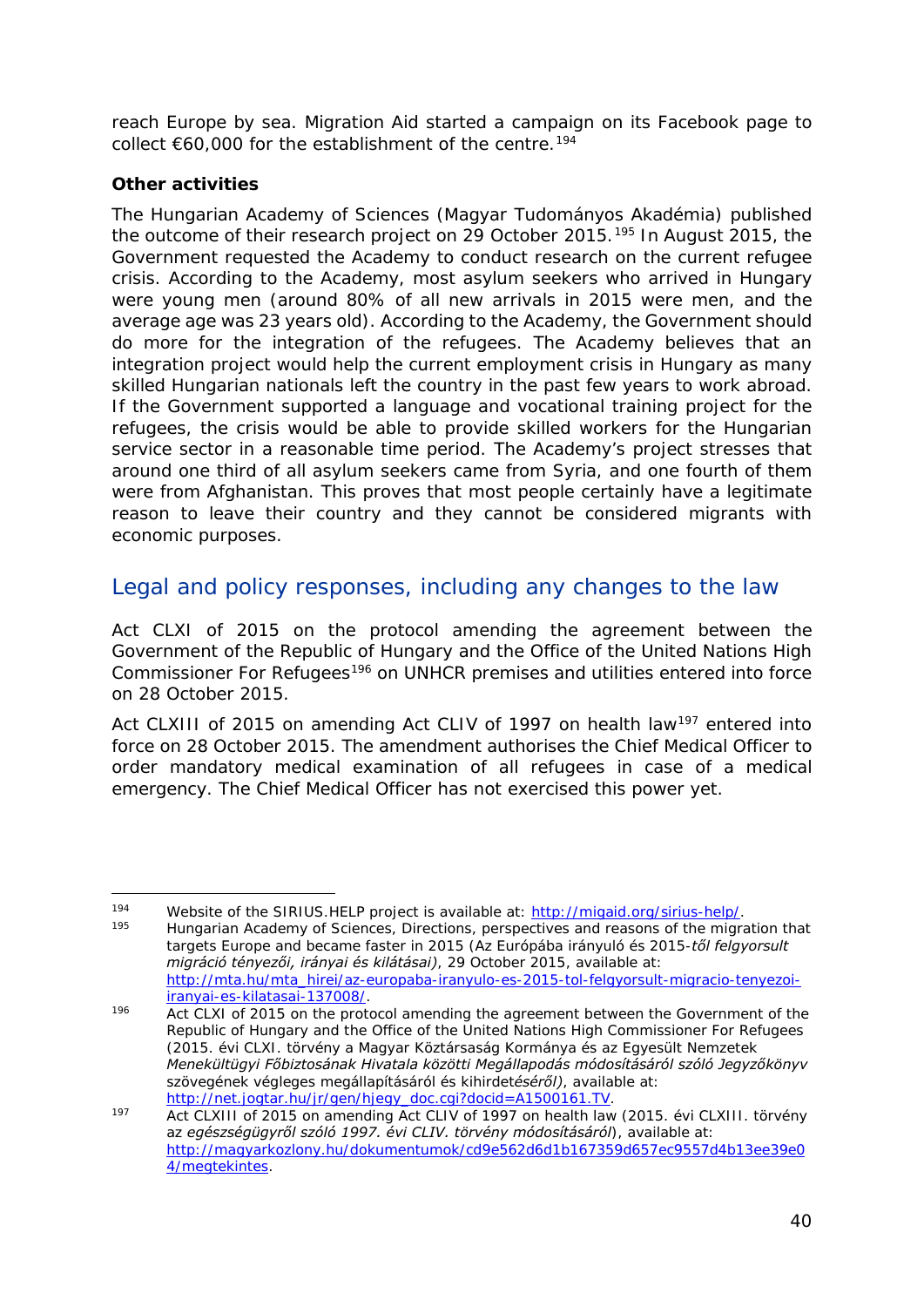Government Decree No. 315/2015. (X. 30.) on the temporary reestablishment of border control at the Hungarian-Slovenian internal border<sup>[198](#page-40-0)</sup> grants joint power to the Minister of Internal Affairs, the Minister of National Defence and the Head of the Hungarian Secret Services to review whether the border control is still necessary in the Hungarian-Slovenian borderline every 20 days.

Government Decree No. 316/2015. (X. 30.) on procurement measures related to the mass migration crisis<sup>[199](#page-40-1)</sup> provides a specific regime for the procurement procedures related to products, services and constructions that are necessary to handle the mass migration crisis. The procedural rules describe a faster procurement regime compared to those in ordinary procurement procedures.

Government Decision No. 1723/2015. (X. 7.) on authorising foreign armed forces to support border protection tasks<sup>[200](#page-40-2)</sup> provides the legal basis for the deployment of foreign armed forces to assist Hungarian authorities in guarding the borders of Hungary. Under the scope of this decision, 50 Czech police officers arrived in Szeged on 30 October 2015 to assist Hungarian border patrol and to guard the fences in three cities at the Serbian borderline. The Czech police officers will be on duty in Hungary until 15 December 2015.

<span id="page-40-0"></span>Government Decree no. 315/2015. (X. 30.) on the temporary reestablishment of border control in the Hungarian-Slovenian internal borderline (*315/2015. (X. 30.) Korm. rendelet a Magyarország és a Szlovén Köztársaság közti belső határon a határellenőrzés ideiglenes*  visszaállításáról), available at:<br>http://net.jogtar.hu/jr/gen/hjegy\_doc.cgi?docid=A1500315.KOR. 198

<span id="page-40-1"></span><sup>199</sup> Government Decree no. 316/2015. (X. 30.) on procurement measures related to the mass migration crisis (*316/2015. (X. 30.) Korm. rendelet a tömeges bevándorlás okozta válsághelyzettel összefüggő intézkedésekhez kapcsolódó beszerzésekről*), available at: [http://magyarkozlony.hu/dokumentumok/ea665e861fccf60fcf0b702f3af0fc641e390b9d/m](http://magyarkozlony.hu/dokumentumok/ea665e861fccf60fcf0b702f3af0fc641e390b9d/megtekintes)

<span id="page-40-2"></span> $\overline{\text{Government}}$  Decision no. 1723/2015. (X. 7.) on authorising foreign armed forces to support border protection tasks (1723/2015. (X. 7.) Korm. határozat külföldi fegyveres erőknek a határrendészeti feladatok támogatásában való részvételének engedélyezéséről), available at: [magyarkozlony.hu/dokumentumok/217825da702a1a0ad8b44004f2ae5e2bafa95511/megte](http://magyarkozlony.hu/dokumentumok/217825da702a1a0ad8b44004f2ae5e2bafa95511/megtekintes) [kintes.](http://magyarkozlony.hu/dokumentumok/217825da702a1a0ad8b44004f2ae5e2bafa95511/megtekintes)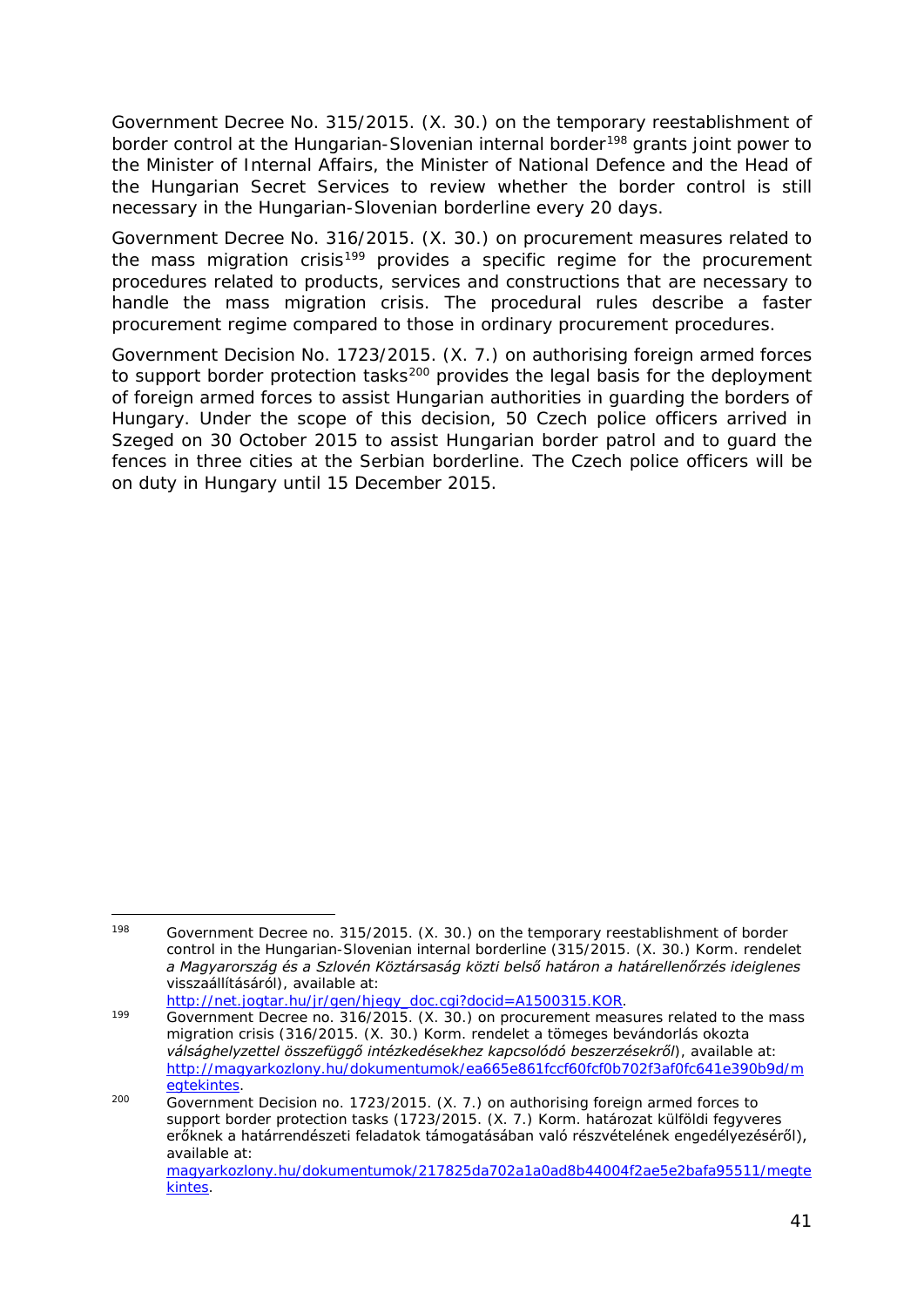## <span id="page-41-0"></span>**Italy**

## Stakeholders contacted

The interviews were conducted via phone and email with the following stakeholders:

- Ministry of the Interior, Public Security Department, Directorate General for Immigration and Border Police (Ministero dell'Interno, Dipartimento della Pubblica Sicurezza, Direzione centrale dell'Immigrazione e della Polizia delle Frontiere);
- NGO Doctor Without Borders, ('Medici Senza Frontiere Italia') (MSF Italia);
- Association for Legal Studies on Immigration (Associazione per gli Studi Giuridici sull'Immigrazione, ASGI);
- Mediterranean Hope, a project in Lampedusa of the Federation of the Evangelical Church in Italy (Federazione delle Chiese Evangeliche in Italia, FCEI), financed by the share of revenues voluntarily devolved to the Waldensian and Methodist churches' activities.

## Overview of the situation in terms of size and patterns of new arrivals

#### **Numbers and patterns of new arrivals**

Some 1,200 people arrived in Italy.<sup>[201](#page-41-1)</sup> According to other sources, UNHCR estimates that there were around 400 asylum applications between 23 and 29 October.<sup>[202](#page-41-2)</sup>

On 28 October 2015, more than 1000 people were rescued: by the ships of the Irish, English, Slovenian, German Navy, the Doctors without Borders NGO and the Italian Coast Guard.<sup>[203](#page-41-3)</sup> The rescued people were transferred to the ships 'Fiorillo' of the Italian Coast Guard and 'Siem Pilot' of the Norwegian Navy. On 29 October 2015, the ship 'Fiorillo' disembarked about 200 people in Lampedusa.<sup>[204](#page-41-4)</sup> On 30 October 2015, the Norwegian ship 'Siem Pilot' disembarked the remaining people in Reggio Calabria.[205](#page-41-5) New arrivals consisted of mostly men, and there were 80 children. One baby was born prematurely before the sea crossing and was transferred to a hospital together with her mother.<sup>[206](#page-41-6)</sup>

<sup>&</sup>lt;sup>201</sup> Ministry of the Interior, Civil Liberties and Immigration Department.  $201$ 

<span id="page-41-2"></span><span id="page-41-1"></span><sup>&</sup>lt;sup>202</sup> UNHCR Europe's refugee emergency response, update  $#8$ .

<span id="page-41-3"></span>Information available on the Twitter accounts of the Italian Coast Guard (@guardiacostiera), of MSF (@MSF\_sea and [@MSF\\_espana\)](https://twitter.com/MSF_espana) and the Norwegian police [\(@Kripos\\_NCIS\)](https://twitter.com/Kripos_NCIS), of the Irish Defence Forces [\(@defenceforces\)](https://twitter.com/defenceforces); La Repubblica, Migranti: *salvate oltre mille persone nel Canale di Sicilia*, 28 October 2015, available at: [http://palermo.repubblica.it/cronaca/2015/10/28/news/migranti\\_salvete\\_oltre\\_mille\\_perso](http://palermo.repubblica.it/cronaca/2015/10/28/news/migranti_salvete_oltre_mille_persone_nel_canale_di_sicilia-126087368/) ne nel canale di sicilia-126087368/.

<span id="page-41-4"></span><sup>204</sup> Information available on the Twitter account of the Italian Coast Guard (@guardiacostiera).<br>205 Information available on the Twitter account of the Nerwogian police (@Kripes NCIS)

<span id="page-41-6"></span><span id="page-41-5"></span><sup>&</sup>lt;sup>205</sup> Information available on the Twitter account of the Norwegian police [\(@Kripos\\_NCIS\)](https://twitter.com/Kripos_NCIS).<br><sup>206</sup> ILOughidiana, Ottocante migrant errivati al porto di Baggio Calabria, 20 October 2015. <sup>206</sup> Il Quotidiano*, Ottocento migrant arrivati al porto di Reggio Calabria*, 30 October 2015, available at: [www.ilquotidianoweb.it/news/cronache/741897/Ottocento-migranti-arrivati--](http://www.ilquotidianoweb.it/news/cronache/741897/Ottocento-migranti-arrivati--al-porto.html)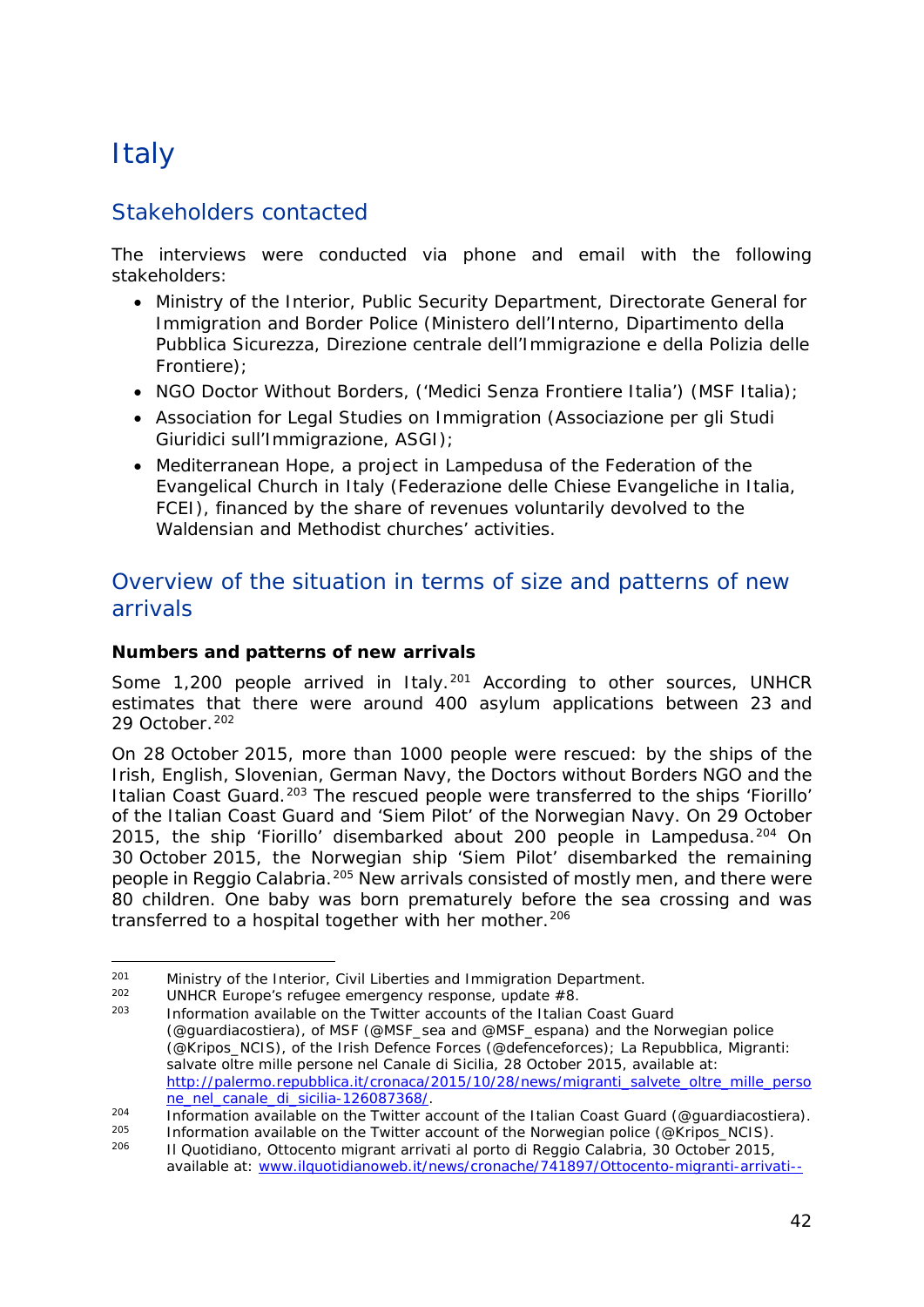UNHCR underlined that the EU relocation scheme is used in Italy not only in the hotspots but also in the reception centres located across Italy with the support of the Ministry of the Interior and NGOs. Apparently no new relocation took place during the reporting period.<sup>[207](#page-42-0)</sup>

#### **Registration**

-

In the reception centre for asylum seekers (CARA) of Bari a riot was staged to protest against the long time needed by the Territorial Commission for Granting International Protection (*Commissione Territoriale per il Riconoscimento della Protezione Internazionale*) to process applications for international protection. Seven protesters were arrested for blocking the activities and the access to the centre.<sup>[208](#page-42-1)</sup>

## Fundamental rights issue concerning initial registration and fingerprinting for Eurodac

In a hearing in front of the Parliamentary Commission of Inquiry on the centres for immigrants at the Chamber of Deputies, the Head of the Department for Immigration and Border Police, stated that a new legal provision in relation concerning the registration of asylum seekers is currently studied. This new provision makes it compulsory for the newly arrived immigrants to be registered and fingerprinted as soon as they enter Italian soil. This provision should include the possibility to use police force and detention against those immigrants who refuse to be registered upon arrival.<sup>[209](#page-42-2)</sup>

He affirmed that he is aware that the subject is sensitive. Moreover, he informed that the Ministry invited Frontex to send 10 fingerprint experts from other countries in order to explain the difficulties at the border during the registration and fingerprinting procedure.

He has also underlined that the perception of the Ministry of Interior is that the number of people who refuse to be registered and fingerprinted is decreasing. In particular in the last 30 days, about 95 % of the people have accepted to be fingerprinted and registered. He has also confirmed that Lampedusa is the only functioning hotspot. The other identified hotspots are Trapani, Pozzallo, Porto Empedocle, Augusta and Taranto (the last two would be the last to start working.) According to UNHCR, Porto Empedocle is already functioning as hotspot.<sup>[210](#page-42-3)</sup>

The Head of the Department for Immigration and Border Police explained that people in Lampedusa who apply for asylum are transferred from Lampedusa to Villa Sikania, a former touristic resort in Siculiana (AG), which is a second line

[al-porto.html;](http://www.ilquotidianoweb.it/news/cronache/741897/Ottocento-migranti-arrivati--al-porto.html) Newz, *Sbarcati a Reggio Calabria 824 migranti da nave "Siem Pilot",* 30 October 2015, available at: [www.newz.it/2015/10/30/sbarcati-a-reggio-calabria-824](http://www.newz.it/2015/10/30/sbarcati-a-reggio-calabria-824-migranti-da-nave-siem-pilot/239664/) [migranti-da-nave-siem-pilot/239664/.](http://www.newz.it/2015/10/30/sbarcati-a-reggio-calabria-824-migranti-da-nave-siem-pilot/239664/)

<span id="page-42-0"></span><sup>207</sup> UNHCR Europe's refugee emergency response, update #8.

<span id="page-42-1"></span>La Repubblica, *Immigrazione, tempi lunghi per l'asilo politico: rivolta e sette arresti al Cara di Bari,* 28 October 2015, available at: [http://bari.repubblica.it/cronaca/2015/10/28/news/immigrazione\\_scoppia\\_la\\_rivolta\\_al\\_ca](http://bari.repubblica.it/cronaca/2015/10/28/news/immigrazione_scoppia_la_rivolta_al_cara_di_bari_arrestati_sette_ospiti-126075656/) [ra\\_di\\_bari\\_arrestati\\_sette\\_ospiti-126075656/.](http://bari.repubblica.it/cronaca/2015/10/28/news/immigrazione_scoppia_la_rivolta_al_cara_di_bari_arrestati_sette_ospiti-126075656/)

<span id="page-42-2"></span><sup>209</sup> Hearing available at: [http://webtv.camera.it/evento/8545.](http://webtv.camera.it/evento/8545)<br>210 HINHCB Europe's refugee emergency response undate #9

<span id="page-42-3"></span>UNHCR Europe's refugee emergency response, update  $#8$ .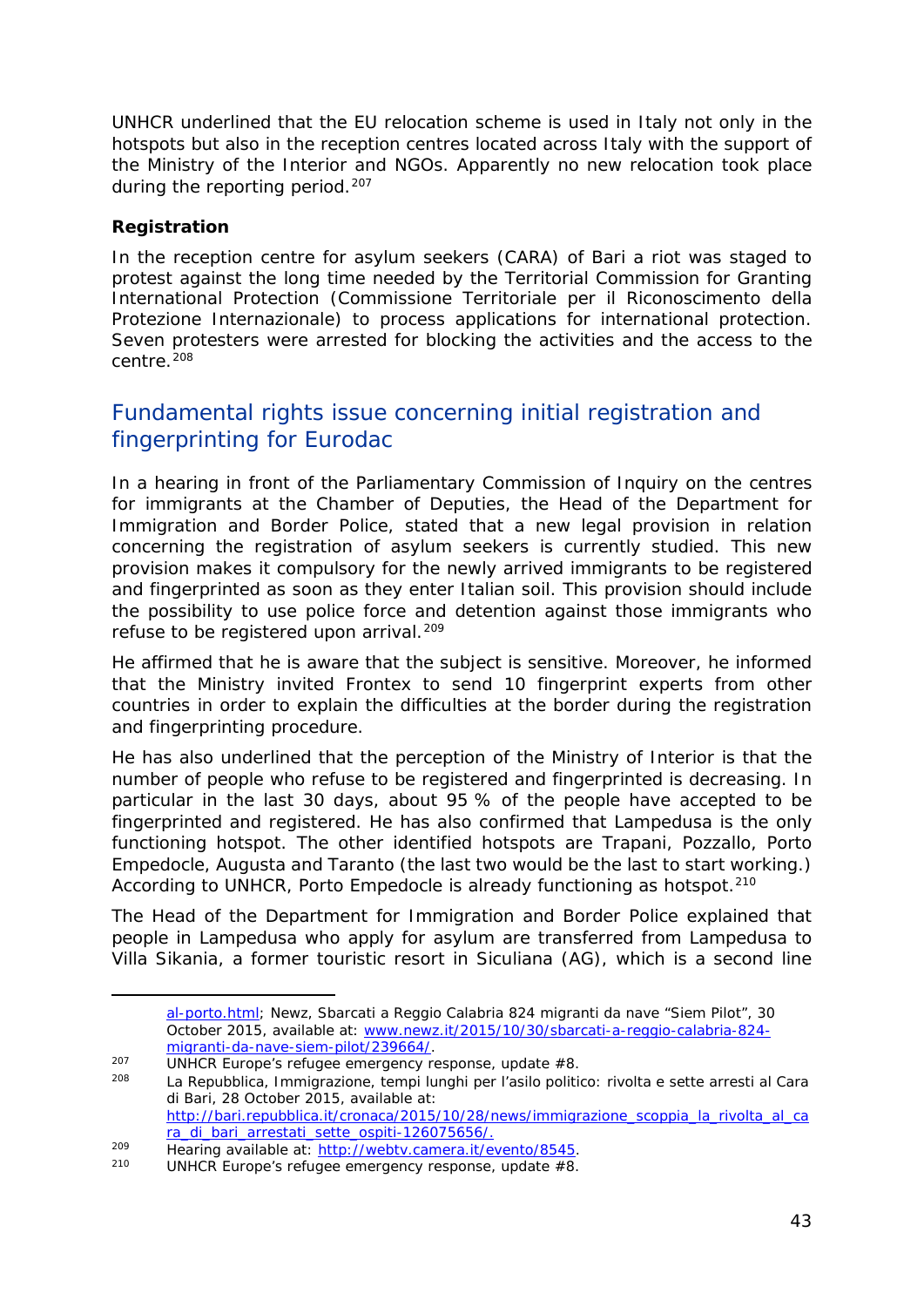reception facility, where people fill in the asylum application form used in Italy. EASO operates in Villa Sikania. The others are expelled or transferred to an Identification and Expulsion Centre across Italy.<sup>[211](#page-43-0)</sup>

### Challenges and developments concerning reception conditions of new arrivals, also in relation to provision of healthcare.

#### **Reception conditions and capacity**

In Lampedusa, there is one operator from UNHCR and IOM respectively. Save the Children provides two operators, one of whom is a mediator who speaks Tigrinya (usually the only person mastering this language). They provide information at the dock during disembarkation and they can enter the centre in Lampedusa.<sup>[212](#page-43-1)</sup>

The *Forum Lampedusa Solidale* (a group of volunteers established with the support of the parish priest of Lampedusa) provides first aid to new arrivals. The group provide them with blankets, hot tea, water, and something to eat. The Forum's assistance often fills in institutional gaps in first aid assistance. During the reporting period, it should be noted however that the staff of the reception centre gave some initial support to new arrivals (some blankets and some food).<sup>[213](#page-43-2)</sup>

#### **Healthcare**

The Italian Navy has declared their intention to start, from February 2016, training courses in gynaecology for Navy members involved in search and rescue operations in the Mediterranean Sea. The project, developed in partnership with Maria Vittoria Hospital of Turin, is aimed at training Italian Navy members working on the vessels which rescue immigrants trying to arrive to Italy, so that they are prepared to face the needs of pregnant women on board and the possibility that they deliver their baby before arriving on Italian soil.<sup>[214](#page-43-3)</sup>

### Social response to the situation – including rallies, voluntary work (such as humanitarian assistance, private persons hosting asylum seekers) and similar actions

#### **Rallies and incidents**

On 26 October 2015, the far right party "Casapound Italia" held a demonstration against the forthcoming opening of a reception centre in Sferracavallo in Palermo. The party considers the opening of the centre as compromising the local economy and the locals' safety.[215](#page-43-4)On 30 October 2015, the police arrested members of

<span id="page-43-0"></span><sup>211</sup> Hearing available at: [http://webtv.camera.it/evento/8545.](http://webtv.camera.it/evento/8545)  $211$ 

<span id="page-43-1"></span> $212$  Mediterranean Hope.<br> $213$  Mediterranean Hope.

<span id="page-43-2"></span><sup>&</sup>lt;sup>213</sup> Mediterranean Hope.<br><sup>214</sup> Merina Militare, Stag

<span id="page-43-3"></span><sup>214</sup> Marina Militare, *Stage formative in ginecologia per il personale medico della Marina Militare,* 26 October 2015, available at: [http://www.marina.difesa.it/Notiziario](http://www.marina.difesa.it/Notiziario-online/Pagine/20151026_ginecologia.aspx)[online/Pagine/20151026\\_ginecologia.aspx.](http://www.marina.difesa.it/Notiziario-online/Pagine/20151026_ginecologia.aspx)

<span id="page-43-4"></span><sup>215</sup> La Repubblica, *Centro di accoglienza a Sferracavallo, striscioni contro di Casa Pound,* 26 October 2015, available at: [http://palermo.repubblica.it/cronaca/2015/10/26/news/centro\\_di\\_accoglienza\\_a\\_sferracav](http://palermo.repubblica.it/cronaca/2015/10/26/news/centro_di_accoglienza_a_sferracavallo_striscioni_contro_di_casa_pound-125906578/?ref=search) [allo\\_striscioni\\_contro\\_di\\_casa\\_pound-125906578/?ref=search.](http://palermo.repubblica.it/cronaca/2015/10/26/news/centro_di_accoglienza_a_sferracavallo_striscioni_contro_di_casa_pound-125906578/?ref=search)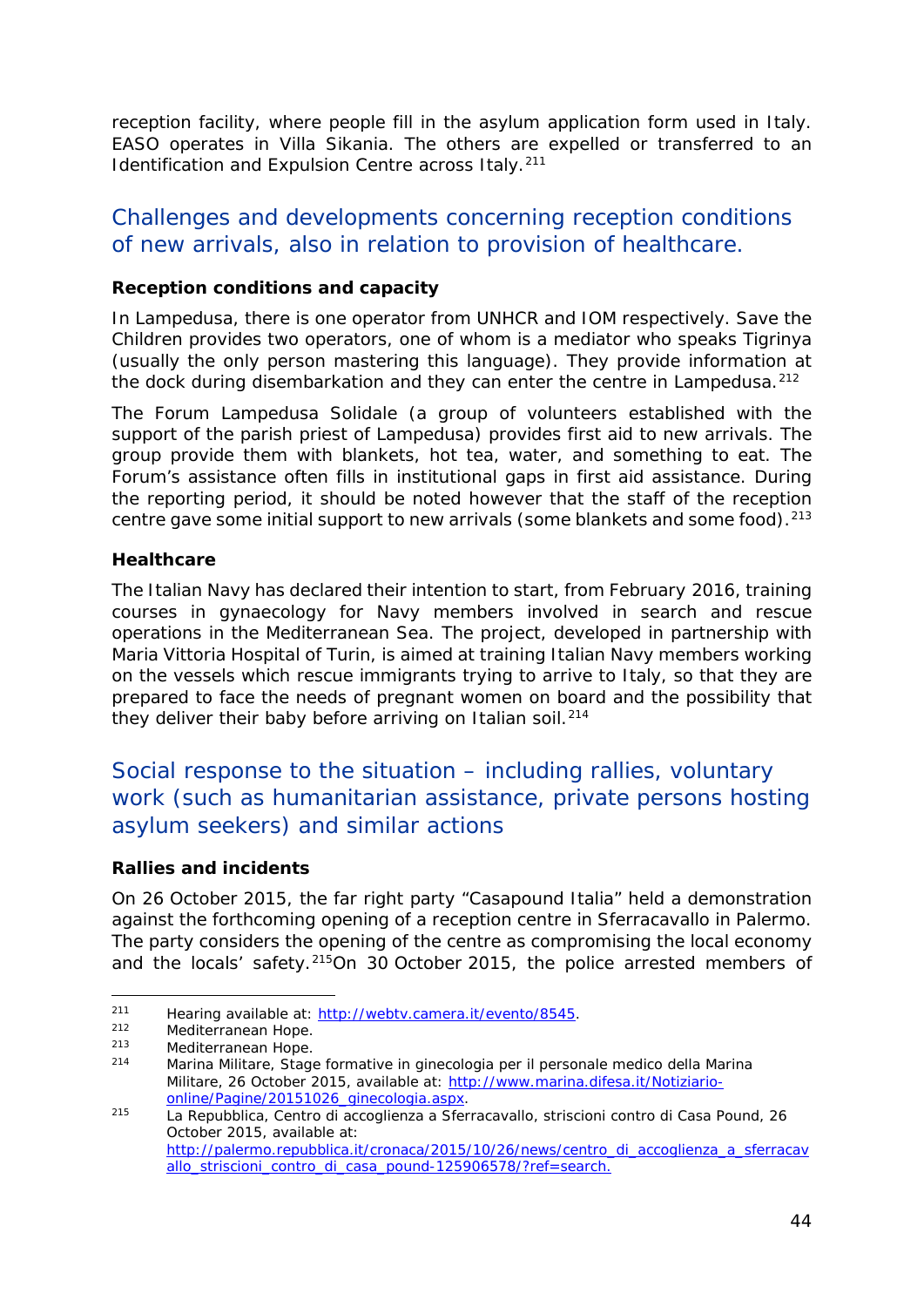Casapound who were responsible for preventing the transfer of asylum seekers to a reception centre in Rome on 17 July 2015.<sup>[216](#page-44-0)</sup>

#### **Voluntary activities**

During the reporting period, various associations are promoting initiatives aiming at building trust among the society and asylum seekers. For example, the NGO Tangram has launched the recruitment of volunteers to share everyday life with asylum seekers.[217](#page-44-1)

### Legal and policy responses, including any changes to the law

The Ministry of Public Health recently adopted a measure (a *circular*), concerning the exemption of asylum seekers from payment of health services in the 60 days which follow their asylum application.

The Legislative Decree No. 142 of 18 August 2015 foresees that asylum seekers are forbidden to work in Italy in the 60 days following the submission of their asylum application. During that period, they are considered as unemployed Italian citizens, exempting them from health care fees. $218$  The Association for Legal Studies on Immigration (ASGI) will start monitoring implementation of this decree in regions (the healthcare system is run by the regions in Italy).

<span id="page-44-0"></span><sup>216</sup> Information available at: [www.ansa.it/lazio/notizie/2015/10/30/migranti-scontri-a-roma](http://www.ansa.it/lazio/notizie/2015/10/30/migranti-scontri-a-roma-arrestati-esponenti-di-casapound-_8dd8f8a0-23d8-4365-b7ef-20d1acda6154.html)[arrestati-esponenti-di-casapound-\\_8dd8f8a0-23d8-4365-b7ef-20d1acda6154.html.](http://www.ansa.it/lazio/notizie/2015/10/30/migranti-scontri-a-roma-arrestati-esponenti-di-casapound-_8dd8f8a0-23d8-4365-b7ef-20d1acda6154.html) 216

<span id="page-44-1"></span><sup>217</sup> An example is available at: [www.progettogiovani.pd.it/associazione-tangram-ricerca](http://www.progettogiovani.pd.it/associazione-tangram-ricerca-volontari)[volontari.](http://www.progettogiovani.pd.it/associazione-tangram-ricerca-volontari) 218 Information available at: [www.asgi.it/wp-](http://www.asgi.it/wp-content/uploads/2015/10/2015_Ministero_Salute_-12_10_richiedenti_asilo.pdf)

<span id="page-44-2"></span>[content/uploads/2015/10/2015\\_Ministero\\_Salute\\_-12\\_10\\_richiedenti\\_asilo.pdf.](http://www.asgi.it/wp-content/uploads/2015/10/2015_Ministero_Salute_-12_10_richiedenti_asilo.pdf)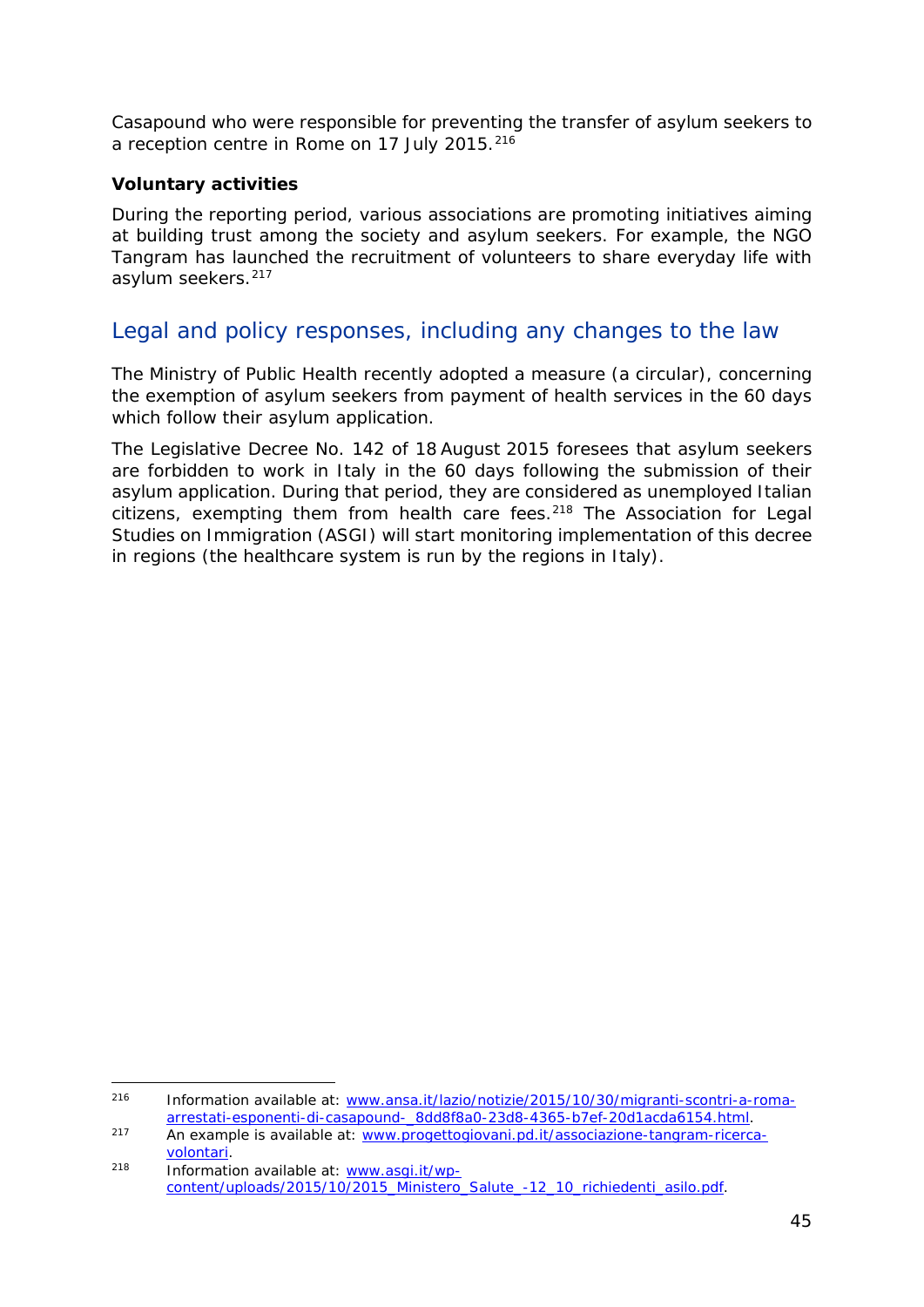## <span id="page-45-0"></span>Slovenia

## Stakeholders contacted

The interviews were conducted via phone and email with the following stakeholders:

- The Directorate for Internal Administrative Affairs, Migration, and Naturalization (*Direktorat za upravne notranje zadeve, migracije in naturalizacijo*) at the Ministry of the Interior (*Ministrstvo za notranje zadeve*, *MNZ*), still awaiting reply and establishment of contact persons;
- Administration of the Republic of Slovenia for Civil Protection and Disaster Relief (*Uprava Republike Slovenije za zaščito in reševanje*, *URSZR*);
- Centre for foreigners in Postojna (*Center za tujce Postojna*);
- The Office of the State Prosecutor General of the Republic of Slovenia (*Vrhovno državno tožilstvo Republike Slovenije*);
- Red Cross Slovenia (*Rdeči Križ Slovenije*);
- Slovenian Philanthropy (*Slovenska Filantropija*), an NGO;
- Amnesty International Slovenia (*Amnesty International Slovenije*), an NGO;
- Human rights division of the Legal Information Centre of NGOs (*Pravnoinformacijski center nevladnih organizacij, PIC*) - the UNCHR implementation partner in Slovenia;
- Advocacy division at SLOGA, a platform for non-profit NGOs;
- The Peace Institute (*Mirovni Inštitut*);
- Coordinator of the hotline for reporting hate speech and child sexual abuse images on the internet "Web eye" (*Spletno oko*);
- Editor-in-chief of the news portal MMC RTVSLO (National radio television web portal) (MMC RTVSLO).

## Overview of the situation in terms of size and patterns of new arrivals

#### **Numbers and patterns of new arrivals**

The police reports<sup>[219](#page-45-1)</sup> that around 54,000 people crossed the border into Slovenia from 25 to 31 October 2015.<sup>[220](#page-45-2)</sup> Figure 1 provides a daily overview of flows based on preliminary figures published by the police. $221$ 

<span id="page-45-1"></span>The police publishes daily and weekly press releases on its website concerning the number of new arrivals. These numbers are current estimates that may be subsequently revised when all identification data obtained in the registration procedure is processed (entered into the main Police statistical database). 219

<span id="page-45-2"></span><sup>220</sup> This number was reached by adding up the numbers published by the police in the following spreadsheet.

<span id="page-45-3"></span>Following spreadsheet.<br><sup>221</sup> The police warns that numbers published are intended solely for informational purposes and are not yet part of official records (*Statistical data on the number of migrants having arrived in Slovenia by 6:00 today*, Press release, 1 November 2015, available at: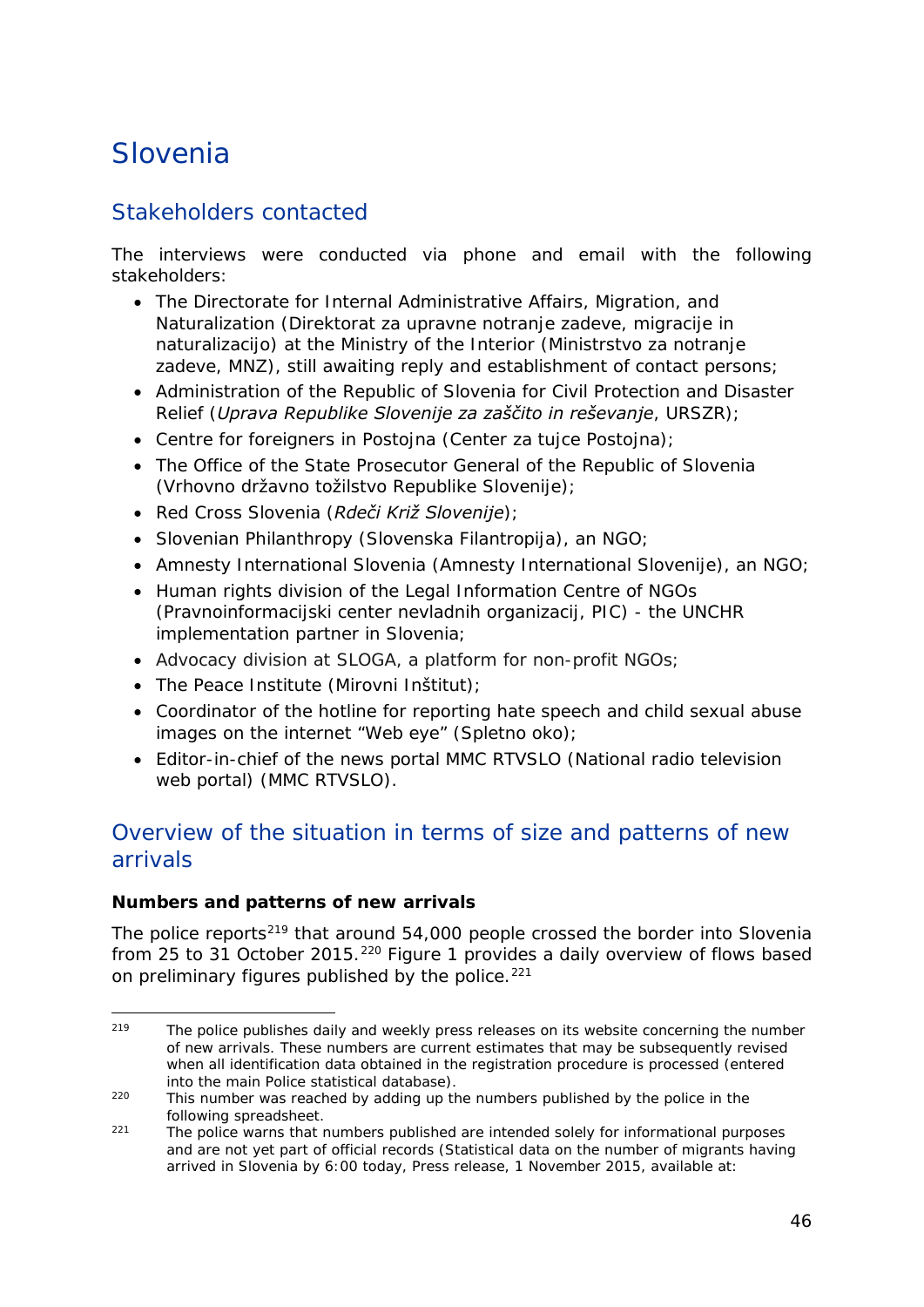

#### <span id="page-46-2"></span>**Figure 1: Number of people who entered and left Slovenia, 16 October–1 November 2015**

#### **Communication and cooperation with Croatia**

An agreement was reached with Croatia on announced arrivals of large groups of refugees. A test run was carried out on 26 October, and since 27 October all trains are arriving announced and directly at Dobova train station (located in Slovenia). Mr Boštjan Šefic, State Secretary at the Ministry of the Interior, stated that Slovenia is now satisfied with Croatia's cooperation.<sup>[222](#page-46-0)</sup>

#### **Returns**

-

During the reporting period, about 200 people were detained either because their identity was not known, or because they were under the return procedure, including safe country of origin procedure, in the Centre for foreigners in Postojna (*Center za tujce Postojna*).[223](#page-46-1) Among them, there were people from Syria, Afghanistan, Iraq, Iran, Kosovo, Albania, Lebanon, Bangladesh and Bosnia and Hercegovina. Also two people under the return procedure on the basis of a bilateral agreement (one adult from Syria, one an unaccompanied child from Kosovo) were detained.[224](#page-46-2)

[www.policija.si/images/stories/DelovnaPodrocja/meja/migracije/angleska\\_besedila/Novem](http://www.policija.si/images/stories/DelovnaPodrocja/meja/migracije/angleska_besedila/November/01_november/600_number_of_migrants.doc) [ber/01\\_november/600\\_number\\_of\\_migrants.doc\)](http://www.policija.si/images/stories/DelovnaPodrocja/meja/migracije/angleska_besedila/November/01_november/600_number_of_migrants.doc).

<span id="page-46-0"></span><sup>222</sup> State Secretary at the Ministry of the Interior, *The new system of registering migrants is excellent and effective*, press conference, 28 October 2015, available in English at: [www.mnz.gov.si/en/media\\_room/news/article/12208/9459/f31a9c24d255ca5fa82c1d8438](http://www.mnz.gov.si/en/media_room/news/article/12208/9459/f31a9c24d255ca5fa82c1d843839a1c5/) [39a1c5/.](http://www.mnz.gov.si/en/media_room/news/article/12208/9459/f31a9c24d255ca5fa82c1d843839a1c5/)

<span id="page-46-1"></span><sup>&</sup>lt;sup>223</sup> These are the categories on which database entry is disaggregated. More detailed information

is not available. 224 Centre for foreigners in Postojna (*Center za tujce Postojna*).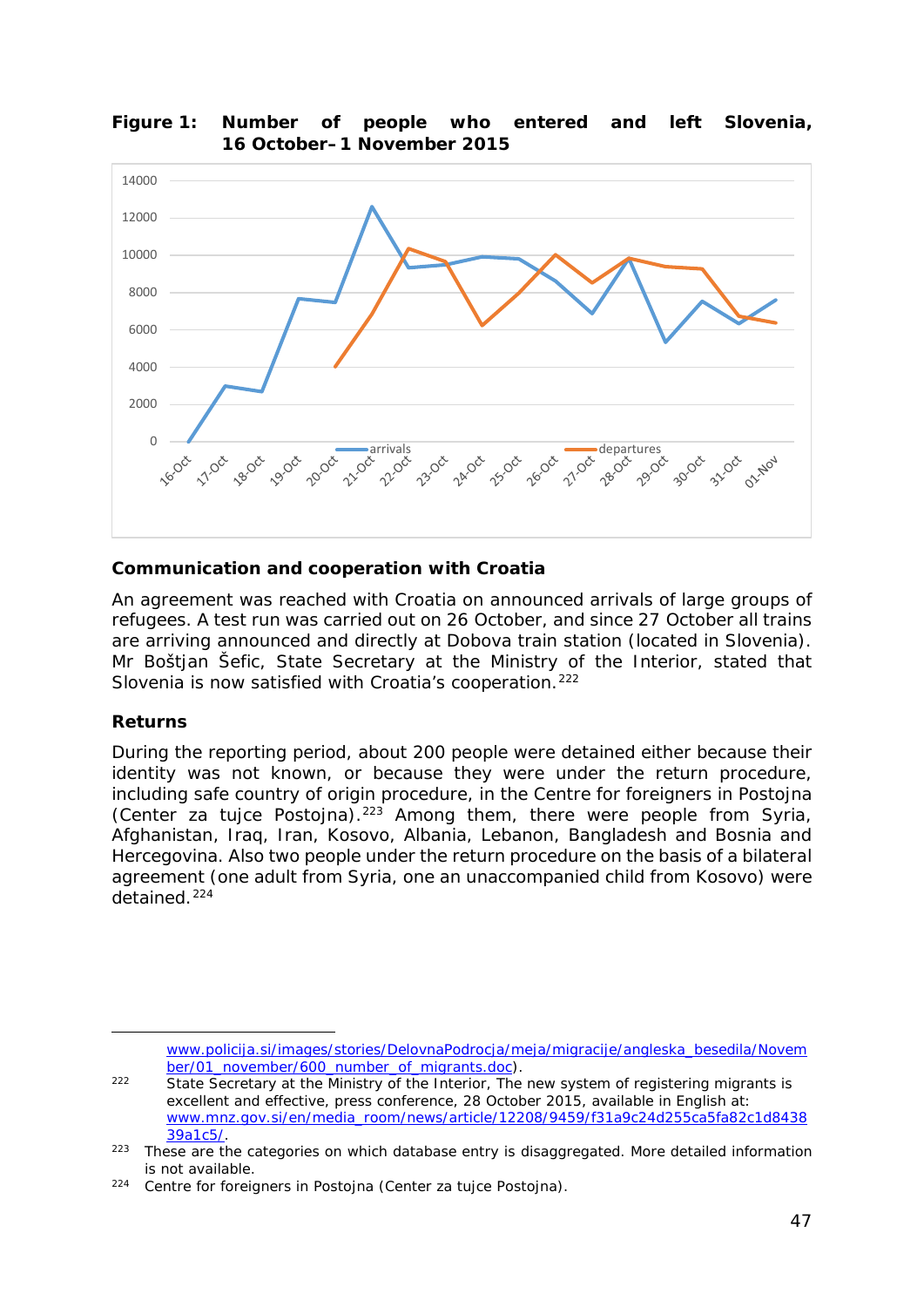## <span id="page-47-1"></span>Fundamental rights issue concerning initial registration and fingerprinting for Eurodac

Nothing new to report.

### Challenges and developments concerning reception conditions of new arrivals, also in relation to provision of healthcare

#### **Reception conditions and capacity**

During the night of 25 to 26 October 2015, over 4,000 people had to make their way from Rigonce at the Croatian border to Dobova accommodation centre, crossing Slovenian farmland and two kilometres of difficult terrain on foot under police escort. The police published photographs of this difficult journey.<sup>[225](#page-47-0)</sup> Subsequently, train transport was ensured between the border crossing with Croatia into Slovenia so that people did not have to walk to the centre (around 8 km) and a more dignified transit was provided. During the reporting period communication with Croatia improved greatly: from 27 October to 31 October trains were arriving as announced which enabled more effective logistics.<sup>[226](#page-47-1)</sup>

Trains were arriving directly to Dobova train station (Croatian-Slovenian border) from where people were transferred either directly to Šentilj accommodation centre (Slovenian-Austrian border) by train or to other centres across Slovenia by buses.[227](#page-47-2) Registration was carried out either directly upon arrival at Dobova train station or later on in other centres. Depending on the number of arrivals, all efforts are being made to ensure that people do not wait outside without shelter.<sup>[228](#page-47-1)</sup> A streamlining of the registration procedure has also lightened the strain on the police, members of the civil protection services, humanitarian organisations and volunteers.<sup>[229](#page-47-1)</sup>

On the other hand, despite these efforts, between 26 October and 29 October people were still waiting outside without access to food, water and shelter in the cold for several hours for the registration to be completed.<sup>[230](#page-47-3)</sup> Since the middle of the reporting period (around 29 October) registration procedures have primarily taken place indoors.<sup>[231](#page-47-1)</sup> There have not been any reports of people sleeping outside since the night of October  $31<sup>.232</sup>$  $31<sup>.232</sup>$  $31<sup>.232</sup>$  The police try to register people either on the

*effective*, Press conference, 28 October 2015, available in English at: [www.mnz.gov.si/en/media\\_room/news/article/12208/9459/f31a9c24d255ca5fa82c1d8438](http://www.mnz.gov.si/en/media_room/news/article/12208/9459/f31a9c24d255ca5fa82c1d843839a1c5/) [39a1c5/.](http://www.mnz.gov.si/en/media_room/news/article/12208/9459/f31a9c24d255ca5fa82c1d843839a1c5/)

Amnesty International Slovenia.

<span id="page-47-0"></span><sup>225</sup> The police, *Columns of migrants between Rigonce and Dobova – photographs*, Press release, 27 October 2015, available at: [www.policija.si/eng/index.php/component/content/article/13-news/1747-statement-to](http://www.policija.si/eng/index.php/component/content/article/13-news/1747-statement-to-the-press-about-todays-situation-of-new-arrivals)[the-press-about-todays-situation-of-new-arrivals.](http://www.policija.si/eng/index.php/component/content/article/13-news/1747-statement-to-the-press-about-todays-situation-of-new-arrivals)  $225$ 

<sup>&</sup>lt;sup>226</sup><br>Administration of the Republic of Slovenia for Civil Protection and Disaster Relief. <sup>227</sup> Administration of the Republic of Slovenia for Civil Protection and Disaster Relief, *Daily reports on protection, rescue and help activities,* 28, 29, 30 and 31 October 2015.

<span id="page-47-2"></span><sup>228</sup> Administration of the Republic of Slovenia for Civil Protection and Disaster Relief.<br>229 The Ministry of the Interior. The new system of registering migrants is excellent a The Ministry of the Interior, *The new system of registering migrants is excellent and* 

<span id="page-47-3"></span><sup>&</sup>lt;sup>230</sup> Amnesty International Slovenia; Human rights division of the Legal Information Centre of NGOs.

<sup>231</sup> Administration of the Republic of Slovenia for Civil Protection and Disaster Relief.<br>232 Amposty International Slovenia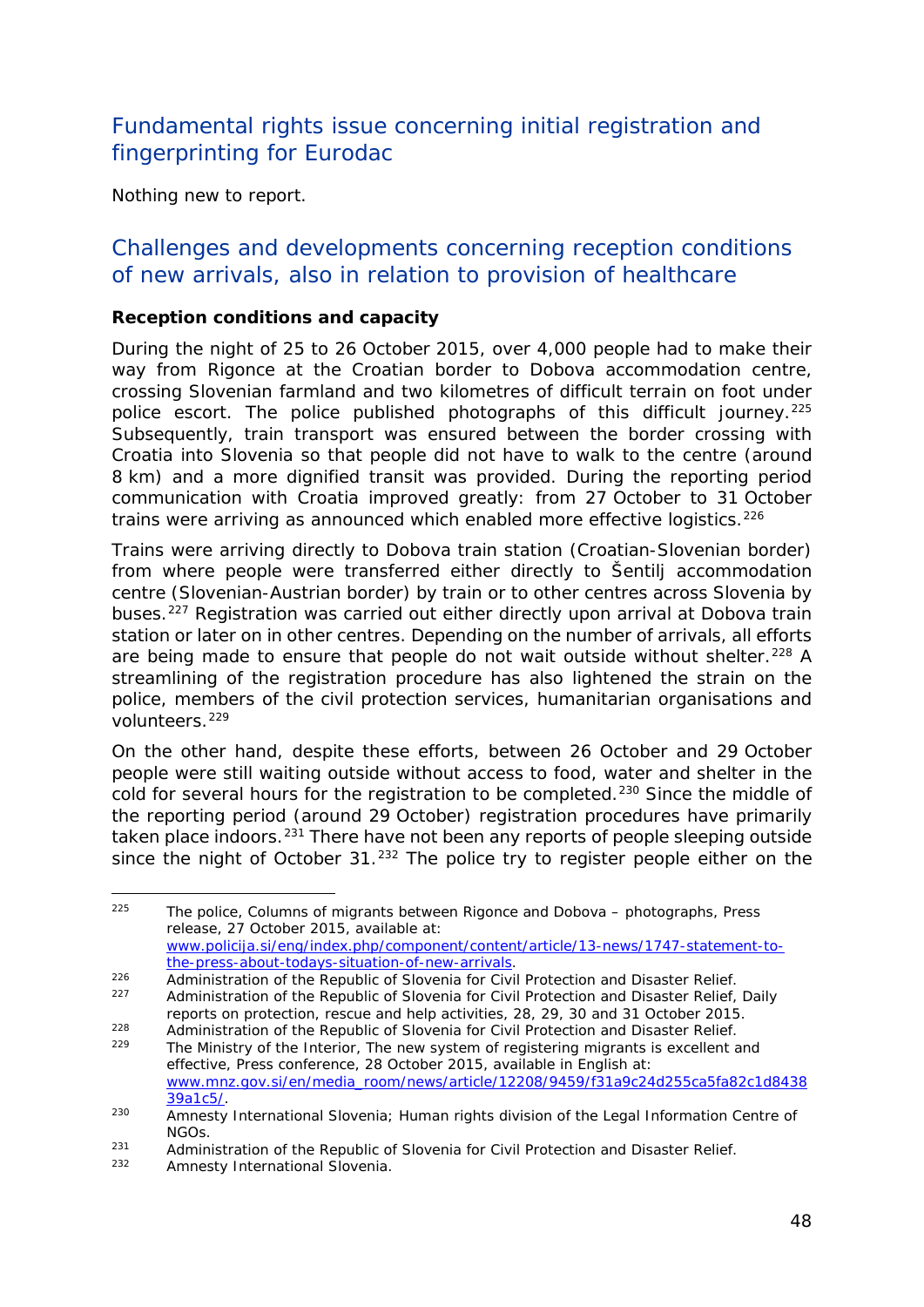<span id="page-48-3"></span>train ride from Dobova (Croatian-Slovenian border) to Šentilj (Slovenian-Austrian border) or in accommodation centres where people are taken by buses to get some rest and where they wait until they can be taken to Šentilj. A new train station right next to the accommodation centre Šentilj is being set up in order for the train to be able to drop people off directly at the centre, sparing them the long walk from the old train station to Šentilj.<sup>[233](#page-48-0)</sup> NGOs monitoring the situation agree that there has been a clear organisational improvement in this regard.<sup>[234](#page-48-1)</sup>

During the reporting period 130 people were accommodated in the Centre for foreigners in Postojna (*Center za tujce Postojna*) solely for the reason of quicker and better accommodation (a building, instead of a tent site or waiting outside), as other centres were overcrowded. All these people have been transferred to the accommodation centre Šentilj (exit point to Austria).<sup>[235](#page-48-2)</sup>The Posavje area (where accommodation and reception centres Brežice, Dobova-Beti and the Dobova-Tent site are located) was extremely crowded until 28 October.<sup>[236](#page-48-3)</sup> Since 28 October the situation there has calmed down. An agreement was reached with the local community to temporarily empty reception centre Dobova-Beti.<sup>[237](#page-48-3)</sup> The accommodation centre Šentilj (exit point at the Slovenian-Austrian border) which can officially hold up to 2,000 people is, however, still rather strained. It has been overcrowded every day during the reporting period – with the exception of 28 October. The number of people decreased towards the end of the reporting period as opposed to the beginning: on 27 October there were more than 4,500 people in the centre, whereas on 31 October the number dropped to less than 3,000 people.<sup>[238](#page-48-3)</sup> This can also in part be attributed to a smaller number of people arriving at the end of the week.<sup>[239](#page-48-3)</sup>

Other centres in the northern part of Slovenia, such as Petišovci, Dolga vas, Gornja Radgona and Vrhnika have also accepted people beyond their capacities, yet not in the scale seen in the Posavje region in the previous week. The Administration of the Republic of Slovenia for Civil Protection and Disaster Relief (*URSZR*) reports every day that people involved in helping the arrivals are experiencing signs of burnout.<sup>[240](#page-48-4)</sup> International material aid supplied from abroad has been distributed to centres.[241](#page-48-3)

At times people get trapped in the "no man's land" border area between Slovenia and Austria,<sup>[242](#page-48-5)</sup> when Austria closes the border for periods of time. At night, when

<span id="page-48-0"></span><sup>233</sup> Administration of the Republic of Slovenia for Civil Protection and Disaster Relief. 233

<span id="page-48-1"></span>Amnesty International Slovenia: Human rights division of the Legal Information Centre of NGOs.<br>Centre for foreigners in Postoina.

<span id="page-48-2"></span><sup>235</sup> Centre for foreigners in Postojna. 236 Administration of the Republic of Slovenia for Civil Protection and Disaster Relief, *Daily report on protection, rescue and help activities*, 26, 27, and 28 October 2015.

<sup>237</sup> Administration of the Republic of Slovenia for Civil Protection and Disaster Relief.<br>238 Administration of the Republic of Slovenia for Civil Protection and Disaster Relief.

<sup>238</sup> Administration of the Republic of Slovenia for Civil Protection and Disaster Relief, *Daily report on protection, rescue and help activities*, 27, 28, 29, 30, and 31 October 2015.

<span id="page-48-4"></span><sup>&</sup>lt;sup>239</sup> Amnesty International Slovenia.<br>240 Administration of the Benublic of <sup>240</sup> Administration of the Republic of Slovenia for Civil Protection and Disaster Relief, *Daily report on protection, rescue and help activities*, 25, 26, 27, 28, 29, 30, and 31 October 2015.

<sup>241</sup> Ministry of the Interior, *The new system of registering migrants is excellent and effective*, press conference, 28 October 2015, available in English at: [www.mnz.gov.si/en/media\\_room/news/article/12208/9459/f31a9c24d255ca5fa82c1d8438](http://www.mnz.gov.si/en/media_room/news/article/12208/9459/f31a9c24d255ca5fa82c1d843839a1c5/) [39a1c5/.](http://www.mnz.gov.si/en/media_room/news/article/12208/9459/f31a9c24d255ca5fa82c1d843839a1c5/)

<span id="page-48-5"></span><sup>&</sup>lt;sup>242</sup> Administration of the Republic of Slovenia for Civil Protection and Disaster Relief.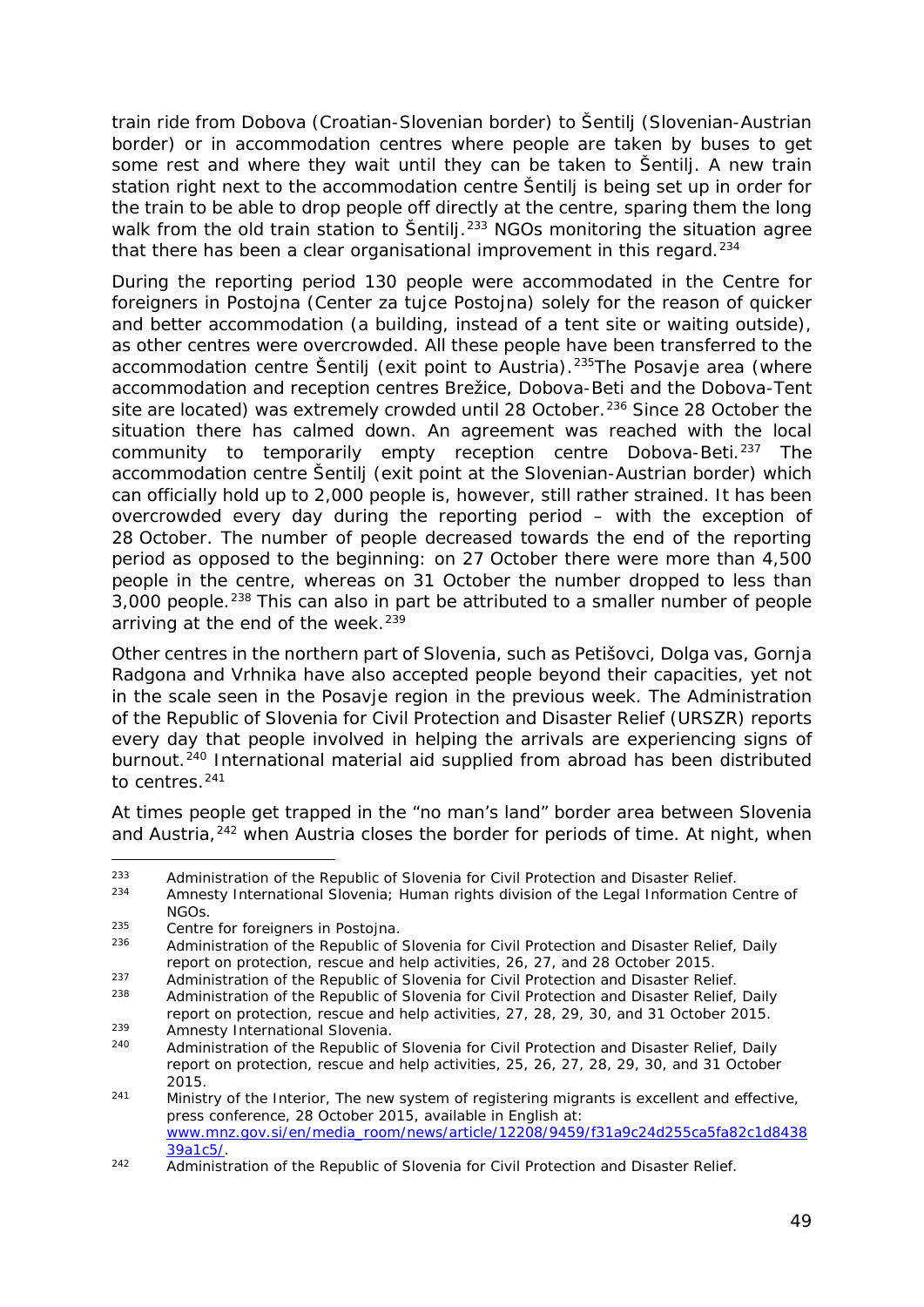<span id="page-49-2"></span>temperatures are very low (i.e. close to zero degree Celsius) people have to wait for hours with no humanitarian assistance available.<sup>[243](#page-49-0)</sup>

People that arrive and wait in reception and accommodation centres are not adequately and uniformly informed about the procedures that are about to unfold, which causes stress and anxiety.<sup>[244](#page-49-1)</sup> As during the previous reporting period, there are still not enough translators available at reception and  $accommodation$  centres.<sup>[245](#page-49-2)</sup> It is still difficult to ensure adequate hygiene.<sup>[246](#page-49-2)</sup> For example, in the accommodation centre in Šentilj there are only 10 mobile toilets, which is not enough. Furthermore, a separation between women's and men's sanitary units would be welcomed.<sup>[247](#page-49-2)</sup> A looming threat in many centres across Slovenia is that due to low temperatures, the water in sanitary units located outside could freeze (which would cause a problem in providing drinking water and water for basic hygiene).  $248$ 

There are supposedly sufficient food reserves,  $249$  however, as in the previous reporting period, until 30 October there were many reports that food was not being distributed until the registration process was completed $250$  and that warm meals were available only at accommodation, but not reception centres.<sup>[251](#page-49-2)</sup> The *URSZR*'s argues that a protocol must be in place and that food can only be distributed when there is enough for every single person (in order to prevent a "stampede") and when the registration process is completed.[252](#page-49-2)

A much needed heated tent to accommodate volunteers and manage all other activities in the reception centre Dobova Šotorišče has been set up next to the  $centr<sub>P</sub>$ <sup>[253](#page-49-4)</sup>

#### **Child protection**

The Director of UNICEF Slovenia has offered the Administration of the Republic of Slovenia for Civil Protection and Disaster Relief (*URSZR)* some child friendly tents that can be set up in the Šentilj accommodation centre.<sup>[254](#page-49-5)</sup>

One new information point for family reunification was set up in Dobova during the reporting period.<sup>[255](#page-49-6)</sup> Red Cross Slovenia volunteers and employees are making efforts to prevent the separation of families by making sure all family members travel together (e.g. when boarding buses; in case of hospitalisation in Brežice:

<span id="page-49-0"></span><sup>243</sup> Amnesty International Slovenia.<br>244 Amnesty International Slovenia  $243$ 

<span id="page-49-1"></span><sup>244</sup> Amnesty International Slovenia.<br>245 American International Slovenia

<sup>&</sup>lt;sup>245</sup> Amnesty International Slovenia.<br><sup>246</sup> Administration of the Penublic of

<sup>246</sup> Administration of the Republic of Slovenia for Civil Protection and Disaster Relief, *Daily reports on protection, rescue and help activities*, 26, 27, 28, 30, and 31 October 2015. 247 Amnesty International Slovenia.<br>248 Administration of the Bonublic of

<sup>248</sup> Administration of the Republic of Slovenia for Civil Protection and Disaster Relief, *Daily report on protection, rescue and help activities*, 31 October 2015.

<span id="page-49-3"></span><sup>249</sup> Administration of the Republic of Slovenia for Civil Protection and Disaster Relief.

Amnesty International Slovenia: Human rights division of the Legal Information Centre of NGOs.

 $251$  Peace Institute.

<sup>&</sup>lt;sup>252</sup> Administration of the Republic of Slovenia for Civil Protection and Disaster Relief.<br><sup>253</sup> Administration of the Republic of Slovenia for Civil Protection and Disaster Policf.

<span id="page-49-4"></span><sup>253</sup> Administration of the Republic of Slovenia for Civil Protection and Disaster Relief, *Daily reports on protection, rescue and help activities*, 27 October 2015.

<span id="page-49-5"></span><sup>254</sup> Administration of the Republic of Slovenia for Civil Protection and Disaster Relief, *Daily reports on protection, rescue and help activities*, 27 October 2015.

<span id="page-49-6"></span><sup>&</sup>lt;sup>255</sup> Another information point for family reunification is in Šentilj.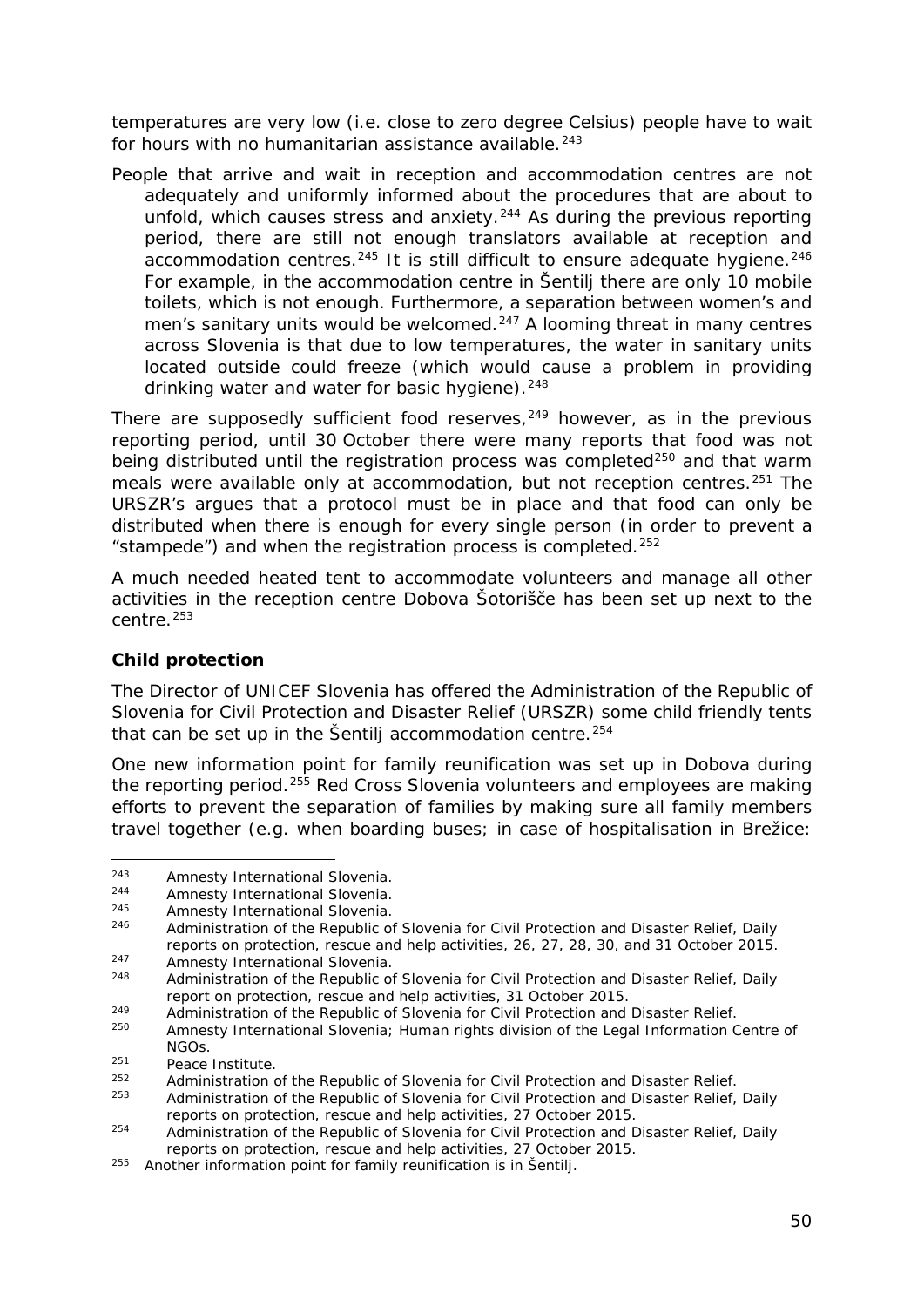<span id="page-50-3"></span>information is passed on to volunteers who alert the police that a family member is in the hospital and other members should not be sent forward).<sup>[256](#page-50-0)</sup>

On 29 October, a delegation of the International Committee of the Red Cross (ICRC) visited the two accommodation centres *šotorišče* (tent site) and *tovarna Beti* (ex-factory) in Dobova, mainly to look at family reunification procedures.<sup>[257](#page-50-1)</sup>

#### **Healthcare**

There are not enough translators assisting doctors, especially for Farsi.<sup>[258](#page-50-2)</sup> A translator was provided by UNHCR for the infection clinic which admitted a child from the Vrhnika accommodation centre.[259](#page-50-3) The *URSZR* held a meeting with a representative from Women and Health Alliance International (WAHA) concerning the provision of healthcare in the field.<sup>[260](#page-50-3)</sup> Voluntary immunisation against influenza for everyone involved with asylum seekers will be provided in Brežice next week  $(2, 3 \text{ and } 4 \text{ November})$ . <sup>[261](#page-50-3)</sup>

## Social response to the situation – including rallies, voluntary work (such as humanitarian assistance, private persons hosting asylum seekers) and similar actions

#### **NGO humanitarian activities**

NGOs and humanitarian organisations working with asylum seekers and refugees met at their weekly meeting on 27 October in order to coordinate activities. Attendees discussed how to better organise their volunteers. A need for additional government funding came up. They discussed a meeting scheduled for 3 November with the authorities from the Ministry of the Interior (*Ministrstvo za notranje zadeve*).<sup>[262](#page-50-4)</sup> Their main point of contention with the government will be fixing the issue of the "no man's land" area between Slovenia and Austria, where people have been trapped several times during the reporting period.[263](#page-50-3) The main focus of the meeting was preparing an appeal to the Prime Minister requesting that people are not left outside waiting in the cold for hours as this is clearly inhuman or/and degrading treatment and, therefore, a violation of the European Convention on Human Rights.<sup>[264](#page-50-3)</sup> The appeal was sent to the Prime Minister on 28 October and published on the website of the Peace Institute (*Mirovni Inštitut*).[265](#page-50-3)

-

<span id="page-50-0"></span> $256$  Red Cross Slovenia.

<span id="page-50-1"></span><sup>257</sup> Administration of the Republic of Slovenia for Civil Protection and Disaster Relief, *Daily reports on protection, rescue and help activities,* 29 October 2015.

<span id="page-50-2"></span><sup>258</sup> PIC report from the field of 29 October. 259 Administration of the Republic of Slovenia for Civil Protection and Disaster Relief, *Daily report on protection, rescue and help activities,* 30 October 2015.

<sup>260</sup> Administration of the Republic of Slovenia for Civil Protection and Disaster Relief, *Daily report on protection, rescue and help activities,* 27 October 2015.

<sup>261</sup> Administration of the Republic of Slovenia for Civil Protection and Disaster Relief, *Daily reports on protection, rescue and help activities,* 30 and 31 October 2015.

<span id="page-50-4"></span><sup>262</sup> Advocacy division at SLOGA, a platform for non-profit NGOs.

<sup>263</sup> Amnesty International Slovenia.<br>264 Advessey division at SLOCA a.p.

<sup>264</sup> Advocacy division at SLOGA, a platform for non-profit NGOs.<br>265 A Call of NGOs to Prime Minister Mire Corar (Poziu NVO prod <sup>265</sup> A Call of NGOs to Prime Minister Miro Cerar (*Poziv NVO predsedniku vlade Miru Cerarju*), 29 October 2015, available at: [www.mirovni-institut.si/poziv-nvo-predsedniku-vlade-miru](http://www.mirovni-institut.si/poziv-nvo-predsedniku-vlade-miru-cerarju/)[cerarju/.](http://www.mirovni-institut.si/poziv-nvo-predsedniku-vlade-miru-cerarju/)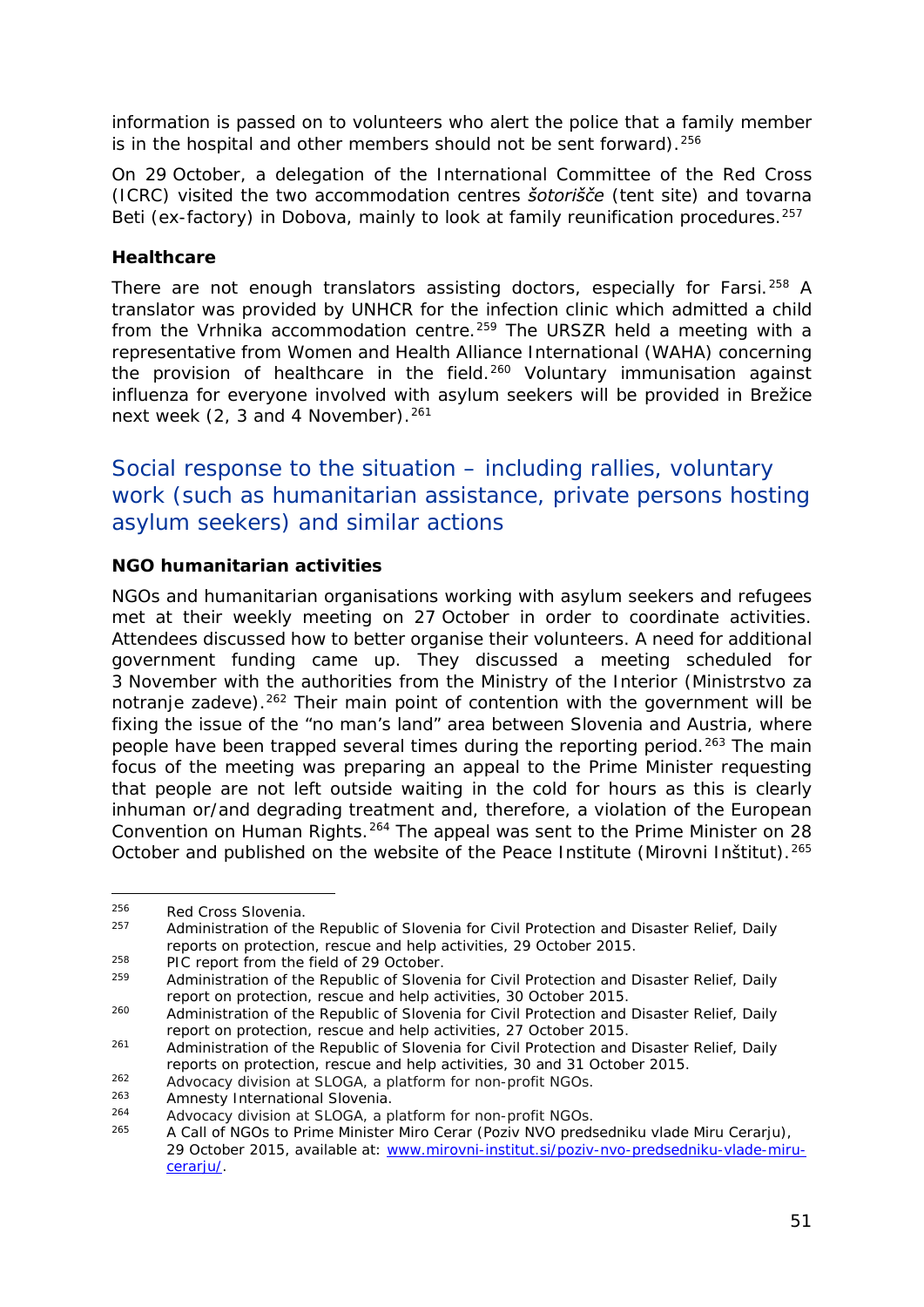<span id="page-51-3"></span>It was withdrawn on 2 November as the organisations determined that this problem has been remedied.<sup>[266](#page-51-0)</sup>

The Administration of the Republic of Slovenia for Civil Protection and Disaster Relief (*Uprava Republike Slovenije za zaščito in reševanje*, *URSZR*) and a representative of the UNHCR agreed on more frequent information exchanges.<sup>[267](#page-51-1)</sup>

#### **Voluntary initiatives**

NGOs and humanitarian organisations report that they have a sufficient number of volunteers on their roster,<sup>[268](#page-51-2)</sup> however, it is clear from the Administration of the Republic of Slovenia for Civil Protection and Disaster Relief's (*URSZR)* daily reports that some reception and accommodation centres would benefit from additional help from other, less burdened regions of the country.<sup>[269](#page-51-3)</sup> This points to inadequate communication between the *URSZR* – which includes Red Cross Slovenia and Caritas Slovenia, and the Slovenian Philanthropy (*Slovenska Filantropija*) which coordinators all other volunteers.

Red Cross Slovenia as well as Slovenian Philanthropy urged people to register as volunteers with established humanitarian NGOs rather than coming to centres unannounced and trying to help at their own initiative and in an uncoordinated manner.<sup>[270](#page-51-4)</sup> This was also stressed in a press conference by the Civil Protection Commander Mr Srečko Šestan.[271](#page-51-3) The *URSZR* reports that such "activists" are causing big problems, as they are trying to enter the premises of reception and accommodation centres in intrusive ways.[272](#page-51-3) For example, a volunteer attempted to hand out 300 sandwiches to a group of 2,000 people, causing chaos among asylum seekers.[273](#page-51-3) On the other hand, *PIC* - the UNCHR implementation partner in Slovenia, reports critically that there is no system in place which would effectively include these self-organised groups in helping in an organised scheme $274$ 

Slovenian Philanthropy has reached an agreement with the government about the employment of 22 coordinators of volunteers in the field in the centres, who will be financed by the government. The system of new coordinators is a much needed improvement and is supposed to be set up by 3 November.  $275$ 

<span id="page-51-0"></span><sup>266</sup> Amnesty International Slovenia.<br>267 Administration of the Benublic of 266

<span id="page-51-1"></span><sup>267</sup> Administration of the Republic of Slovenia for Civil Protection and Disaster Relief, *Daily report on protection, rescue and help activities,* 26 October 2015.

<span id="page-51-2"></span> $^{268}$  Slovenian Philanthropy.

<sup>269</sup> Administration of the Republic of Slovenia for Civil Protection and Disaster Relief, *Daily reports on protection, rescue and help activities*, 26, 29, and 30 October, 2015.

<span id="page-51-4"></span><sup>&</sup>lt;sup>270</sup> Red Cross Slovenia; Slovenian Philanthropy.<br><sup>271</sup> Ministry of the Interior. The new system of r

<sup>271</sup> Ministry of the Interior, *The new system of registering migrants is excellent and effective*, Press conference, 28 October 2015, available in English at: [www.mnz.gov.si/en/media\\_room/news/article/12208/9459/f31a9c24d255ca5fa82c1d8438](http://www.mnz.gov.si/en/media_room/news/article/12208/9459/f31a9c24d255ca5fa82c1d843839a1c5/) [39a1c5/.](http://www.mnz.gov.si/en/media_room/news/article/12208/9459/f31a9c24d255ca5fa82c1d843839a1c5/)

<sup>272</sup> Administration of the Republic of Slovenia for Civil Protection and Disaster Relief, *Daily report on protection, rescue and help activities,* 30 October 2015.

<sup>273</sup> Žurnal24.si, Why not everyone can be a volunteer (*Zakaj vsak ni dober za prostovoljca?*), available at: [www.zurnal24.si/zakaj-vsak-ni-dober-za-prostovoljca-clanek-259078.](http://www.zurnal24.si/zakaj-vsak-ni-dober-za-prostovoljca-clanek-259078)

<sup>274</sup> Legal Information Centre of NGOs. 275 Slovenian Philanthropy.

<span id="page-51-5"></span>